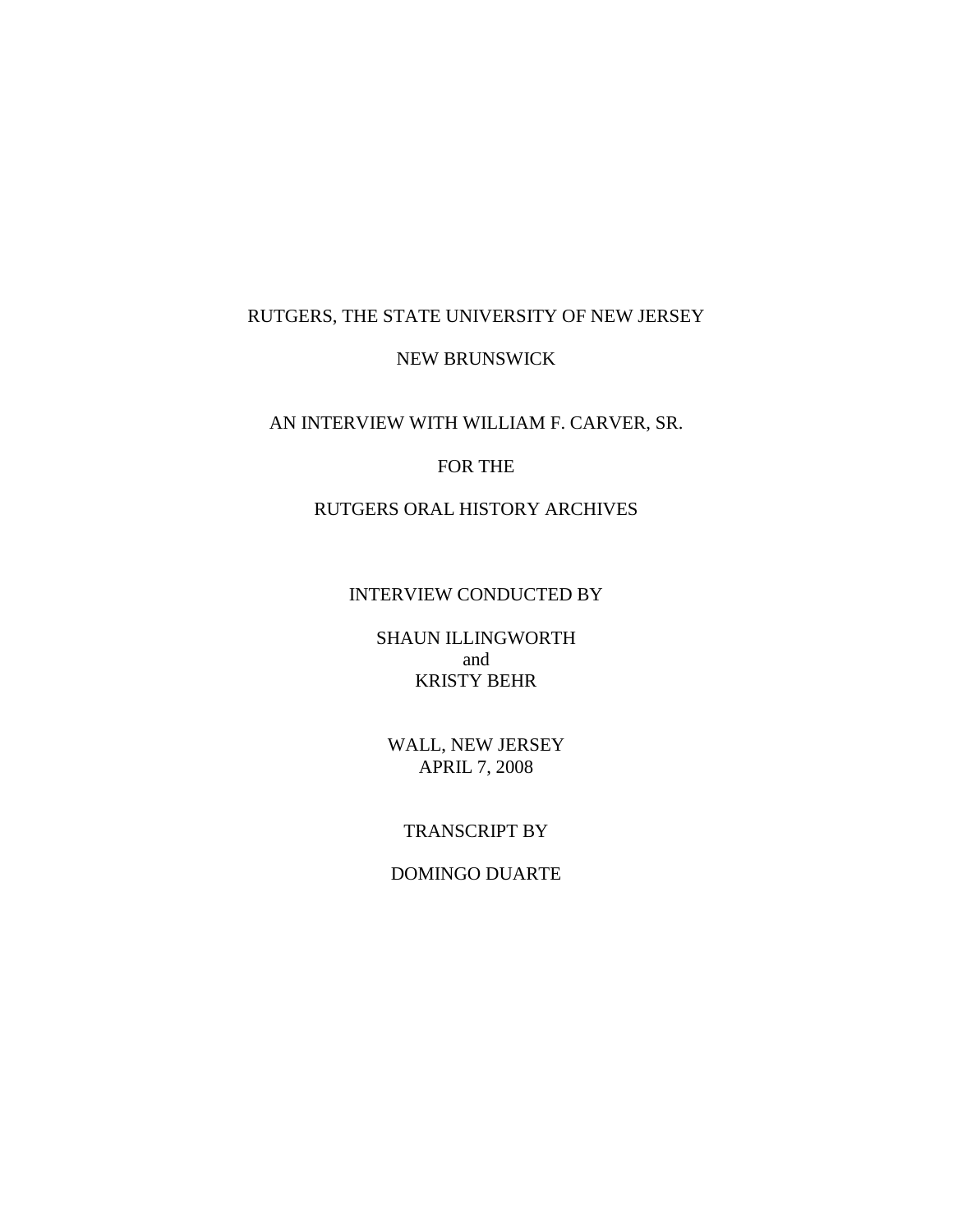Shaun Illingworth: This begins an interview with William F. Carver, Sr., on April 7, 2008, in Wall, New Jersey, with Shaun Illingworth and ...

Kristy Behr: Kristy Behr.

SI: Also in attendance is …

Mary Anne (Peterson?): Mary Anne (Peterson?).

SI: We will probably be joined by more members of your family later on, but, to begin, could you tell us where and when you were born?

William F. Carver, Sr.: I was born in Port Richmond, Staten Island, … [on] March 13, 1916.

SI: Can you tell us what your parents' names were?

WC: My father's name was Pleam C. Carver and my mother's name was Dorothy Carver, but Pop has it a little different, I think; just a minute here. … No, that's the children. … [Editor's Note: Mr. Carver looks through his notes.] Now, do you want … where they were born or anything?

SI: Sure.

WC: Well, let's see here. My father was born in New Jersey, but my mother was born in San Francisco, California, St. Joseph's Church. … She had went to St. Joseph's Church, San Francisco, California. I believe that's where they were married, and this is Mildred and them; I'm getting ahead of myself here. …

SI: Is it on this?

WC: ... Yes, it's all on there, too.

MP: And Grandma was in the San Francisco earthquake [of 1906].

SI: Really, wow.

WC: Yes, yes, she [was].

SI: Did she ever tell you any stories about that?

WC: Oh, yes. ... In fact, ... where she lived, the whole block, every house went down but one house, and that was (Patty's?) and he was the town drunk. He'd set it on fire about once a week. … Today, that house is still there. [laughter] … At the time of the earthquake, they went up in the hills and, later on, my grandfather, he was a hat-tip gold-leaf printer. He was a printer. In fact, … I worked for the [*Asbury Park*] *Press*, so, I'm a printer and my; now, wait a minute.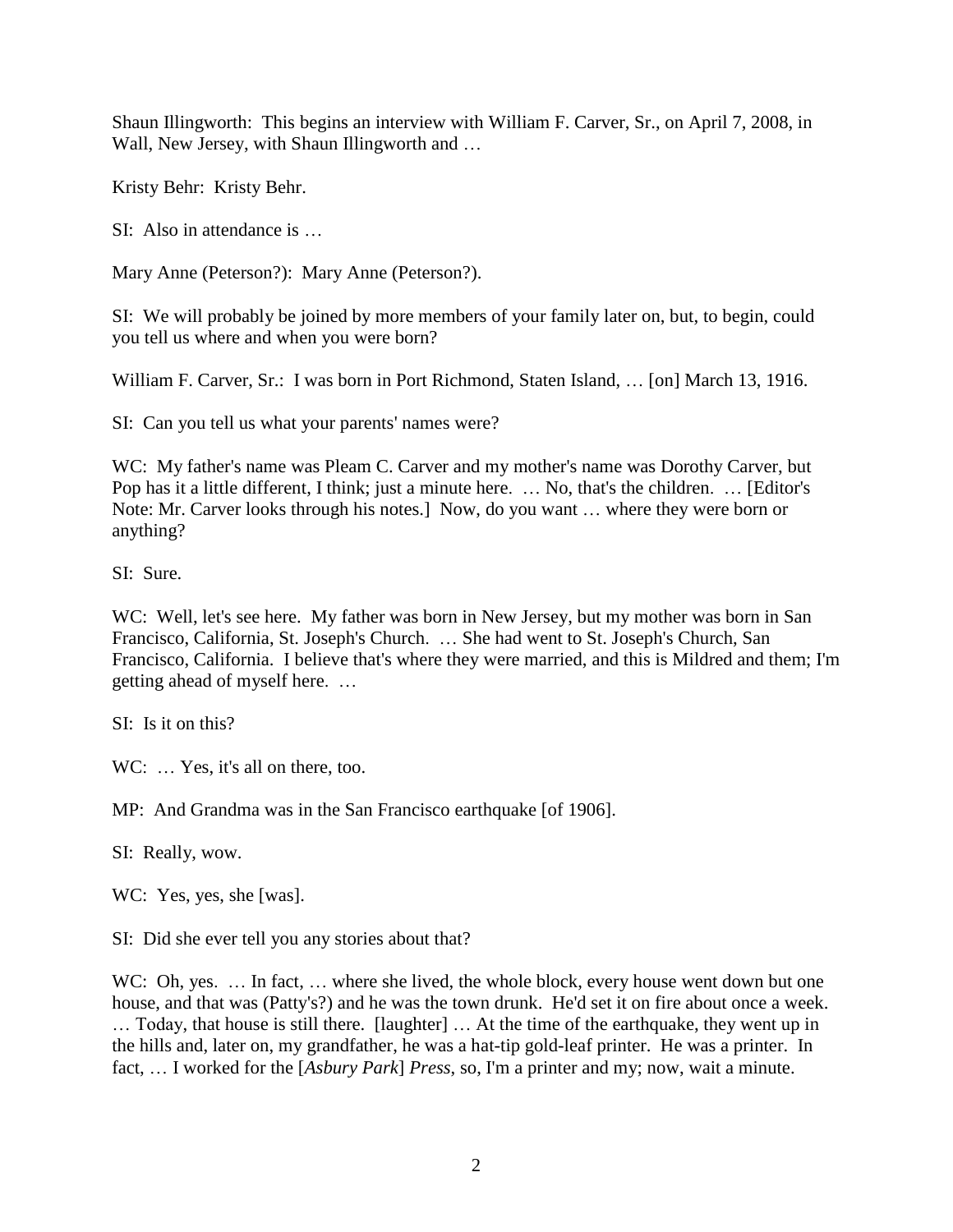MP: His son, Michael.

WC: My son, Michael, he has a print shop up in Vermont. He's got a big shop. In fact, his building that he's got his print business in was once a bowling alley. … Well, he has a very big shop. …

SI: There is a long tradition of printing in your family.

WC: Yes. He's the third generation of printers, we say. ... My grandfather was born in Ireland. He came over as a boy. Now, going back now, I grew up here on Allaire Road. We had twelve acres to run around in and I went to school there. In fact, it was a one-room schoolhouse. I was the graduating class in the eighth grade. [laughter] That was Bailey's Corner School, you know where [that is]? Are you familiar with this area at all?

SI: A little bit, yes.

WC: You know where the complex is, Wall Complex?

SI: I believe so, yes.

WC: ... Well, anyway, across the street there, there's a building there, it's a house now, but that was the schoolhouse, one teacher, eight grades, and I was the … only one in the eighth grade when I retired [graduated]. … Then, I went to Manasquan High School for two years and, after that, I went to St. Rose for two years.

SI: I have interviewed a few other people who were in one-room schoolhouses.

WC: Yes.

SI: They have spoken about how you learned a lot more because you would know what was happening a few grades ahead of you, since you were all in the same room.

WC: Yes. Well, you go to the seventh and the eighth was a review of the seventh, at the end. I mean, that's [the way it was]. In fact, that schoolhouse, they had a big pot-bellied stove, like this. When it got real, real cool out there, [if] it was a little ... cool in the school, why, we'd just get around the stove, instead of sitting down all the time. [laughter] …

SI: How many students were in the school total?

WC: Well, you had the one teacher for all of them; I would say, maybe, twenty. It wasn't too many. Well, one boy, he started when he was four years old. He graduated grammar school at fifteen, but he was always upset, because he went to high school [when] he was fifteen years old, goes through high school. [By the] time he gets out of high school, he didn't get into all the things. He was too young. [laughter] He'd missed a lot that way. …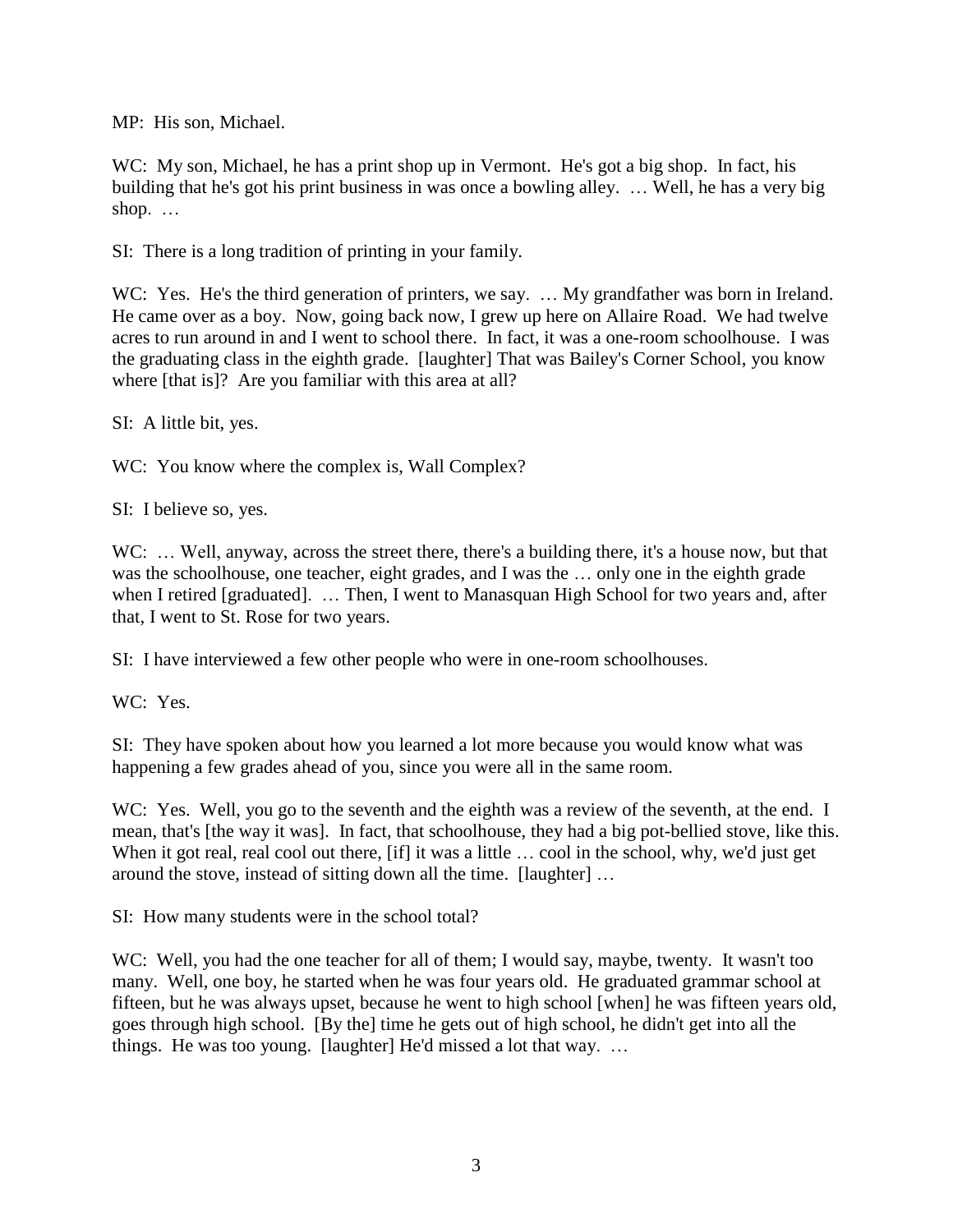SI: Let us go back a generation; can you tell us a little bit about your father and where he was from and what he did for a living?

WC: My father was a painter and carpenter, but he also followed the water, as my grandfather did. One time, he was a first mate on a boat and, in fact, when I was first born, I lived on a houseboat until I was three years old. In fact, on the houseboat, I was running around the side and I went right off the bow and Pop had to jump in and pull me off the anchor cable, and my mother said, "We're going to Jersey." This was up at … Port Richmond, Staten Island, New York. ... She didn't want no more of that. [laughter] ...

SI: Did he just like living on the water or did he work on the houseboats?

WC: No. Well, he was working in the ship artist at that time, but he was a carpenter and painter. I mean, that's what he followed up over the years. That's one reason why, when I was old enough to go to work, I decided I wanted to go to a job that I worked [and] I'd go all week and I'd go every day, and I went to work for the *Asbury Park Press*. I worked there for thirty-eight years. … I used to like to do the color ads. Of course, today, it's all done by computers, but, then, you had to make a page for each thing, in the black, the white and the different colors, and put them together and zero them in. … [When] they come out [and] you've done a good job, you feel like you [have] done something. … Growing up in the Allaire Road [home], we had twelve acres here to run around in, grew a little stuff in the garden and had to chop wood. That was one of my deals, to chop the wood, for the furnace and the cooking and everything else. …

SI: Can you tell us a little bit about the house on the twelve acres, what it was like?

WC: Well, my father, when we first moved there, we had a little yellow house we moved into and he had to add on for the family, and then, up on the hill, he built a new home for us. Now, he had one man come in, (Sid Jersey?), to help him frame the house, but, from then on, he built that house, upstairs and down. It was a two-story house. It had a big living room, big dining room, kitchen. Let's see, it was three bedrooms upstairs and … it was on a hill. In the hill, underneath, he had garage doors. He could drive his car in the cellar, but he would work there, by lantern, at night. He [was] working day and night, all his life. He was a hard worker, of course, [as were] painting [men] and carpenters then. I mean, today, you work steady, but, in those days, most times, it wasn't steady. … That's why you had to have your wood and grow a garden, whatever you could to help keep things going.

SI: Can you tell us a little bit more about the chores that you would have to do around the home and the farm?

WC: Well, we had to work and help plant. ... In fact, one time, we had a lot of potatoes planted and it was getting cold and the man across the street come over with his horse and he furrowed them out, and we had to keep picking up them potatoes. I got frostbite before the night was over. [laughter] You know that it takes about seven years to get rid of it? Your feet would itch each year. But, we all had our chores. We had chickens up there, we had a cow at one time, we had a couple pigs, and everybody had to pitch in. … My brother and I, … Edgar was the oldest, I was the second one, and then, Joe; let's see, it was Dorothy, was it, next? and Joe.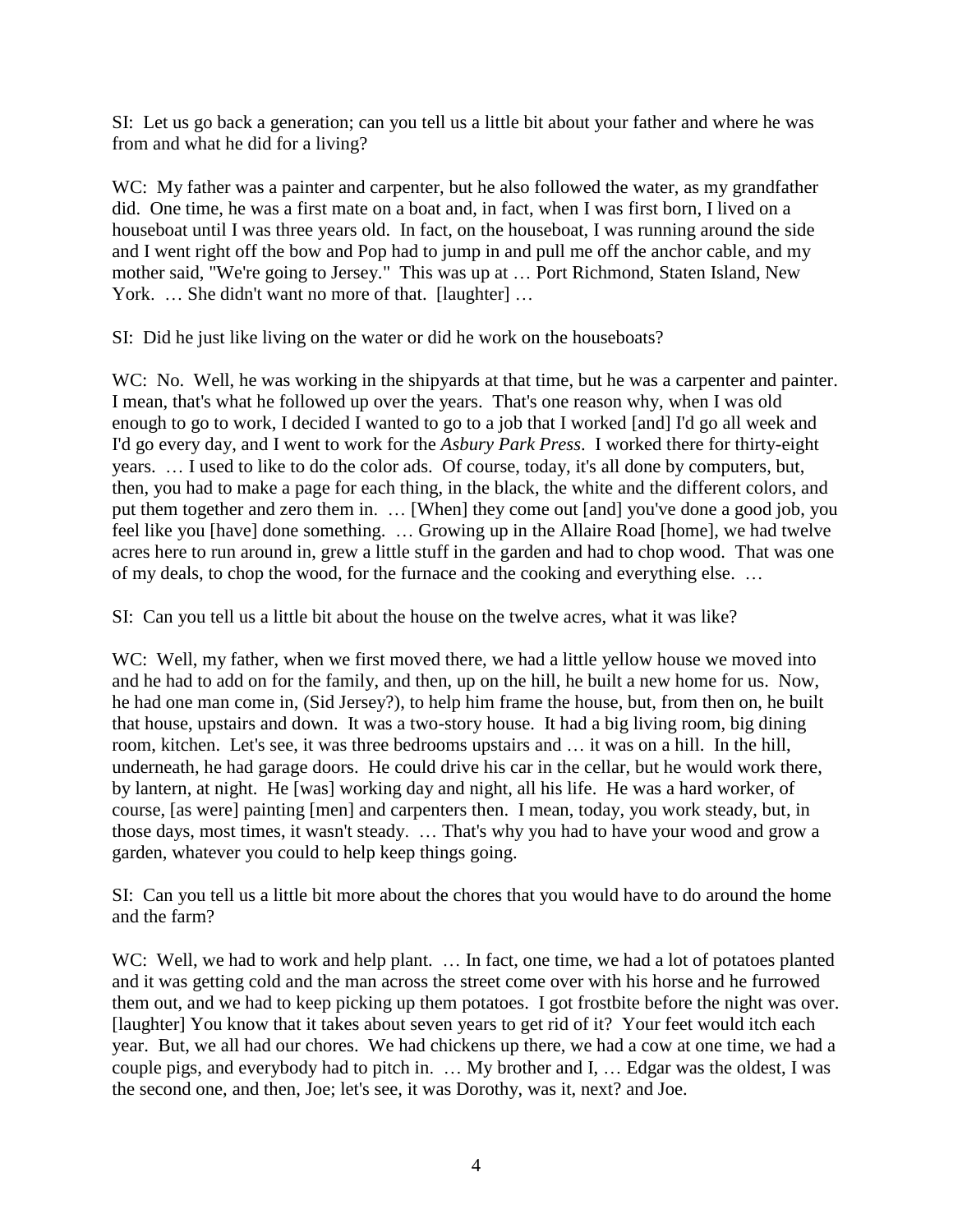MP: No, it was probably Albert or Pleamy.

WC: Oh, yes, wait a minute, was it? Pleamy, then, Albert, then, Joe. Pleamy and Albert, they were killed young. In fact, Pleamy and Al, … we were living in Neptune City then and I was going to St. Rose Church, School, rather, and Pleamy and I were coming home from school and we had to get a bus to go down to Bradley Beach and go on into Neptune City. … Anyway, we started to cross the road and I saw the car and I jumped back; Pleamy didn't. He kept going and he got killed right there on Main Street in Belmar. … Well, he was in the third grade, I think. No, I was in the third grade; Pleamy was first grade, evidently, but, then, we moved back [into the] country and on the farm, like you said, … quite a ways away from there. Then, we had another little brother, Albert, he was, Albert was very young and you had to cross the highway to get your newspaper out of the paper box. … He slipped out the back door and Mom didn't see him and he followed my sister to get the paper and he got killed, drug a hundred feet down the street, broke his neck. … It was very hard on my mother. My mother, finally, … had a breakdown at that time, and naturally, I mean, losing two children like that, and then, she recuperated and come back. Now, let's see, the chores on the farm; well, I had to cut wood, I know that, and we also had to plant and dig, and we had chickens. … Well, at first, we didn't have a well. We had to carry it from across the street. Then, my father, finally, when he built the new house, he built a big well, but I had these big, five-gallon paint pails. I had to carry all the water for the chickens, plus the house, plus the laundry, plus the bath. I would always carry at least two pails of water for the house, but, like I say, everybody had their own chores to do.

SI: It must have been hard in the winter.

WC: Oh, it was hard in the winter, especially ... before you had indoor plumbing. When you had to run out there, it was hard in the winter. You have a little, square building, you know, you run out there, with two or three seats, and the wind blowing; it was cold. [laughter]

SI: You were about three or four when you moved from Port Richmond down to this area.

WC: Yes. I was about three years old when [we moved]. Well, we moved to Bradley Park first. … Then, we went into Neptune City. Then, we moved from Neptune City up here to Wall Township there, to on Allaire Road, but, let's see, when we moved, … I'm just trying to think. … I went to St. Rose Grammar School; well, we still went to St. Rose Grammar School after we moved. We went, … for awhile, in public school, and then, we went back to the grammar school in St. Rose. They sent a vehicle out for us. [Editor's Note: A door opens and more members of Mr. Carver's family enter.]

SI: Let us take a break.

#### [TAPE PAUSED]

SI: We were just looking at some papers.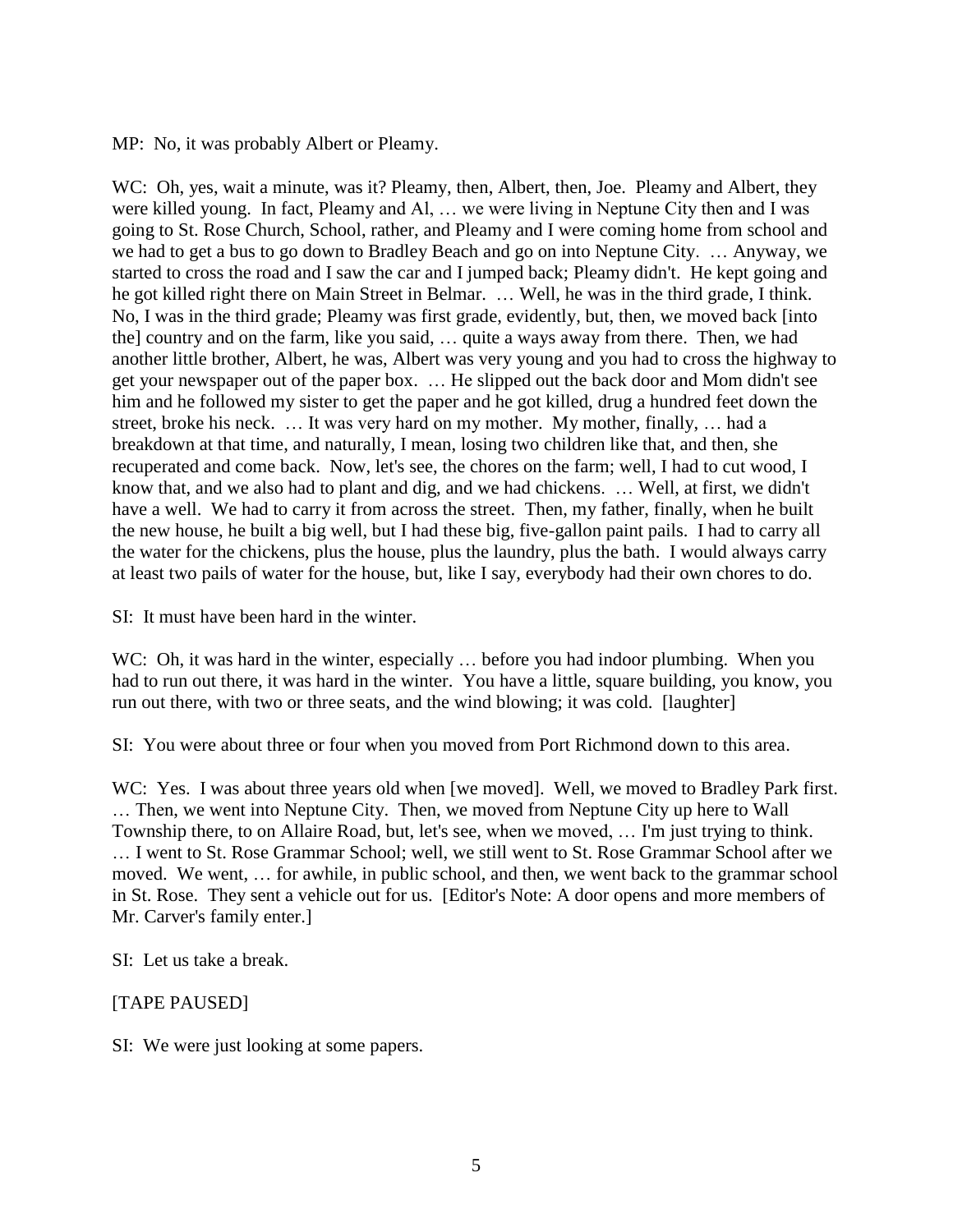WC: Now, my father was born in Bay Head, [New Jersey], and he lived up and down, a good many places, in Jersey. He also lived in Staten Island, because he worked in the shipyards up there. That's why we were up there. …

SI: When you came back to this area, was it because of your father's job or did he want to live closer to his family?

WC: No. Well, like I told you about me going off the boat there, when I was three years old, that's when we come to Jersey.

SI: Okay, that was the reason.

WC: We never went back to New York. My mom said, "We [will] go to Jersey." She didn't want no more of that, but, then, there was my older brother, myself, and then, … the others come along. About every two years, we added another one. In fact, … there's one thing I recall; growing up, my older brother and I, we got [concerned]. You know, my mother, about every two years, she'd have a child. … Pleamy got killed and Albert got killed, and Mom was pregnant again and my brother and I kept looking and we said, "Now, who's going to be the next one?" [laughter] That's what kids get in their head when they're young.

MP: Because, every time one of the children died, she was pregnant.

WC: Yes.

SI: Okay.

William Carver, Jr.: The replacement theory.

WC: ... Yes. ... Well, we figured God didn't want her having any more children. That's what got in our head, but that wasn't the true point, because she had several after that. [laughter]

SI: You were in this area during the era of Prohibition. Do you remember anything about that, how Prohibition affected this area, if there was anything going on? [Editor's Note: From 1920 to 1933, the sale, manufacture and transportation of alcohol was made illegal by the Eighteenth Amendment, which was later repealed by the Twenty-First Amendment.]

WC: Oh, yes. The people made their own. My father had a German recipe, how to make beer. Fifty-five-gallon casks, he made it in, and he also made his [own] wine. He made elderberry and dandelion and peach, and Mom made syrup from it. In fact, (Hollsfard?) Orchard, I don't know if [you know of it], the big peach orchard over here, you know, drops would go down [ripe fruit that had dropped from the tree] and some kid'd spot it. He'd go over and pick them up by the bushel. We'd make jelly and jam and, you know, we had to clean them up and made lovely wine [and] stuff. In fact, I'll tell you one; a Butler [Grocery] store in Bradley Beach, Pop was going to him and he wanted to make some wine. So, Pop told him how to do it. ... He had a big vat and Pop went back and he said, "How's your wine coming?" He said, "I had to throw it out." He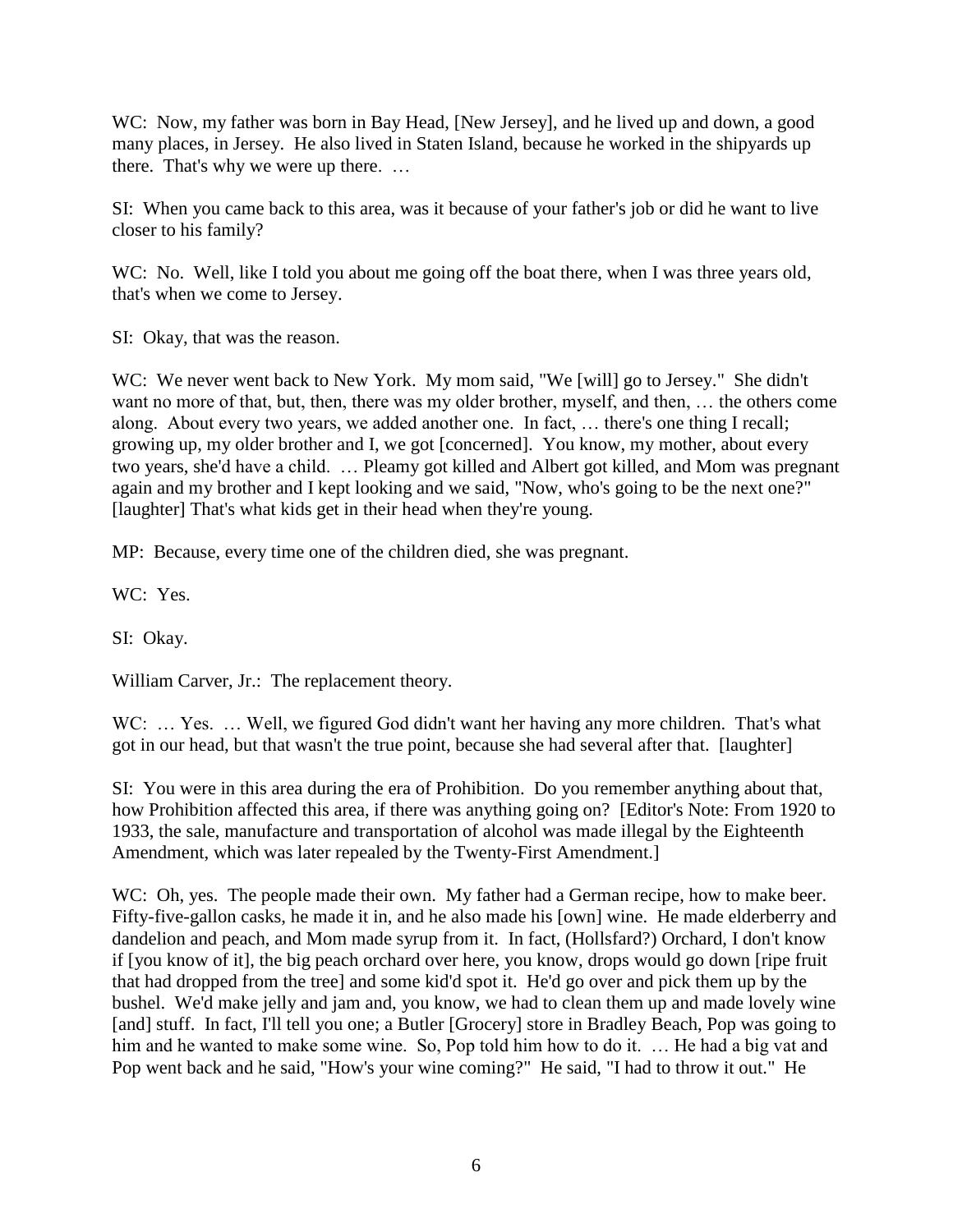[Pop] said, "Why?" He said, "Oh, the things were all flying around." Pop says, "That's what was making the wine ferment." [laughter] He threw it out.

SI: Yes, all the bugs and insects.

WC: Yes, yes, ... but he didn't know the difference. ...

MP: Prohibition.

WC: Oh, Prohibition; yes, there was quite a bit of Prohibition around here. In fact, Ocean Grove, that's the "holy city," and this one butcher, he'd go, "Well, there's another beer one down there." [laughter] They had their beer, too, in Ocean Grove.

SI: Even though it was a dry town.

WC: ... Oh, yes, that was the Methodist Camp Meeting Association, more or less, ... but everybody had their wine or they made their own beer and stuff like that. … They got away with it. [laughter] They did. [Editor's Note: Ocean Grove, New Jersey, was founded as a religious community by the Methodist Camp Meeting Association in 1869 and still retains many of its original characteristics, including bans on the sale of alcohol and tobacco, and hosting a camp meeting each summer.]

SI: Were they supposed to hide that or was it just that the law was not enforced around here?

WC: More or less. I know, ... one time, Pop had; I guess you did have to hide it some, because, … in the cellar, he dug [a hiding place], under the side porch, and they had a doorway in there and he had his barrels and all in there. … He had a portable, I guess, … pool table, but it was a flat one, like this. … It wasn't, you know, a heavy pool table. It was just a board, like.

SI: Like plywood?

WC: He'd put that against the door. So, [if] anybody come in, ... "No wine around here." [laughter] That was one way they [would] do it, but they all had their beer and their wine around, and Prohibition, it was pretty heavy around here. … Well, like, who was it? The Eggimans, they had a bar down there, you know. They closed them down. Then, they went across the street and opened another one. …

SI: Was it like a speakeasy? [Editor's Note: During Prohibition, speakeasies were illegal bars.]

WC: Yes.

SI: Or a secret bar?

WC: Yes. Well, the one was in under his house, the other one was in the other brother's house. … All around, they had Prohibition. Of course, I was too young for that. [laughter] That was …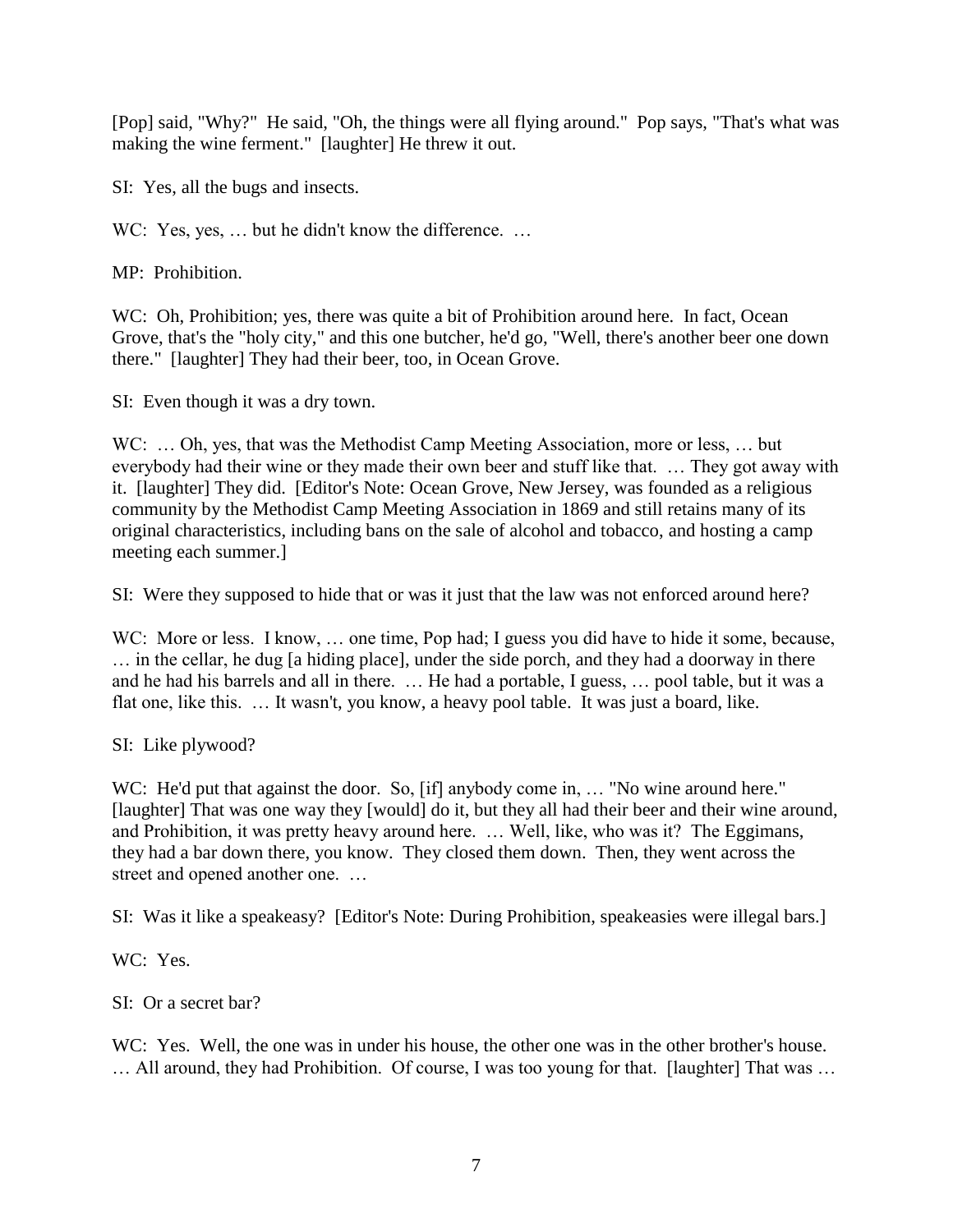long before my time. Although; no, … it was okay when I was working. You could go to bars now, when you were twenty-one.

SI: They repealed the law when you were a teenager.

WC: Yes, yes.

SI: Your family was Roman Catholic.

WC: Yes. My mother was a Catholic and my father was a convert, but, oh, yes, Mom was very, very religious.

SI: Could you tell us what role the Church, or religion in general, played in your life growing up?

WC: Oh, I was very faithful. ... One time, I thought I wanted to be a priest, but I didn't. I had thought of it, but I didn't go that far. … No, we were all brought up Catholics and my mother was very strict and my father, he was a convert. He didn't always go to church, because he was always working on the house. So, Mom excused him, "He's working too hard." So, my sister, when she was older and she got married, … she wanted Pop to give her away and she wanted him, ... you know, to go to church. ... We said, "Well, why didn't you ever go to church before?" He said, "Nobody asked me." [laughter] Mom was always excusing him, because he was working too hard. So, he went to church, too.

SI: Which church did you go to?

WC: That was, let's see, at that time, we lived in Bradley Beach, [would] be, oh, boy, a Bradley Beach church.

MP: Was it St. Elizabeth?

WC: No, St. Elizabeth's [is in] Avon. ... I forgot the name. I was an altar boy and all in there, too, or started to be an altar boy. That was something, too. My brother and I were both studying to be an altar boy and we were going all the time. Well, I'll give you one good thing. Going down, … we had one bicycle and he was pedaling along. I was on the handlebars. I said, "Edgar, you're going too fast." "Nah." First thing you know, my foot hit into the front wheel and we went flying through the air, [laughter] but, like I say now, we both become altar boys. … He was older and I always depended a lot on him and I was satisfied. … So, what did they do? They sent out two priests, put me on the main altar, my brother on the side altar. I got so shook up, finally, I had to move the book. I forgot my Latin. To this day, I don't know a bit of Latin, shook it right out of me. I knew it then, but it shook it right out of me. I was on the timid side.

WCJ: A little bit of stage fright, huh, Dad?

WC: Stage fright, I was petrified. [laughter] Yes, it was stage fright.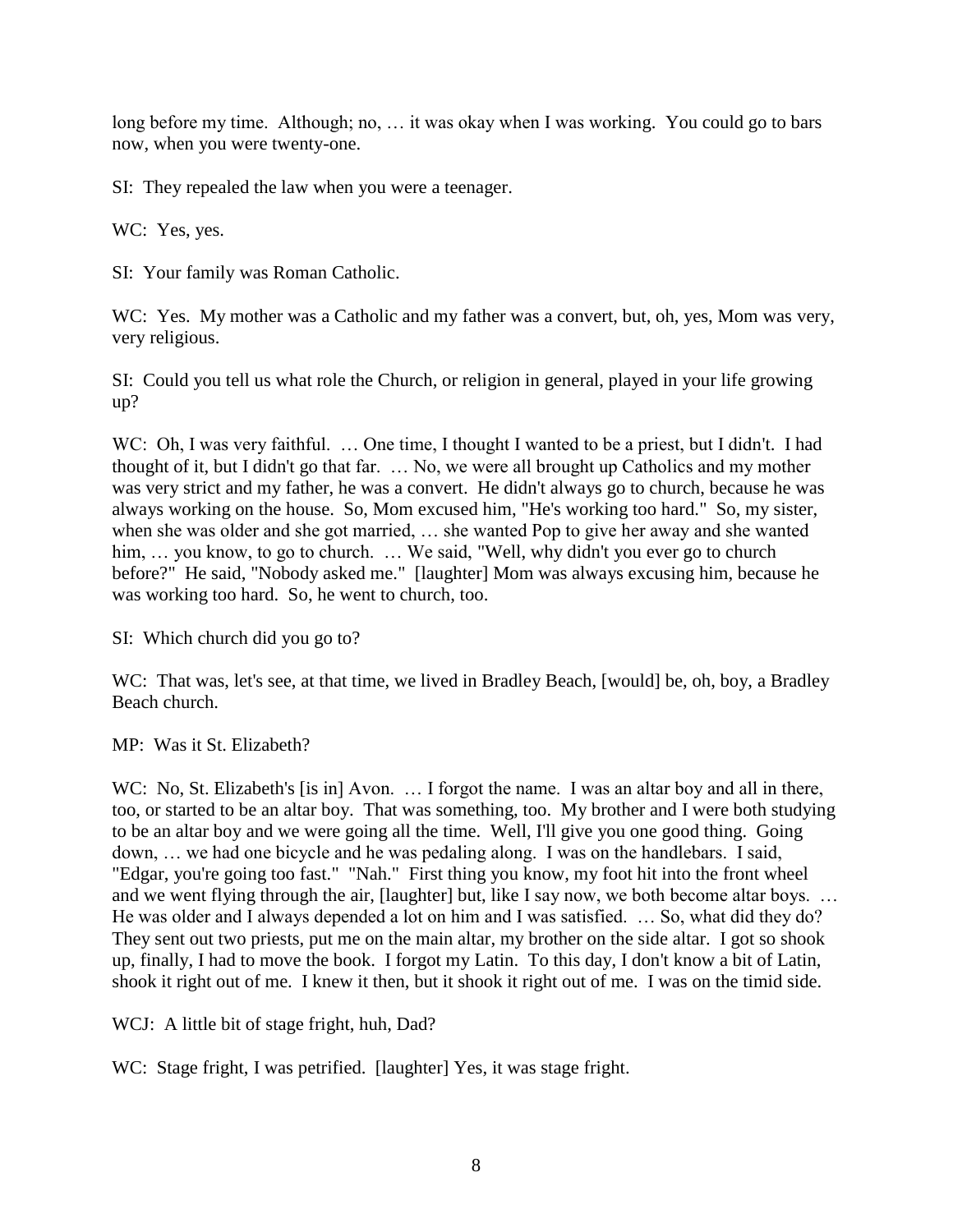MP: You also went to ... St. Margaret's, right?

WC: Oh, yes. When we lived in ... Wall, we went to St. Margaret's Church. In fact, let's see, St. Margaret's, we went to St. Catharine's first, and then, they built St. Margaret's. Then, we started going to St. Margaret's. They have two of them in Spring Lake now, you know, St. Catharine's and St. Margaret's. Now, in St. Margaret's Church, they started a school in the basement. They kept adding a grade each year until they got eight grades, and then, they built a new school, and, now, it's St. Catharine's, the school there, but we were very faithful. … My father, he's always working, he'd take us down to church and we'd come out after church [and say] "Where's Pop?" Boy, we started walking, and, you know, it was quite a walk from Spring Lake up to where we lived, about half a mile, a mile, well, about a mile, I guess. … We would get almost home [by] the time he [would] come. … [Pop said], "Are you here already?" He'd be working, forgot about us, but Mom always … made sure we went to church. That's for sure.

SI: Did you walk to most places or did your family have a car?

WC: My father had a car, but we did a lot of walking, and I had a bicycle, as I got older. In fact, the first bicycle I got, I went to the dumps and got a couple of bicycles and made one.

SI: You made a bicycle out of other bicycles.

WC: Took the parts from one to the other and built one, until I got working, where I could buy one [of] my own, a new one.

SI: You spoke earlier about how you worked a lot on the family farm, but did you work outside of the family home?

WC: It wasn't a big farm. We mostly had vegetables for ourselves. We had twelve acres, but we didn't farm it, because he was a painter and carpenter, but we had chickens. We had a chicken pen and we had a lot of chickens. … At one time, we had a couple pigs; oh, that was a funny thing. My father, I'll tell you the kind of farmer he was. We had two pigs and they were growing up. The first thing you know, one of them pigs had babies. Pop said, "I thought they were brother and sister." That's the kind of farmer he was, yes. [laughter]

SI: Did you work anywhere as a teenager, any after-school jobs or in the summers?

WC: Oh, yes. ... When we lived in Neptune City, I used to go to the store for some woman, and then, after, when we moved back [to the] country, I used to work for a woman by the name of Mrs. Hamilton. I used to go over there and I would vacuum the floors and it just didn't stand up to vacuum. She had one of those [models] on the runners, you know, crawling along, pulling it behind me, and I did the dusting and I did all kinds of work, whatever had to be done around there, and worked in their flower beds, gardens and stuff. … One time, I had a pail of water and I was doing the ceiling or something. It went down on the floor. Well, the father, her husband, was there, "Boy," he said, "Bill, I'm glad it was you, boy." He said, "I'd never [have] heard the end of that." … She had him intimidated. [laughter] … Well, when I was fifteen, I first started working here and there, wherever I could. Then, when I went to school, I'd go [to work]. In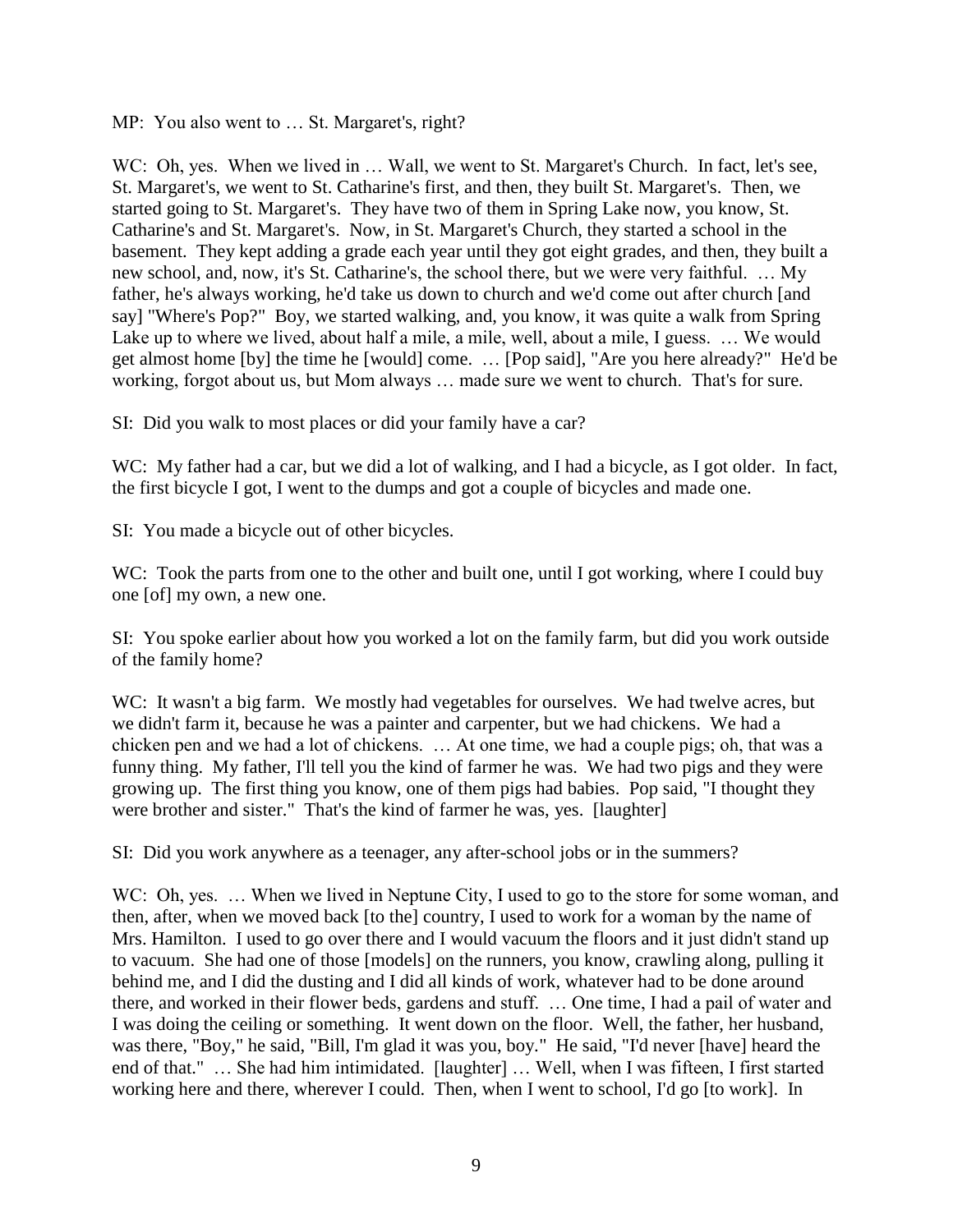fact, the nuns would come over; … they [the Hamiltons] lived in Jersey City and they were here in the summertime. … They'd come down and the nuns [would] come over [and say], "Oh, Mrs. Hamilton wants you after school tonight." They'd come over and tell me, and I'd go on over. Instead of going home, I'd walk over to their place and walk on home later. So, I learned how to work very young and I always, always, had something to do. … Well, I managed a grocery store in Spring Lake. Bennett and Height had a grocery department. I managed their grocery store for them, but, before that, I worked at the A&Ps. I got practice in there, and then, … Bennett and Height I went over there.

SI: Was that when you were in high school?

WC: No, that was afterward. Let's see, when I was in high school, I was still working for Mrs. Hamilton, but, in the summertime; ... when did I start working the A&P? I'm trying to think. I worked two different A&Ps in Spring Lake. … I was about fifteen, I guess, when I started working in the A&P, because, when I was nineteen, I was driving a car for a butcher, delivering his goods to the stores. ... Spring Lake, I mean, it was quite classy. I mean, it's like Sea Girt. People, some would come to the store, but a lot of it was delivery to the store. In fact, one person, he used to have a couple blondes there for entertainment all the time at his house, I mean, his family. I mean, they had these blonde girls to entertain their customers, but Spring Lake is quite a place. I worked there several years. … Let's see, when I left the A&P; I'm trying to think if I was still working there when I went to high school, the A&P. I remember walking from high school over to Mrs. Hamilton's, and then, when I got older, Joe got the job.

MP: So, you worked for Mrs. Hamilton and the A&P?

WC: No. I worked the A&P later. Well, she was only down in the summertime.

MP: Oh, okay. So, you worked at the A&P when she wasn't here.

WC: Yes, before that. I was working there before I started working for the A&P, and then, as I got older [and was] working for the A&P, then, Joe took over my job for Mrs. Hamilton. Oh, he was happy, my younger brother, [laughter] but, oh, boy.

SI: Was it difficult to find a job during those years, during the Depression?

WC: There was a lot of people out of work in those years, the Depression years, but a kid could find, you know, work, … like going to the store, stuff like that, but, like I say, I was working for this woman. I would … vacuum the house, I'd scrub the floors, I'd work the garden, you know, [the] flower garden, and all that stuff. I did all that. ...

MP: And the money you made?

WC: My money I made, that wasn't for me. That went home to my mother, to help feed the family, because Pop wasn't working all the time. Times were tough. No, I never kept it myself. … My mother always got it, until I grew up. Later, of course, when I got married, then, that's something else; ... enough of that. [laughter]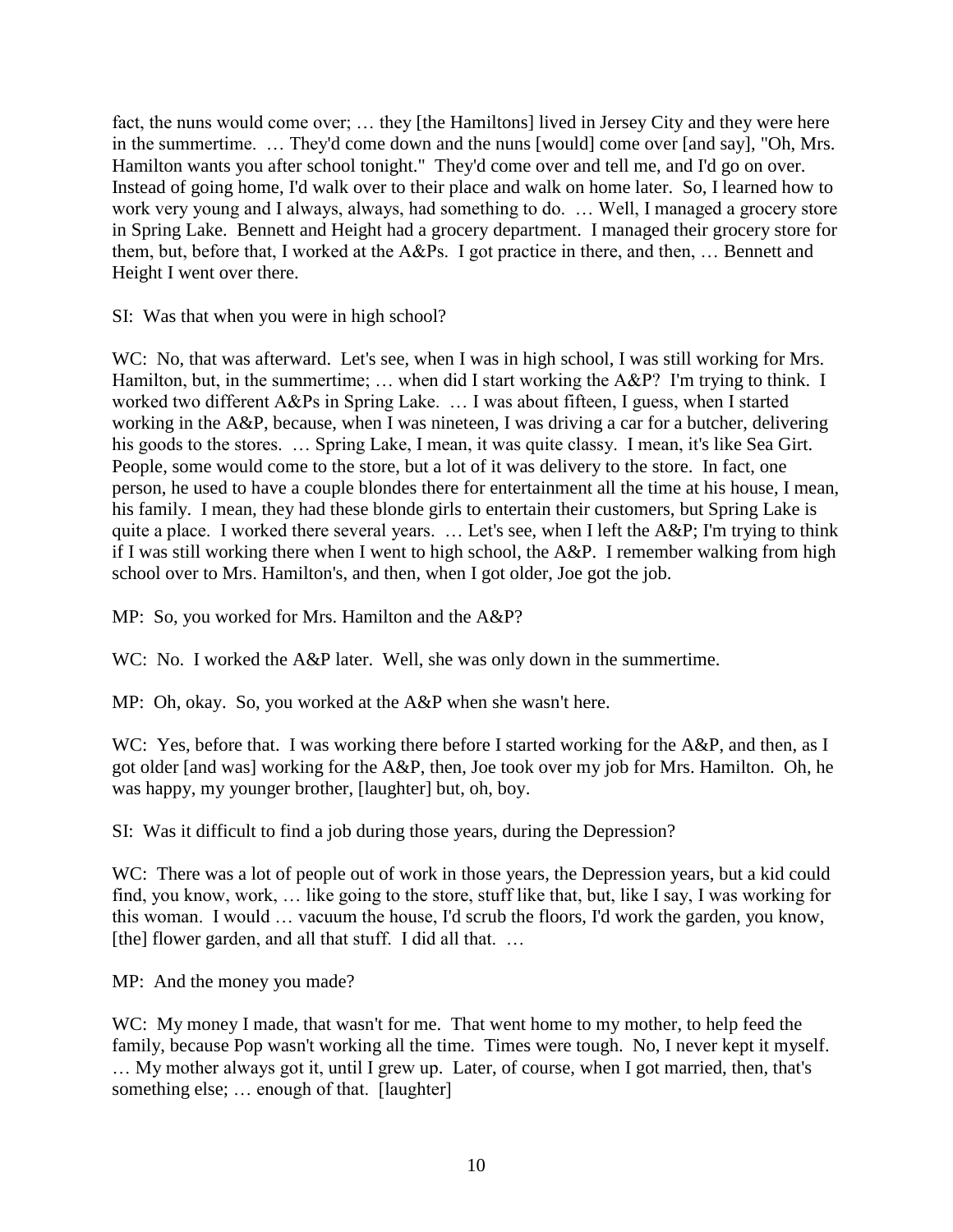MP: Then, Mom got it. [laughter]

SI: How often would your father not be able to find work and how long would those periods last?

WC: Quite a bit in the wintertime. Quite a bit in the wintertime, they'd be out of work. In the summer, it was pretty good, you know, and then, you had rainy days, I mean, [as] a painter and carpenter. It isn't like today. I mean, they work right on through, but not in those days. Things were tough.

SI: Was he ever involved in any union activity?

WC: No, no, not then.

MP: Tell them about the Ku Klux Klan.

WC: Oh, yes.

SI: Yes, I was going ask about that.

WC: The Ku Klux Klan? Oh, that was a funny thing. You know, the Ku Klux Klan, I mean, we're Catholic and Uncle, not Furnace, the other one, Leon, in Point Pleasant, … he was a Carver and he was [a member of the] Ku Klux Klan. … Every once in awhile, we'd get a basket of fruit brought over to "those Catholics." [laughter] He'd leave a basket of fruit over to us, but, yes, the Ku Klux Klan, they were pretty strong around here.

SI: I was going to ask if there was any anti-Catholic sentiment at the time.

WC: There was some, yes, but it wasn't too bad, like, ... when we lived in Neptune City, there was a Methodist church on Sylvania Avenue and the school was further away. … Anyway, Mom said, "Don't go down by … near that Methodist church," because that's where the Ku Klux Klan were all the time. They used to gather there. Mom always said, "Stay away from that place." …

SI: Were there ever any marches or cross burnings, anything like that?

WC: Yes, there were, there were some. I don't remember seeing them myself, [in] particular, but there were cross burnings and there were marches. … A lot of your businessmen were in it. Of course, they always had their hoods down. You don't know who they were, but you found out. I remember, the Palmers were Ku Klux Klan. They lived down the street. Not this Palmer; that was another Palmer. That was a Palmer in Neptune City. We knew who was who, [laughter] stayed away from them, that's all. Yes, they congregated, mixed with people, you know, but they had their own ways. I think they used to march in Asbury, every so often, too.

MP: Or Hightstown. I think you told me about Hightstown.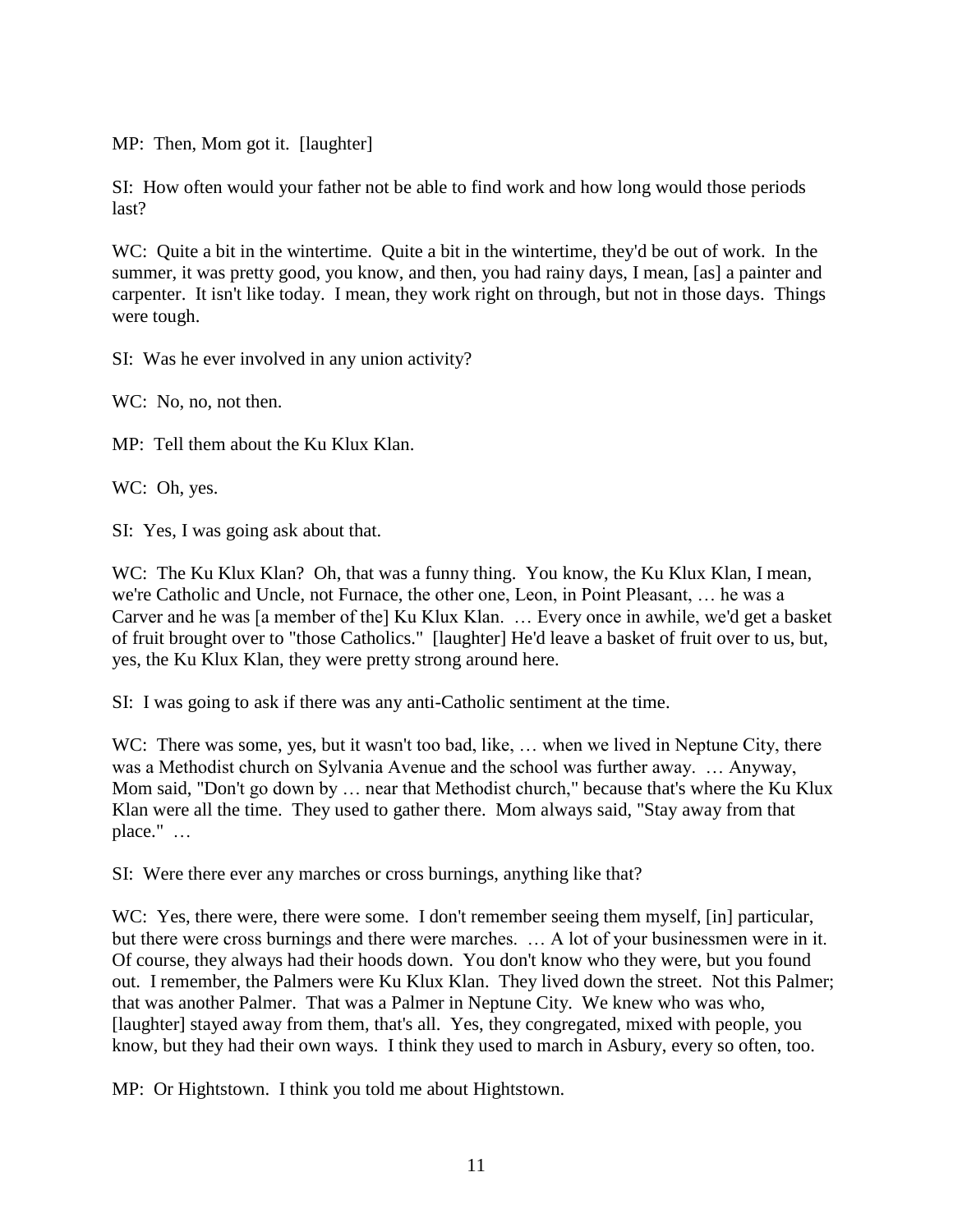WC: Hightstown?

MP: That they marched in Hightstown.

WC: I did?

MP: The Klan. Yes, I think so.

WC: They probably did. I forgot that part. [laughter]

SI: Hightstown is pretty far away. Why would you be over in Hightstown? Did you just read about that in the paper?

WC: No, Hightstown is quite a ways away, Mary.

MP: Yes, I know, but, I don't know, you just told me they were pretty active there.

WC: Well, they were active in Neptune City, I knew that. That's where we lived, then, when they were pretty active. … In fact, well, later, they changed their name to Firefly, or some other name, other than the Ku Klux Klan, … fire something or other.

WCJ: I don't remember that.

WC: No, yes, they did change it. The Emerlys were Ku Klux Klan. ... Joe and Ward ... were good friends of the Emerlys. [laughter] We're Catholic, they're Ku Klux Klan, but we didn't mix that part up. … We never got in any trouble with them, but they were against Catholics, of course. … What was it, in Orange, I think? Back then, there was a Ku Klux Klan group there and the Catholics got together and chased them out of the town, at one time. It was up in the Oranges. I didn't see it, but I heard about it. … There was a lot of that going on then. … We're on a different track here again. Now, Pop was at Bay Head. He also liked to follow the water, like I said, we lived on a houseboat and he'd been a skipper, first mate, out for other people at times. But, not as I remember it, that was before my time. … Like I say, he also worked in the shipyards, up in Staten Island, when we lived up there. You ever remember the Black Tom?

SI: The big explosion? [Editor's Note: "Black Tom" refers to an event that happened on July 30, 1916, in Jersey City, New Jersey. Germans agents sabotaged American ammunition supplies to prevent the materials from being used by the Allies during World War I.]

WC: Yes. Pop was working in the ship architector. I think, about that time.

SI: Did he see the explosion?

WC: I'm not sure. ... One thing he did see, a guy, one time, ... he wasn't paying attention and he reached in the damn saw box and he cut his hand right off, his arm right off.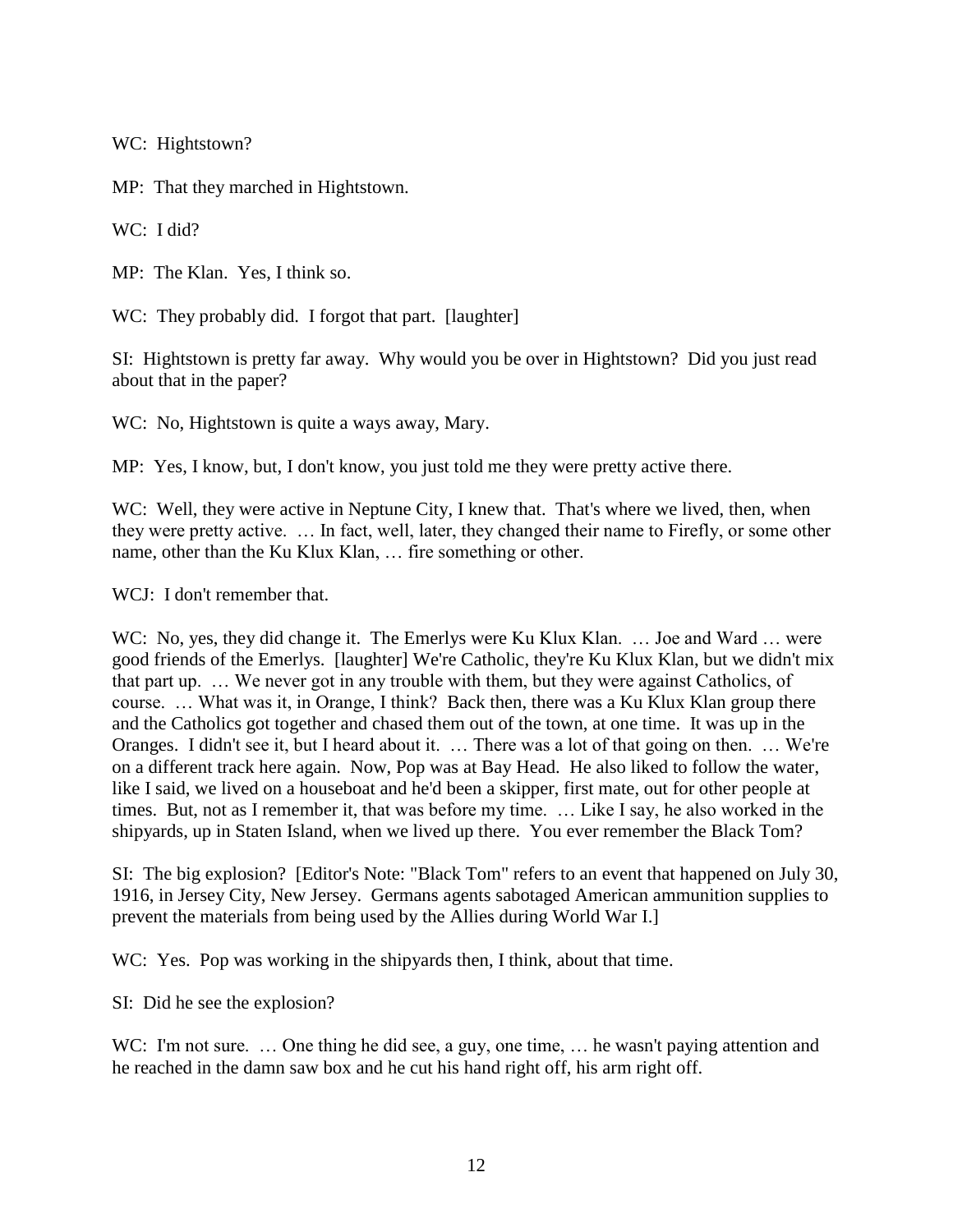SI: Your father lost his arm.

WC: No, another person in there.

SI: Another person.

WCJ: [laughter] ... I didn't know that part.

WC: Well, I tell you, I always, when I use a saw, I'm very careful. When I'm using the band saw, I'm not going to get near that thing, because Papa always told me, "Be careful of them." ... Another thing can happen with a band saw, you want to hold your wood down, you don't want to hold it loose, because, if that hits that blade, that can kick up. ...

WCJ: Like the table saw up in the barn?

WC: That's right.

WCJ: Got hit in the stomach a couple times with that thing.

WC: Well, you ought to know better. I told you not to do that.

WCJ: Well, I held it right, just the table was crooked.

WC: Well, that, ... that's a homemade table, that's why. I made that.

WCJ: I know, Dad.

WC: ... I couldn't afford to buy a metal one, so, I did with what I had. Raising you kids, you know, wasn't easy, even then. [laughter]

WCJ: Look at all the rewards you got out of it.

WC: Oh, yes, never sorry, Billy, never sorry.

SI: Can you tell us a little more about the Depression and how it affected your family and the area? Were a lot of people out of work in the area?

WC: Oh, yes, more people out of work than were working, during that Depression. Yes, it affected a lot of people. That's why I say, back then, [if] you had a piece of property, you could grow some vegetables or potatoes or grow stuff, and you had some wood, … trees, on your place and you'd go cut trees for wood. We didn't buy coal or oil or anything like that. … Everything was wood, woodstove, to heat, heat the house, to heat your rooms, and, at nighttime, why, you'd put plenty of covers on. You didn't have too much heat upstairs. [laughter]

MP: Plus, you slept with other people, didn't you?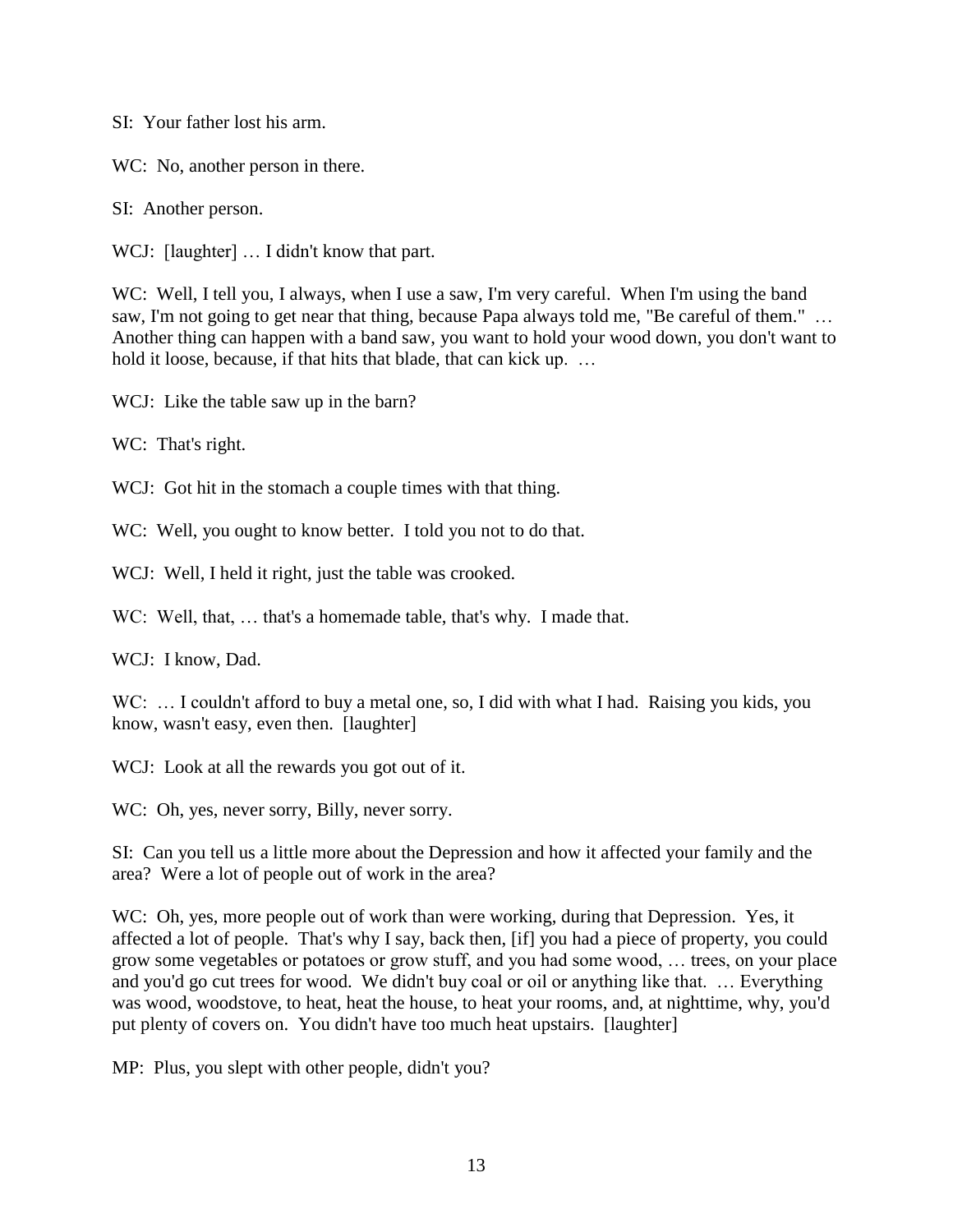WC: Oh, yes.

MP: You, as a child.

WC: Yes.

MP: You had your brothers and you shared beds.

WC: ... Oh, yes, my older brother and I, we slept together. Yes, we had to share beds. It was warmer that way, too. On the houseboat, we had bunk beds, one top, one bottom, but that was just Edgar and I, I think, was up there. The rest of them was all born down in Jersey. …

SI: Some people I have interviewed talked about transients coming through the area and asking for food.

MP: Tell him the story. [laughter]

WCJ: I remember that one.

WC: We told Mary Anne, "Now, when you're going downtown;" she's going down this way.

MP: No, not that one.

WC: I said, "Watch out for the jungle bunnies." Is that the one?

MP: No, that's not the one.

SI: No, during the Depression.

MP: … The one with Grandmom; this … doesn't have anything to do with my dad.

WCJ: With the baseball bat?

MP: There used to be hobos; that's what my father meant by the "jungle bunnies," were the hobos, that rode the trains. They were all sitting down by the tracks.

WC: Yes, they'd drop off there, used to be an open field out there. ... Now, it's all grown up.

WCJ: In that woods over there, there used to be a spot, a ballpark.

WC: They used to have a spot in there, too?

SI: Like a Hooverville? [Editor's Note: A "Hooverville" was a Depression-era shantytown.]

WCJ: Small, a little bit.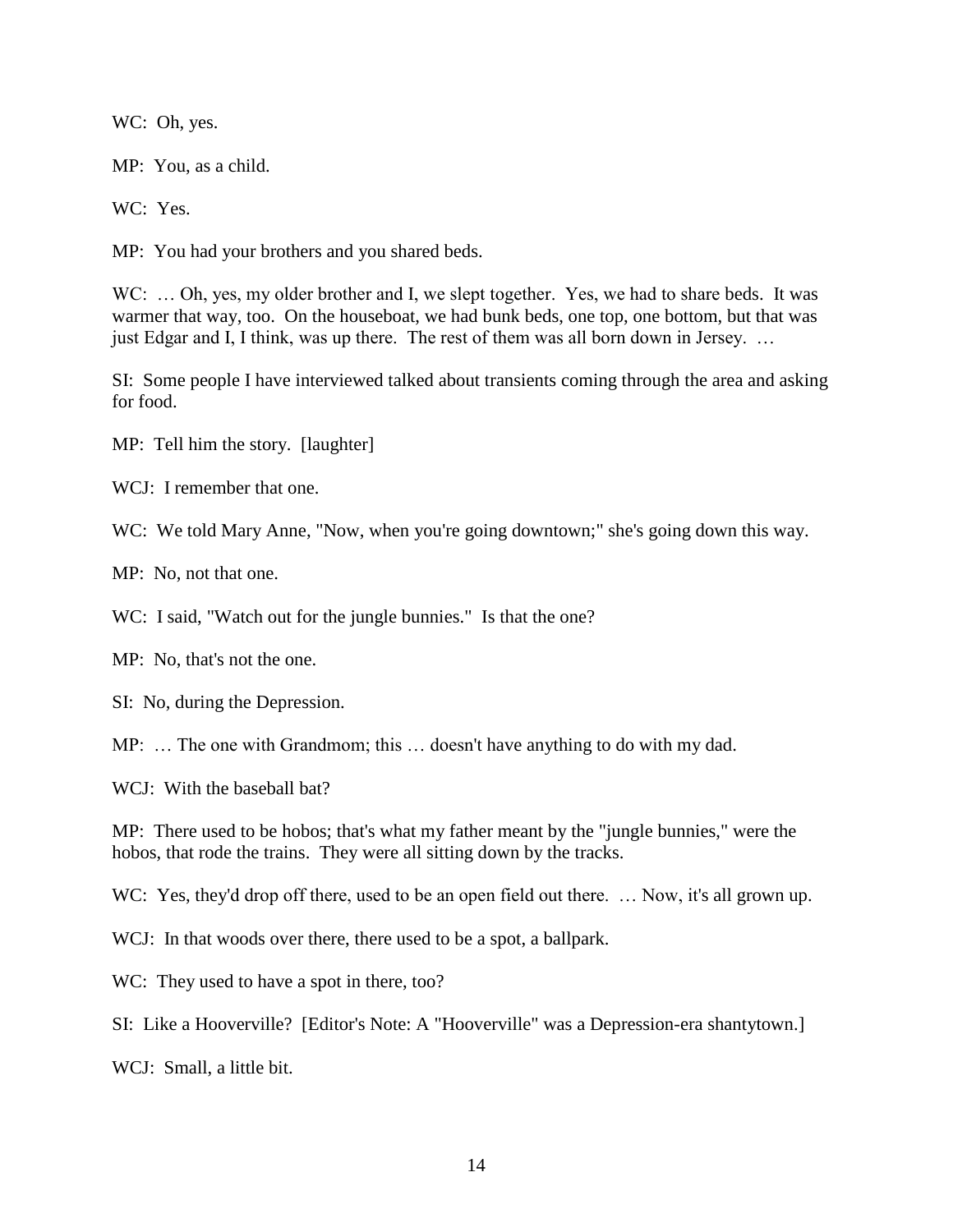WC: Yes, but this part here was all open. That's all grown up now. ... Now, before that was grown up, I'd get water in the cellar, but, now, that's all grown up there. I don't get no more water in the cellar. … That's between this house and the railroad.

SI: Just before you get to Lake Como?

WC: Yes. That's all woods now, but, at one time, that was all open and the water would lay in there, and then, it would back up in your cellars, if you didn't [guard against it].

WCJ: Well, you'd hit water two feet deep out there, because we used to dig the holes to catch rabbits and hang the carrot, [laughter] and, [if] you dig it too deep, you know, the rabbit would drown in the water.

WC: ... To catch the water from the washing machine, I wanted to put in a big drum, you know.

WCJ: Yes, you put fifty-five gallon drums in, yes.

WC: Yes. I had to put hip boots on to dig down ... to get the drum in first, because I hit water before I got it down there. [laughter] ... Well, the water table was only about four feet or so down, or less than that, I guess, you'd hit water, sometimes.

WCJ: In the field, it was about two feet.

WC: Yes, it was quite a bit of water in there, then. That's all gone now. It's all trees in there.

SI: That was all open.

WC: It was open field back there, yes.

SI: Hobos would come off the railroad.

WC: Yes, they'd drop off in there.

SI: They would …

WC: Whatever.

MP: And Grandmom, my mother's mother, would feed them.

WC: Oh, yes.

MP: That's … the story I'm talking about.

WC: Oh, yes, yes. She would feed them sometime, but one of them got fresh and, boy, the men ran him out of town. He started getting fresh and the men all got together; no more hobos.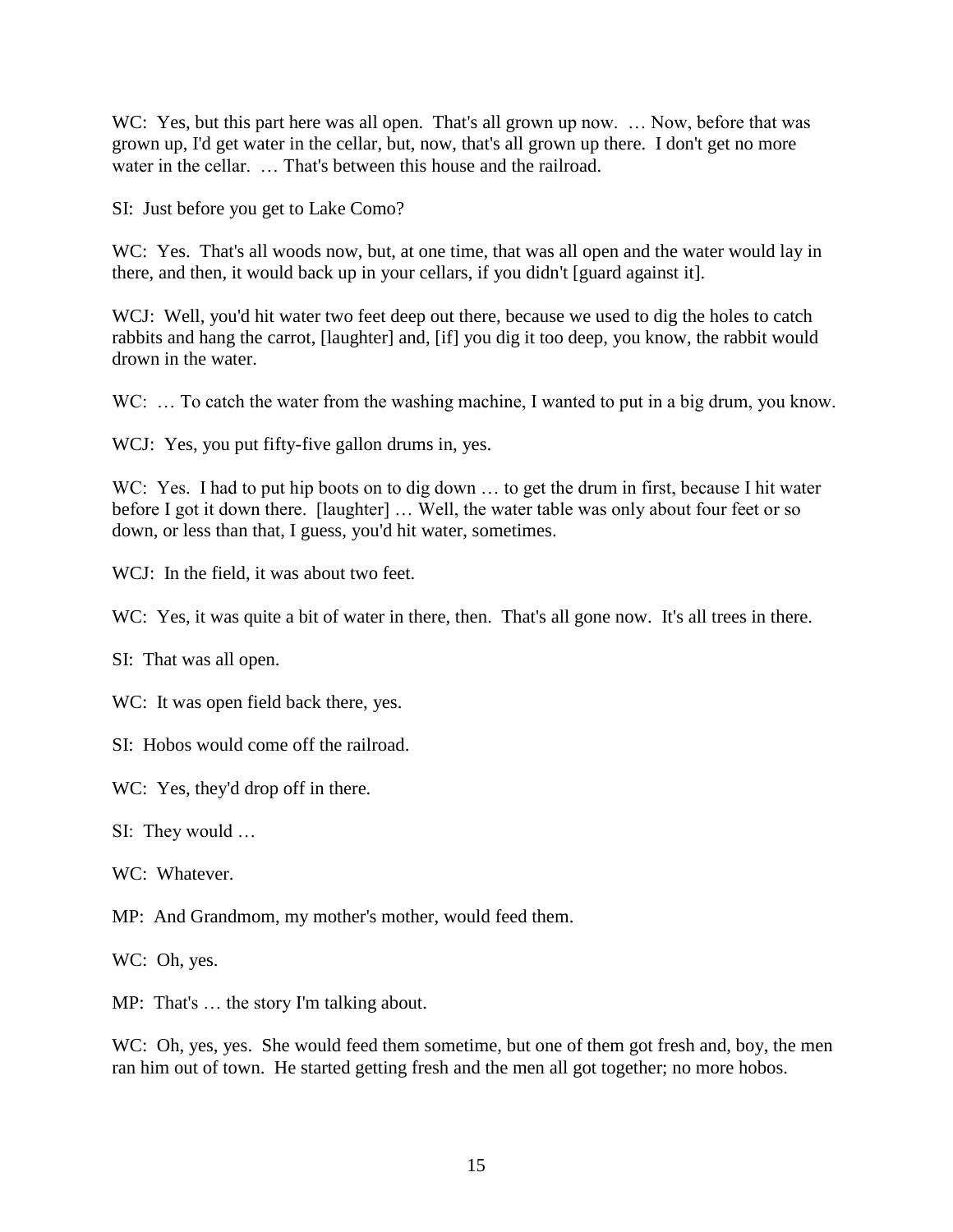MP: Well, they got rid of him, yes.

WC: Yes.

MP: And there was only, like, one policeman at the time, one sheriff, or something in the area.

WC: Oh, yes.

WCJ: All of Wall Township.

WC: Yes, Wall Township, we had one cop.

MP: And so, they took the law into their own hands. [laughter]

WC: ... How big is Wall Township? Yes, one cop, (Cotrell?), and he was afraid of his shadow. Anytime he had any trouble, he'd call the State Police [to] come down to help him. [laughter] … We got cars now. We got a lot of cops. Of course, there's a lot of people here now, too. There wasn't that many there before.

MP: But, even when I was growing up, I guess, if my father was saying to, "Watch out for the jungle bunnies," there were still … hobos out there on the tracks.

WC: Coming down, yes.

MP: … Well, the story was, I was looking for giant bunnies to come out of the woods. [laughter]

WC: Yes. We called them "jungle bunnies."

MP: But, yes.

WC: ... This here, originally, was a farm here. ... This was before Helen's parents. Her grandparents had the red house across the highway. It's a story-and-a-half. He raised eleven children in that house. Of course, he had two wives. … The first wife, … the third child was born and she died in childbirth or something. … The sister came in to help out and he married the sister. So, between the two of them, he had eleven children. He had quite a few children. [laughter] … I'll tell you how much land they had; when the children grew up, … each one got two lots. This is our two and Uncle (Dory?) had two … across the street here, the stores up there. … Well, originally, … you know, people didn't have [cars], you know, a horse and buggy, going back far enough. … The people, they all, more or less, intermarried amongst the people …

SI: In the area.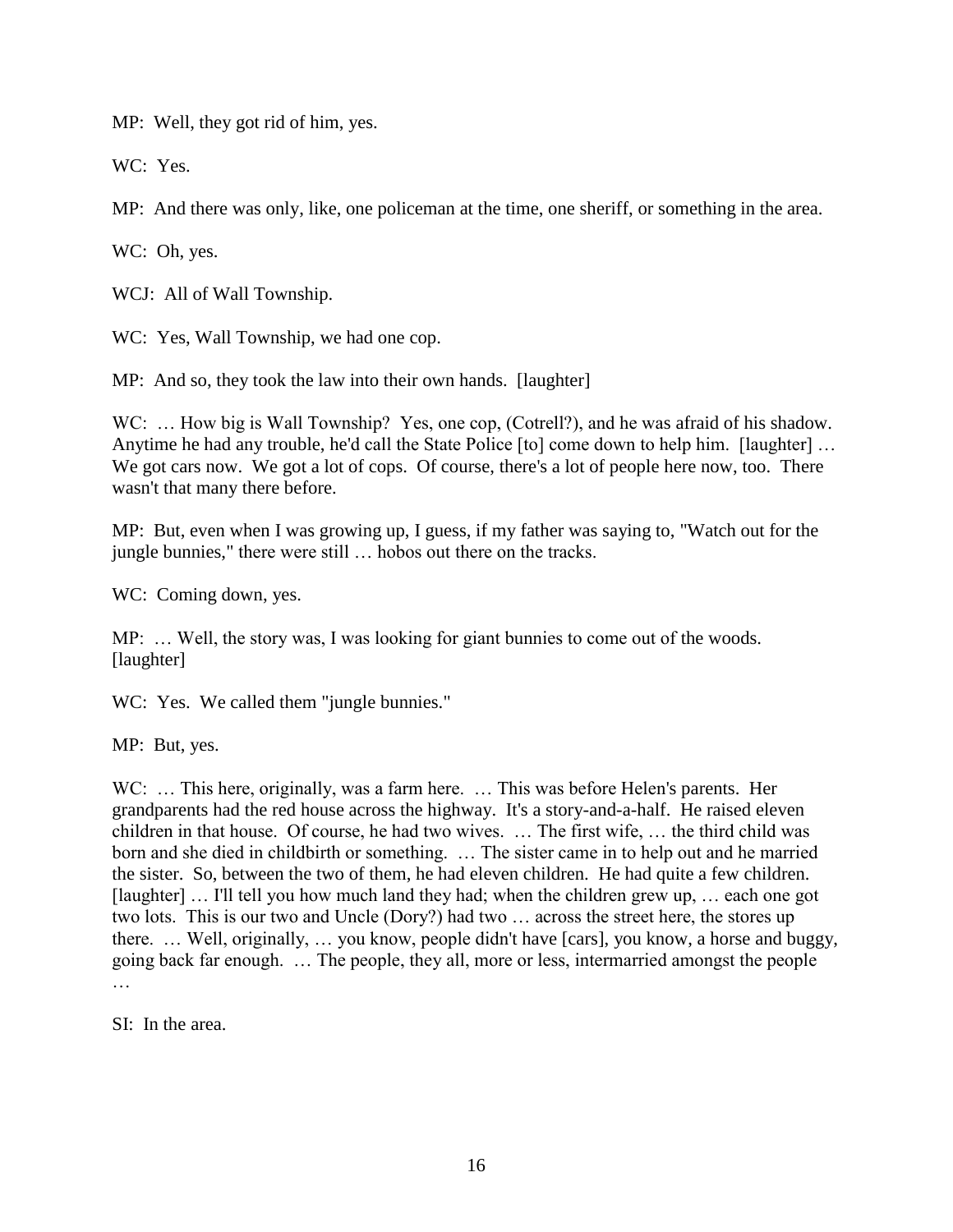WC: In the area. That's why there's so many of them are related around here. ... There was five men, that's something, too, … I think it was five men, at one time, from around Belmar here, owned the beachfront.

MP: Not the whole beachfront, part of it, certain avenue to certain avenue.

WC: It wasn't the whole beachfront?

MP: No.

WC: No.

MP: No, and that was our, what?

WCJ: Great-grandfather.

MP: Great-grandfather, was one of the five men, … on the Brown side, on my mother's side.

WCJ: ... I thought it was nine men.

WC: No, it was five.

MP: It's family lore. [laughter]

WC: ... I always heard five, ... but he had a big family. [laughter] ... Those days, people did have big families, you know. I mean, today, they're mostly all small families, but you just had a lot of kids, that's all. Well, for one thing, they could use the kids to work, help with the farm.

SI: Yes, help support the family.

WC: Yes. In fact, ... in the back here, there was the building there that has the house up top. Well, that fellow had a boy. He adopted a boy and that was Helen's uncle. I'm trying to think of his name. Well, anyway, he had a farm and he was using the boy on the farm. They took the boy away from him, said he couldn't use him for a worker. He was a young boy. Well, he's just in the early teens or under, but they took … him away from him.

SI: What did your family think of Franklin Roosevelt and the New Deal?

WC: Oh, that was good, as far as I'm concerned. We ... all thought a lot of Franklin Roosevelt, but he was a Democrat and I'm not a Democrat now, but I was then. My parents were all Democrats, but, around here, most of them were Republicans.

SI: Back in the 1930s, this was a very Republican area.

WC: ... Yes, in this section here, and (Francis Hurley?), [who] was my best friend, he said, "Bill, you're not a Democrat, are you?" So, I've become a Republican, too. [laughter]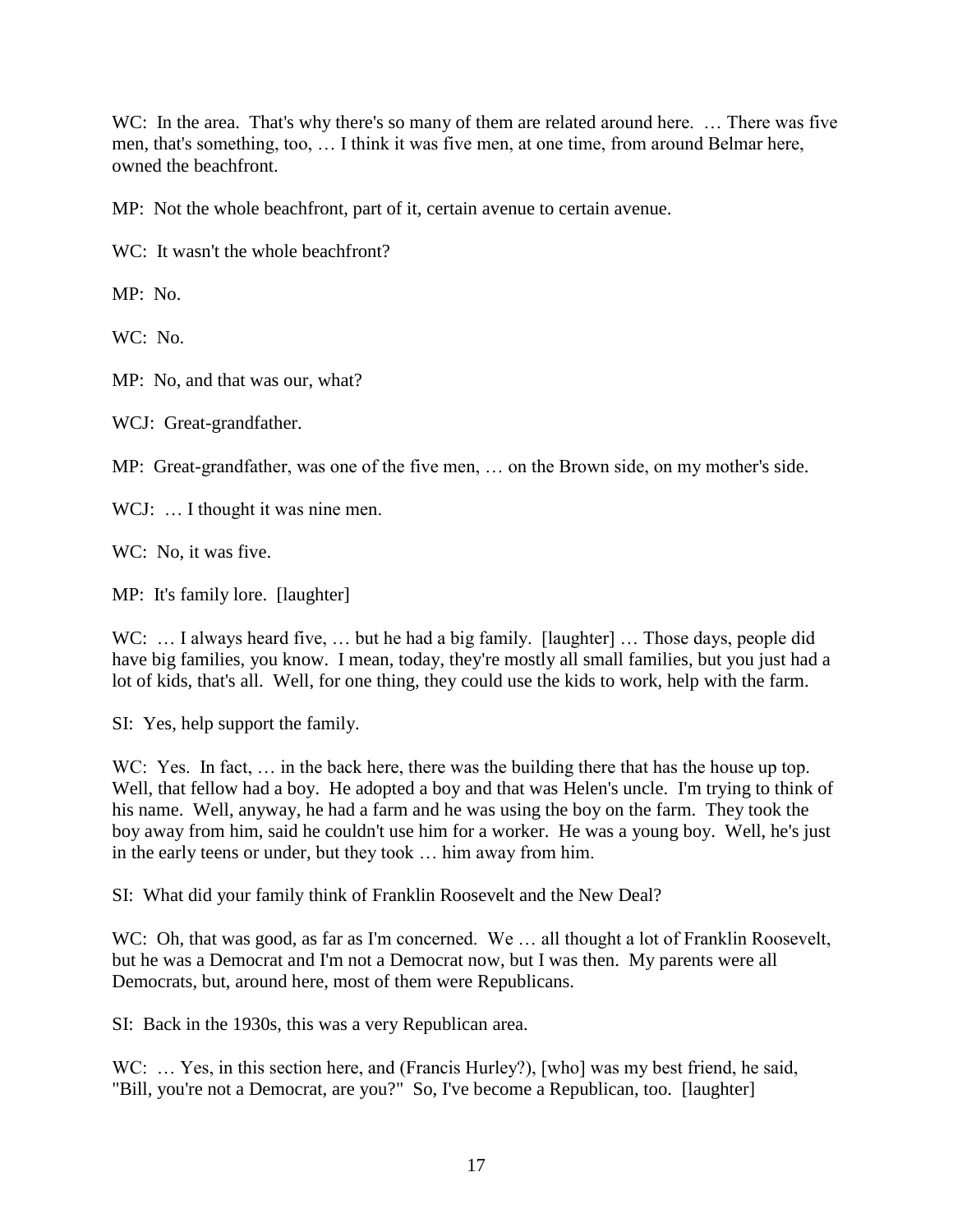MP: … They wanted to go to work for the program, … instead of going to high school.

WC: Oh, yes. Well, during the Depression, they had different programs and one of them was the …

SI: The CCC or WPA? [Editor's Note: The Civilian Conservation Corps (CCC) and the Works Progress Administration (WPA) were both New Deal employment programs.]

WC: CCC, yes, they wanted me [to work there]. Now, my older brother was working. He went through grammar school and I brought his diploma home for him. He went right to work, and then, [when] it was my turn, I was in high school, they wanted me to go to [the] CCC. I said, "No, I want to finish high school." So, I did. I stayed and finished high school, and I'm glad I did, because it helped me out in the service and everything else. I mean, in the service, [it helped that] I worked in stores, I managed grocery stores. When I went in the Army, like I say, I was in the training center and I was there a short time and the supply sergeant wanted me to help him do the paperwork. So, [I was] doing the paperwork, doing all the forms. He wanted to get in combat. So, he went in combat and I took over the supply room. I became a staff sergeant.

SI: The work you did at A&P and the other grocery stores helped you.

WC: Oh, come in good, yes. Yes, I was a supply sergeant. ... In fact, in Fort Knox, Kentucky, I had a model supply room. They used to send the kids from the school over there to practice, but I worked it like a [grocery store]. In fact, one of the majors, he'd come in and he would complain. I was on vacation and the man was issuing out gas masks, that he started complaining. I said, "You know, he was issued a lot of gas masks and stuff." … I knew he was an A&P man. I said, "You want it just like at A&P, like they do in the A&P." "Yes," he said, "that's the way I keep my supply room." Well, we got along good. [laughter] Of course, I got him a pair of shoes, too. [laughter] One hand ... takes care of the other.

SI: In the later 1930s, were you aware of what was happening in the world, such as Hitler's taking over the countries in Europe, Austria and Czechoslovakia, or when the war broke out in Europe? Did you follow the news on what was happening overseas?

WC: Yes. ... I'm just trying to remember how interested I was in that. ... Do you know the dates on that?

SI: I think Czechoslovakia was 1938.

WC: '38.

SI: Austria was 1936, maybe. [Editor's Note: Nazi Germany took over Austria during the *Anschluss* in March 1938 and much of Czechoslovakia after the Munich Agreement was signed in September 1938.]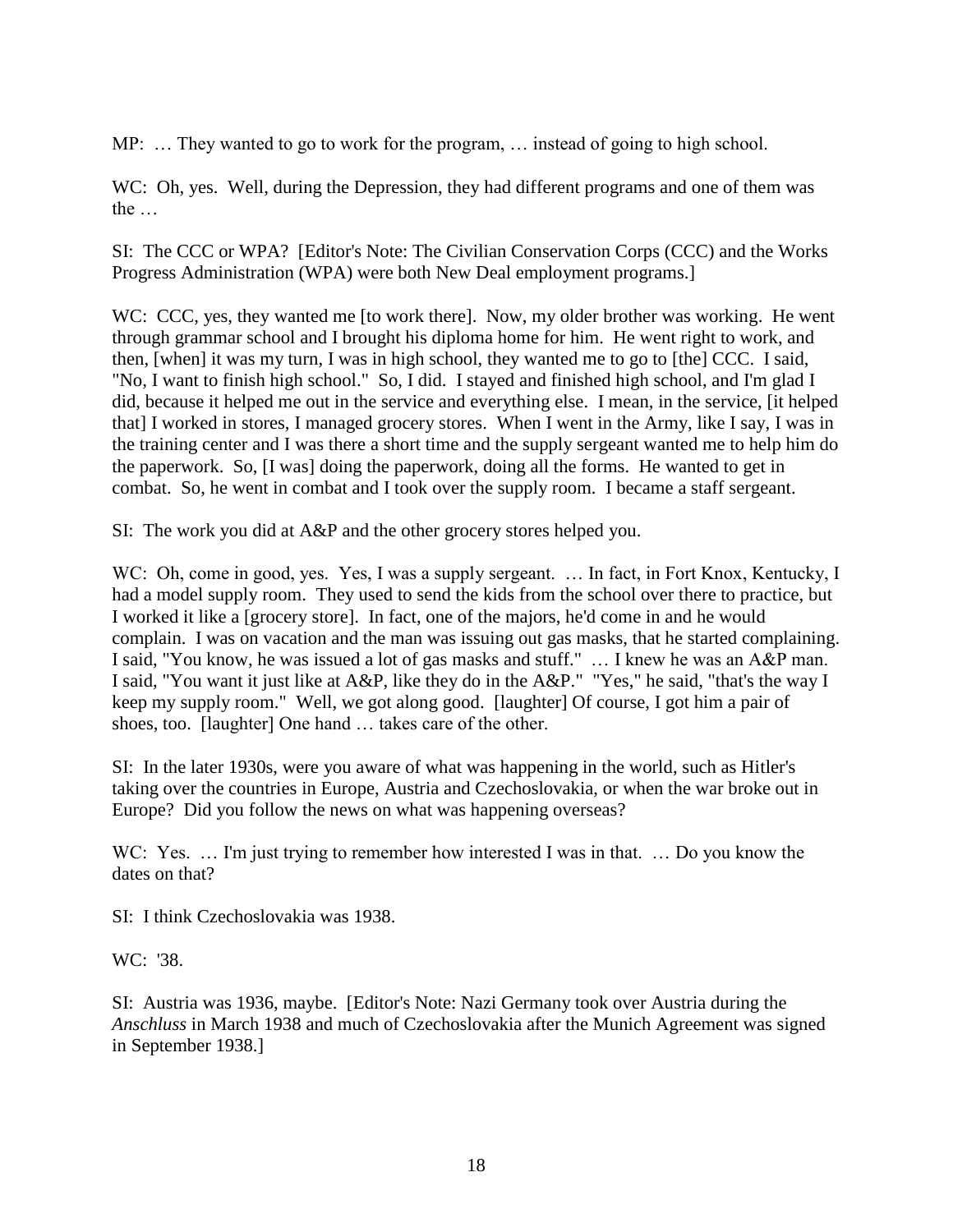WC: Yes, I was quite aware, because I graduated high school in '35. Now, wait a minute, not 1935; they built St. Rose's in '35. … When did I graduate high school?

KB: 1935, I believe, is what the paper said.

SI: Yes, 1935.

WC: '35, yes.

SI: You were out working when all these events were happening.

WC: Yes. In fact, when they were building the ... church, when I was in the third grade there, they told the kids, "Don't go over there where the men are working." … Well, there was a big mortar box and there was a round barrel and … this mortar box was on this barrel. Well, there was one kid in there; by the time we got through, there was twelve of us in there and, boy, Sister lined us up, "Put your hands out." We got it across the hand with a ruler. We didn't get ... [into trouble] anymore after that. The nuns …

WCJ: Vicious.

WC: No, they weren't vicious. They trained us, "You'll have respect."

SI: Do you have any questions before we get into the World War II period?

KB: I just wanted to know, what did your parents think about the war that was starting to happen over in Europe? Did they feel like we were going to enter into the war at all?

WC: Well, when the war; let's see now. That was; I'm just trying to think here now.

SI: It started September 1939.

WC: '39. Pop was working in the shipyards, and that Black Tom explosion was back about that time, too, I think, wasn't it, or was that later?

SI: Black Tom was during World War I.

WC: World War I?

SI: It was in the teens, 1916, I believe.

WC: I know Pop was involved in that.

MP: I don't think Grandpop was in the shipyards for World War II.

WCJ: For World War II, no.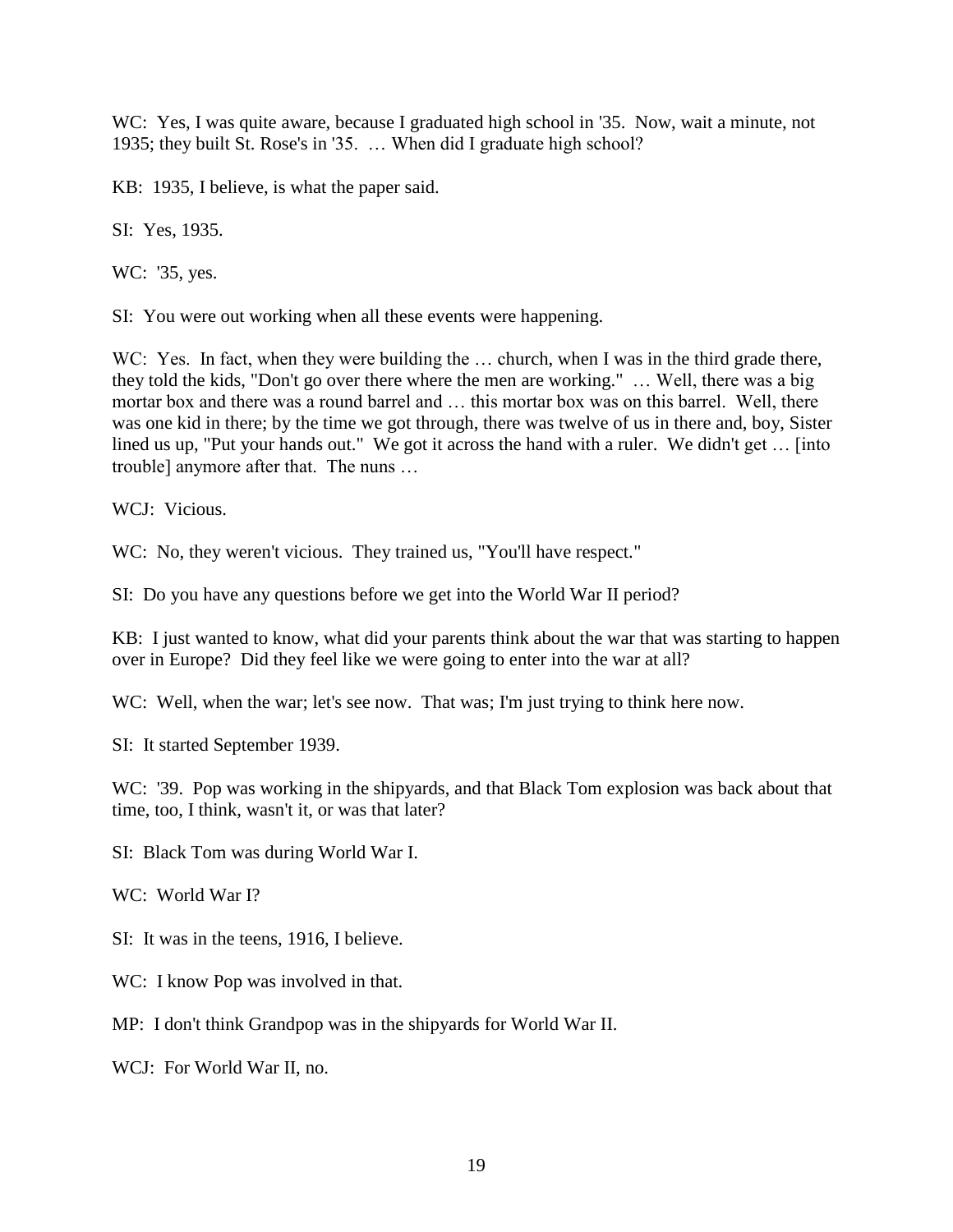WC: Not II, for World War I, he was, yes, yes.

SI: That would make sense.

MP: Now, for World War II, what did your parents think about it?

WC: Oh, the war over there? Well, ... they were concerned. Uncle Bill was in it, her brother. He was in; well, he was in World War I.

MP: He was in I, not II.

WC: ... Well, my mother had a nervous breakdown because I had to go in the service and Edgar had to go in the service and …

MP: Uncle Joe.

WCJ: Uncle Joe.

WC: Uncle Joe had to go. I mean, that's three boys, one, two, three. ... My older brother, he went over to France and into Berlin. In fact, his outfit, Third Armored, they took Berlin and Roosevelt said, "Pull them out. Let the Russians take them. They'll treat them worse than we will." You know, they always say the Russians took it; they didn't take it. ... We took it first, and then, give it to them. [Editor's Note: By V-E Day, the Third Armored Division had advanced to Dessau, approximately 130 kilometers southwest of Berlin, deep in what later became the Soviet occupation zone.] … Yes, he was a tank commander, my brother was. I was a supply sergeant. …

KB: Your oldest brother was in the Navy, right?

WC: No, my younger brother was in the Navy, yes. That's Joe. He was in the Navy. He's lighter-than-air.

SI: The dirigibles.

WC: Yes, yes, ... North Carolina [and] down here. He never had to go over. ...

SI: Was he at Lakehurst, [a US Navy air station located in Lakehurst, New Jersey]?

WC: He was at Lakehurst and he was down in North Carolina, too, but he did get to go three miles out in a dirigible once, so that he got overseas time. [laughter] After three miles, you get some time, just to get it on his record.

SI: That reminds me, do you remember the *Hindenburg* disaster? [Editor's Note: On May 6, 1937, the German airship *Hindenburg* caught fire over Lakehurst Naval Air Station. Thirty-six people perished in the fire.]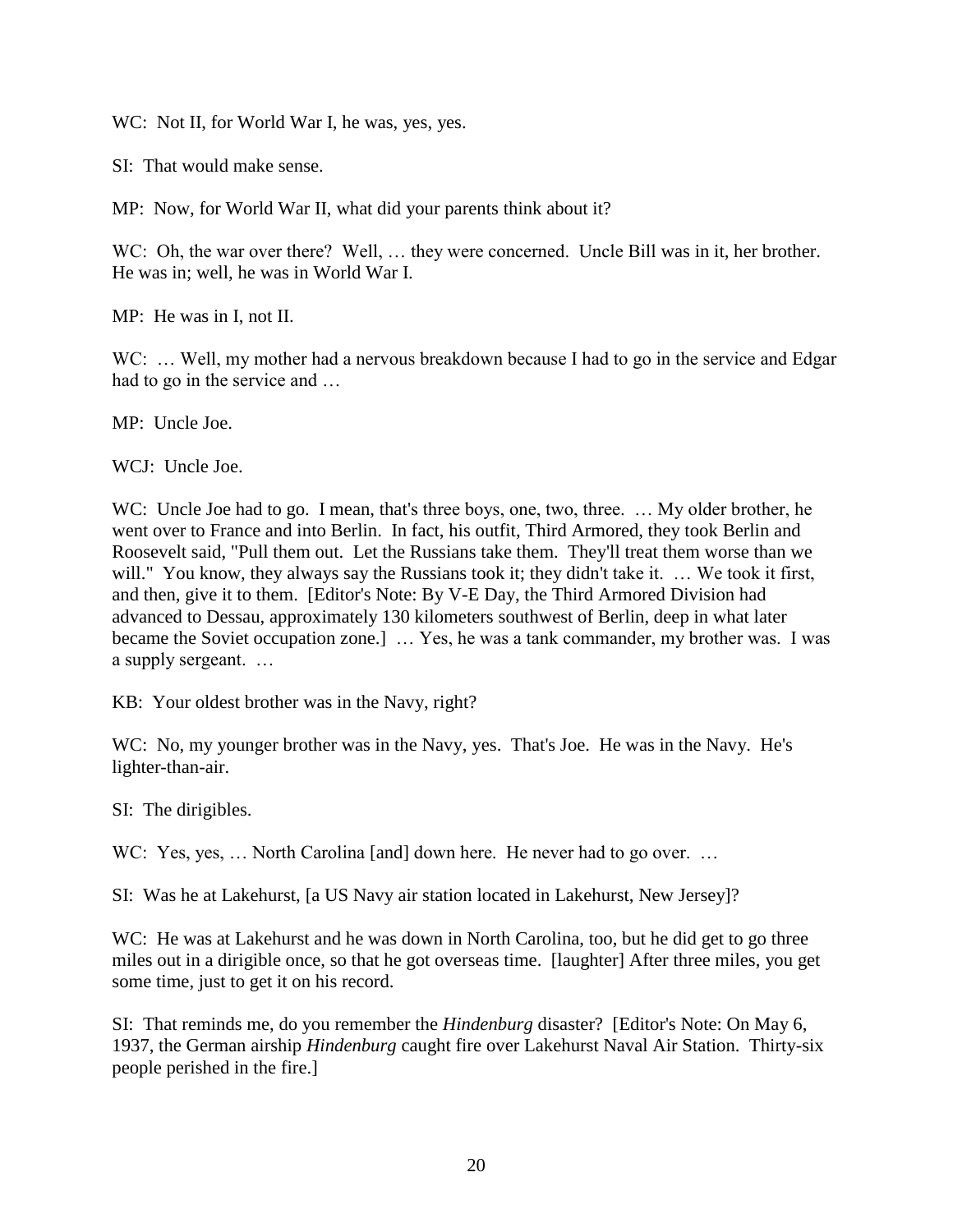WC: Yes, yes, that was quite a disaster here. In fact ...

WCJ: Uncle (Carl?) took some of them in his house.

WC: Yes, he was a German, Uncle (Carl?) was, (Carl Marx?). That was my sister's husband. He took some of the prisoners in his home there. …

SI: They were survivors.

MP: Survivors.

WCJ: They were burned and he took them in and cared for them in his home.

MP: Survivors.

WC: Yes, but Helen, I was thinking of Helen there. ... She got up to see it because she knew someone over in Manasquan that was a Coast Guard or something and she got up to see it. I didn't get up there to see it. ...

MP: Helen's my mother.

WC: And, in fact, I was at a dance in the Adelphia Fire [House], Glendola Grange, when that happened.

WCJ: There's that dancing again.

WC: Oh, I loved to dance. [laughter] Boy, I loved to dance. I used to go all over to dance and go every week. You would go and you'd meet somebody and you'd dance with them, until, finally, I met Helen. After that, [I] forgot all the other girls, just Helen; she was the one. [laughter]

WCJ: Well, didn't your dad also paint the hangars for the dirigibles in Lakehurst?

WC: He did, he did, at one time, yes, because, I mean, him being a sailor, ... knowing water and all, he would make his own rigs to paint up in the tops, you know, because you've got to sit in a chair, more or less …

WCJ: He'd make a boatswain's chair.

WC: Boatswain's chair, yes, and he'd make it and pull himself up and down. In fact, he was doing some kind of work, and there was union in there, you know; [they said to my father], "Pleam, … don't work that fast." They kept getting after him. He was working too hard. They wanted to spread it out, the unions did. ...

SI: Did your father not like the unions, or did he?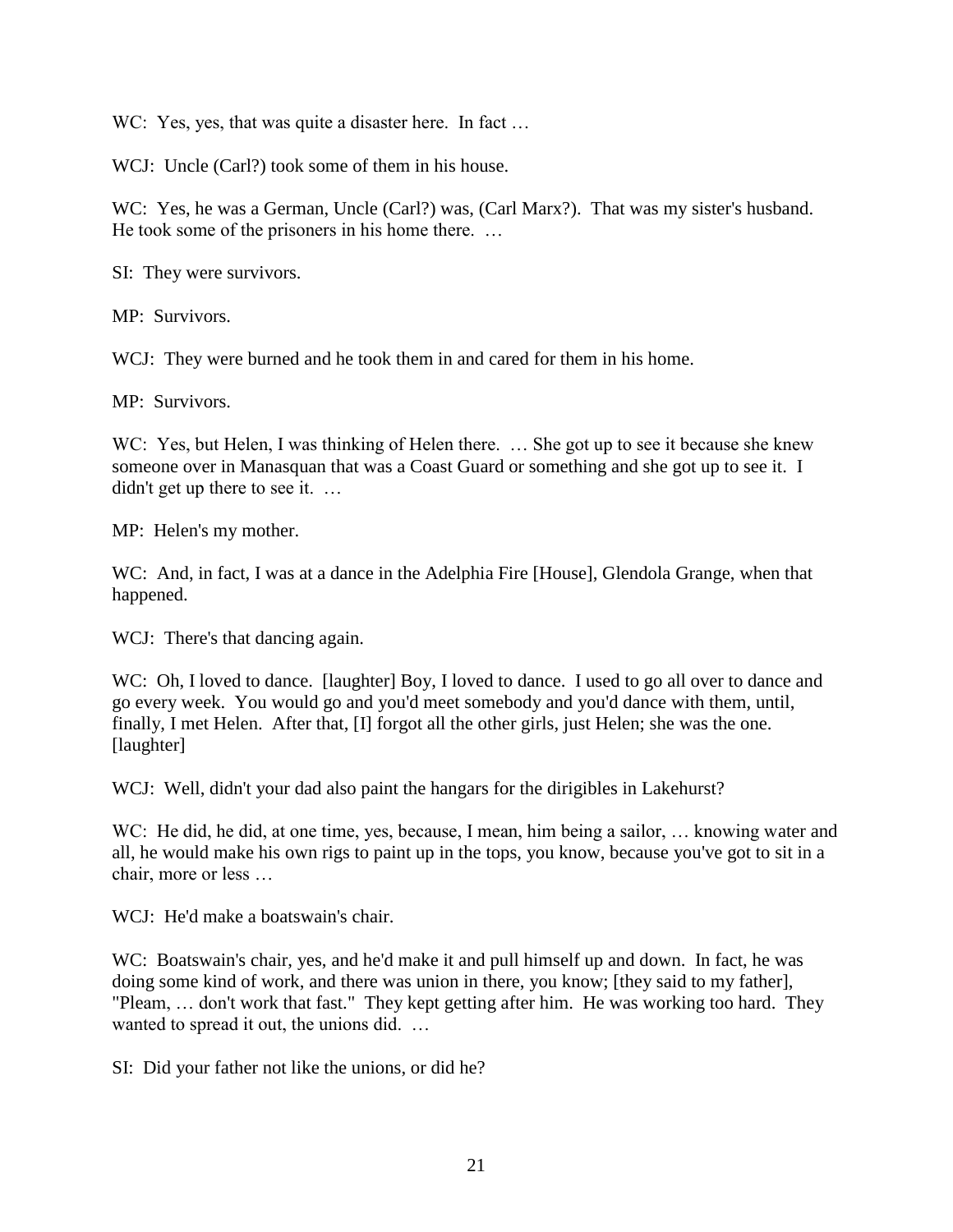WC: He never joined the unions. I don't know whether he didn't like it. I don't think, I don't know, in the end, if he ever joined the union or not. Now, I forget that part. My memory is getting rusty at times.

SI: That is okay.

WC: But, my mother, she worked in the button factory down here. ... That's how he met my mother. Mom was originally from New York. … Well, she lived in Bradley Park then, I think, in Grandpops' house. …

SI: You graduated from high school in 1935 and you entered the service in 1941. During that time, were you working in the grocery stores or did you have other jobs?

WC: In-between?

SI: Yes, after graduating from high school.

WC: Oh, yes, ... like I say, I worked in the A&P. I worked two different A&Ps. One time, I worked for a butcher, delivering the groceries in Spring Lake there. I was nineteen when I worked for the butcher, and, well, my brother …

MP: When did you work for Bennett and Height?

WC: Bennett and Height? in-between. I worked for the A&P, I worked in the summer and I went to school, and then, I went to the little A&P. ... I'm just trying to see how I got to go to Bennett and Height. Oh, I worked for (Eddie Lyons?), delivering meat, and then, Bennett and Height, I went to work for Bennett and Height. … He had a grocery department. I went in there. He had a manager that would go to Florida in the winter. So, in the wintertime, I'd take over the grocery store. That went on for a couple of years. So, finally, I took over the whole grocery store there, for Bennett and Height. … Whether he stopped coming up or what, I forget. He probably stayed in Florida. He's getting older, which all that stuff helped me, though, when I went in the service. I was a natural for supply work. … When I went in, … [I] went to Fort Knox, Kentucky, for my basic training and, during that time, like I say, I was helping out in the supply. … Then, eventually, I was in Fort Knox, Kentucky, two-and-a-half years, as a supply sergeant. It was part of the training part and, you know, the whole time, but, then, … at Fort Knox, I went out to; see, I've got it all down here, something. [Editor's Note: Mr. Carver shuffles through his papers.] I left there and went to Fort Ord, I think. You've got that. … Refresh myself, again, "I was inducted into the Army on August the 8th, 1941, at Trenton, New Jersey. From there, I went to Fort Dix, New Jersey. One month later, I was transferred to Fort Knox, Kentucky, where I received my basic training in the armored force. I became supply sergeant in this training company, in Fort Knox, Kentucky, and, later, was promoted to staff sergeant. In 1944, I was transferred to Camp McCain, Mississippi, for a refresher course in infantry training. After completion, I was transferred to Fort Ord, California. On October the 19th, 1944, I departed to New Guinea. From there, I was transferred to New Britain, where I joined the 40th Infantry Division and [was] assigned to Company G, 108th Infantry. We participated in the South Philippines liberation of Luzon, Masbate, [and] Panay. We then went to Leyte, where we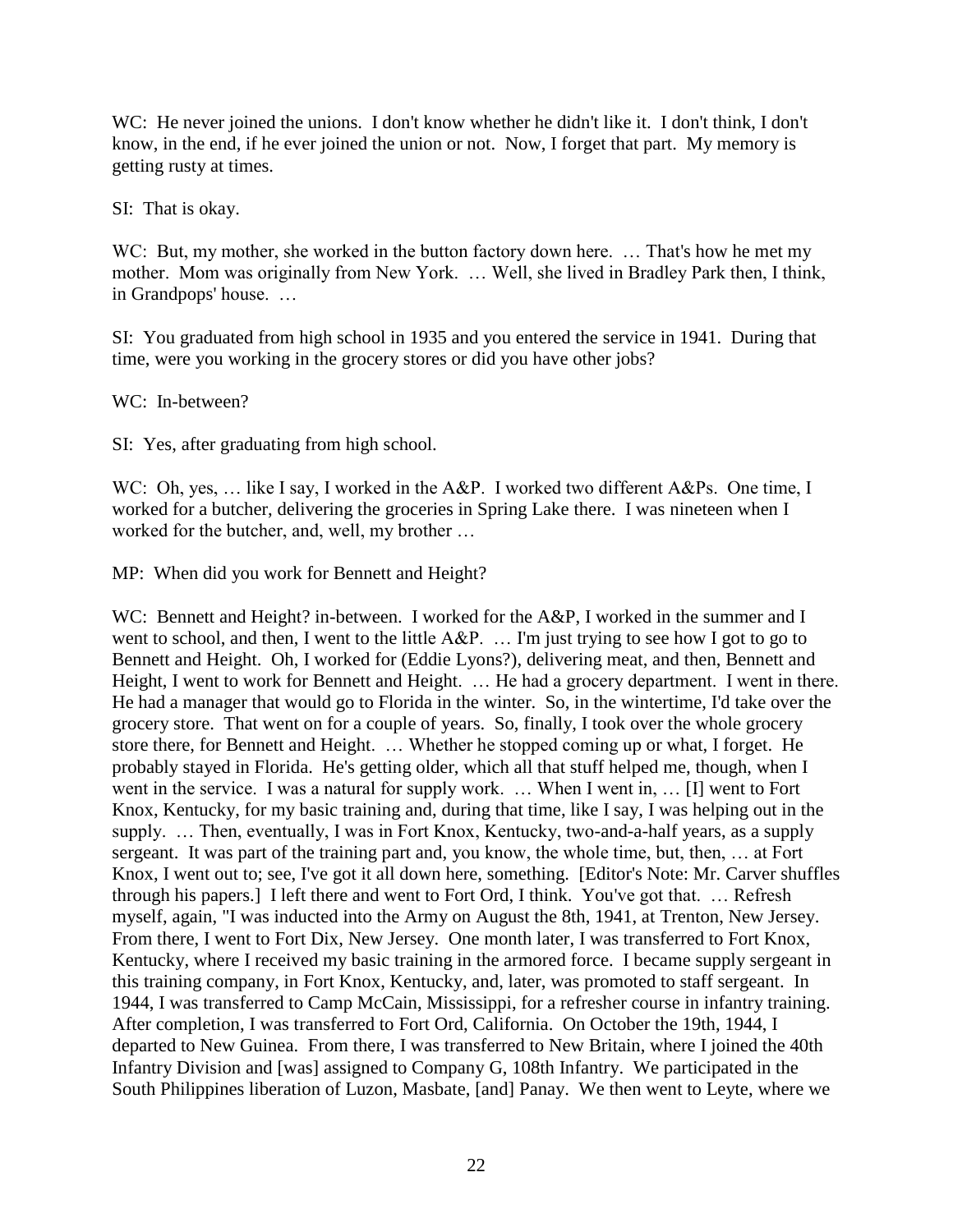were training for the invasion of Japan when the war ended," and I thank God it ended, because they told us afterwards what the particular regiment I was in was training for: we were training to go onto a little island south of Japan two weeks … before the other troops, to draw the Japs down there. I'd have been cannon fodder. [laughter] I was always thankful that the war ended, but they didn't tell us until afterwards. [laughter] Thank God for that. You went wherever you were told. … Another thing, at one time, we were on a hill and this Jap was coming along. See, I was in the Pacific, my other brother was in Europe, but he was coming along and coming along. Halfway there, he had his hand up, coming along. He took a hand grenade and blew himself up. He didn't want to be captured.

SI: Was he trying to kill GIs in the process?

WC: No.

SI: He just wanted to kill himself.

WC: He wanted to kill himself. It's an honor for them to die. ... We want to live as long as we can and [make it] an honor for them to die. [laughter]

SI: Was that the first time you saw something like that?

WC: Yes, where they blew himself up like that, yes.

SI: Were you shocked by this?

WC: Well, sort of. It's a different idea of things. ... Going into the Army part there, well, we were in the Marshall Islands. … On Christmas Eve, we went by Lingayen Gulf, the bottom part of Luzon. Christmas Eve, we went on around, we went on back to [the] Marshall Islands and, the next day, we come back and went in and we were lucky. We didn't hit too much resistance. … Whether they figured we went by or what, but the ones that went in at Clark Field, they hit a lot of resistance, on the other side of the island. … Of course, we did have some resistance, but not like we expected, and another thing, … at one time, we were going in, they have different ships, you know. There's one there, you go down a ramp, like. You've got your full pack on your back. This little guy was going down this ramp, full pack on his back. He got to the end, "Blub, blub, blub," right over his head. [laughter] We had to pull him back. He was too short. [laughter]

SI: He dropped in the water.

WC: He walked right into it; different things.

SI: Was that a Higgins boat?

WC: I don't know what they called that one. The LCI [landing craft, infantry] is the flat one that flops down, and I forget what they called it. It comes to a point, the bow, and they had ramps on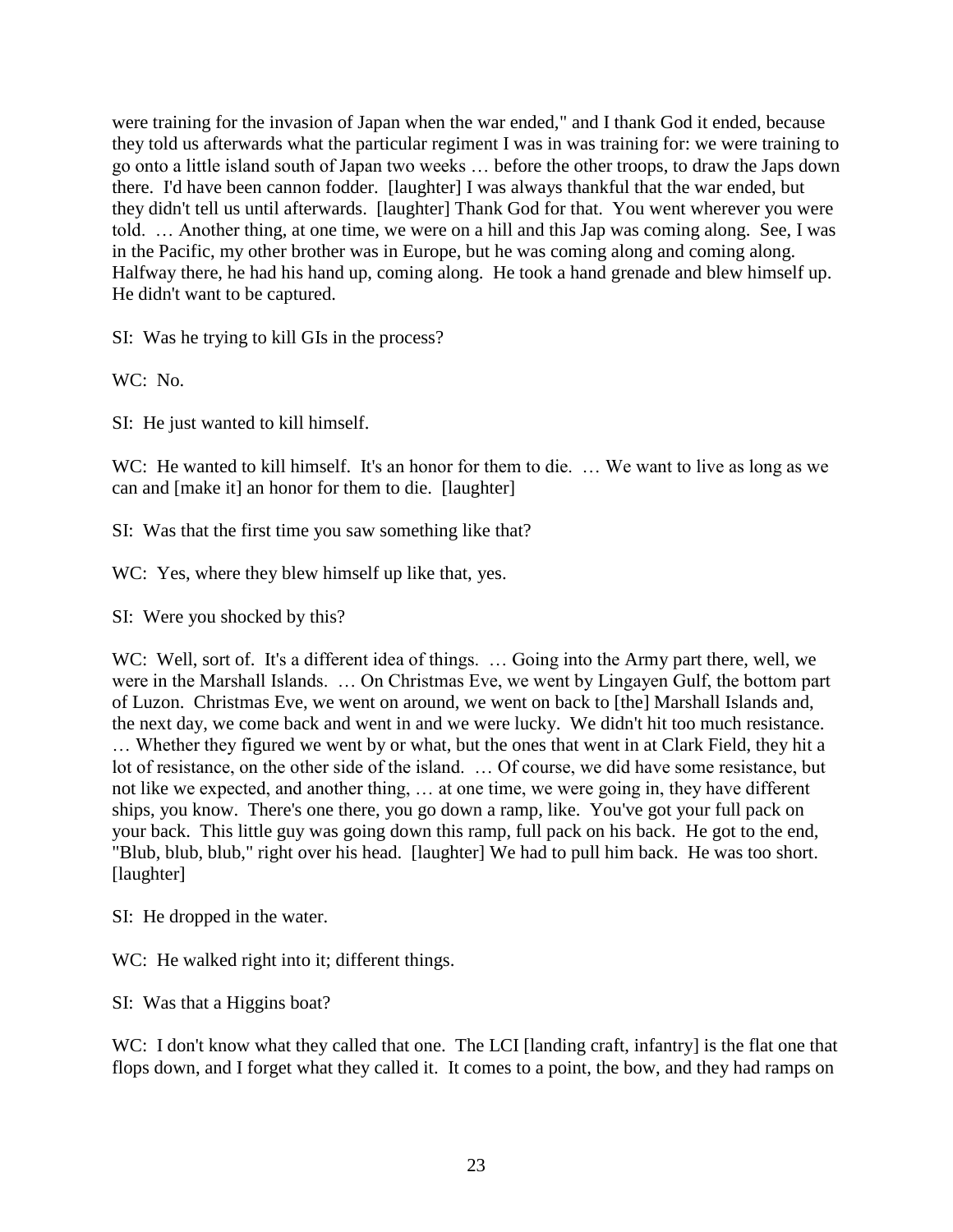the side you go down, where the others, the whole front, it's like a barge, it just flops down and you go in. I forget what they call it now. It's too long ago.

SI: That is all right.

WCJ: What about the canteen?

WC: Oh, yes, I'll show you that, too. ... The chaps were way over this way and it went up on us. … Oh, I know what it was. … They were bringing this one kid up on a stretcher and I was about to [help]. I said, "I'll take that over." No, I was on the stretcher. I was on the stretcher.

WCJ: ... You were carrying it.

WC: Carrying the back end of the stretcher, and the Private said, "I'll take that, Sergeant," and he took it. He just … went a few steps; he got shot right in the back. That could have been me. That's how quick those things happen, but, then, now, the canteen part. … Oh, I know what it was; the "knee mortars." [Editor's Note: Knee mortar was a nickname for the Japanese Army's Type 89 grenade launcher. Mr. Carver may be referring to a US Army rifle grenade, grenade launcher or light mortar.] Our knee mortars lit the grass on fire when we were moving up. So, we had to retreat. We had to go back in a hurry and I'd run awhile and I'd drop and I'd say a "Hail Mary" and I'd run awhile and I'd drop and I'd say a "Hail Mary." … I said, "Boy, that guy almost got me." … "You see, he wasn't just a rifleman," he [another GI] said, "he was a sniper," and he shot right through my canteen, missed me [by] that much. I've got the canteen outside.

SI: Was it on your back?

WC: It's got a hole right through it. We wore two canteens over there. I'll show it to you later, I've got it, went through the back side and out the other side of it. So, that come, [Mr. Carver makes the sound of a bullet whizzing by]. … I forget which side it was on. Oh, he's [his son] going to go get it. Yes, I made sure I brought that one home. [laughter]

SI: Was that on Luzon?

WC: ... Yes, that would be in Luzon. Yes, that would still be in Luzon, yes.

SI: If you remember anything else from later in the war, just go ahead and say it, but I want to go back and take you from before Pearl Harbor through when you got into the service. Before you went into the service and before Pearl Harbor, do you remember people talking about whether the United States should get involved in the war, if they would get involved in the war, if people were against or for it?

WC: Oh, no, I think we wanted to get in it. Roosevelt; well, first, let's see how the involvement started in the first place. We go back to Roosevelt; let's see.

MP: Local people, you, your family.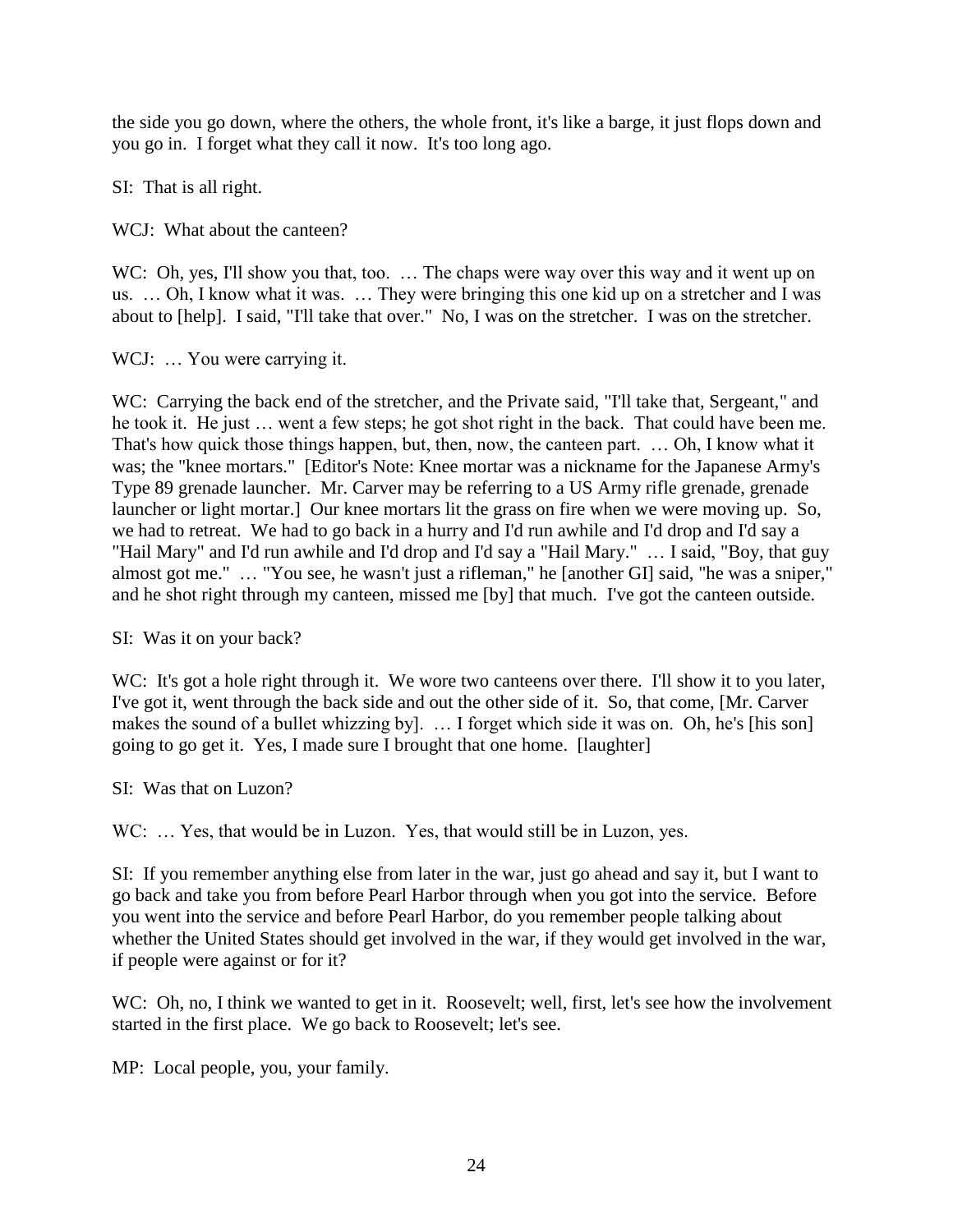SI: Yes. You do not have to give us the whole history.

MP: Yes, they know that.

SI: For example, did your family think that we should get involved or not get involved?

WC: Oh, yes. [Editor's Note: Mr. Carver's son returns with the canteen.]

SI: Wow.

WC: That was on my butt.

SI: We are looking at the canteen. There is a bullet hole going in one end and out the other.

 $WC$ : That was close.

WCJ: Yes, you could say, Dad.

WC: That's why I always made sure I brought that home with me.

SI: Very close.

WC: Yes. ... I didn't even know it until ... I got exhausted and I was in the hospital, I think, and I went to take a drink of water. He says, "Sergeant, you're not going to get any water out of that one." [laughter] We had two canteens on [us].

WCJ: You were in the hospital because you had malaria, wasn't it?

WC: Yes. I had malaria, later, yes, but I think that's when I; no, maybe it wasn't the hospital with this.

WCJ: You can put it on the table, Dad.

WC: But, anyway, that's dirty.

WCJ: You don't have to put it on the floor. [laughter]

WC: Well, yes, I had malaria. That's right. You get that very easy over there. You take what they call; well, the Japs had all the quinine, so, that was good for malaria. We had what they called Atabrine, [an antimalarial drug]. … When I first come home, you'd think I was a Chinaman. It turns your skin yellow.

SI: Yes, it makes you jaundiced.

WC: Yes, you look jaundiced, but it did good. You'd go along and, ... some day, [if] you didn't feel too good, you take another Atabrine, take an extra one. … It kept you going.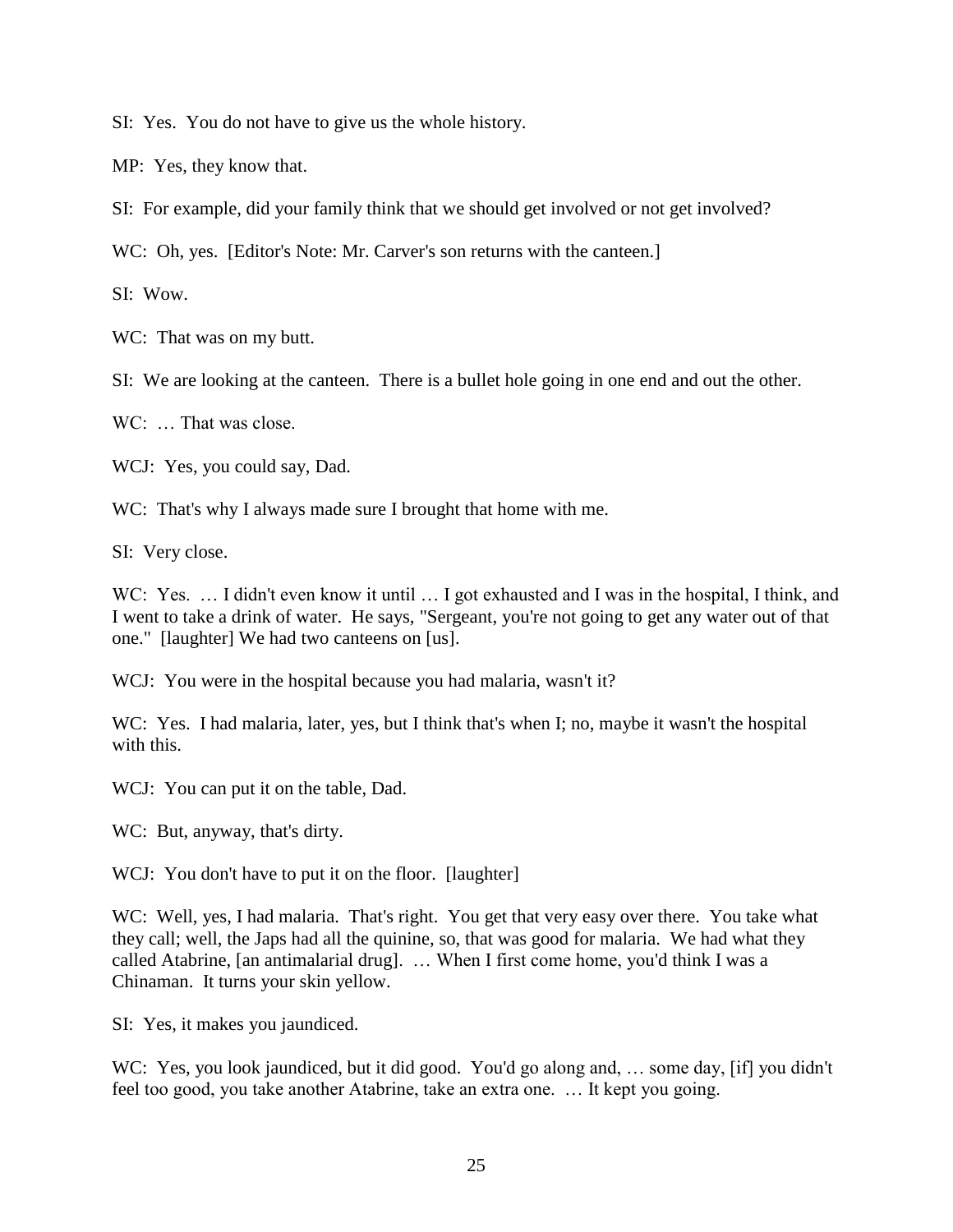SI: I have heard from other veterans that they sometimes were afraid to take the pills because they thought it would cause infertility.

WC: No, I never heard that; might be. ...

SI: No, it does not actually cause infertility.

WC: No, but I don't remember any of that. We were glad to have something there to keep going.

SI: We were talking before about whether people were for getting into the war or not. Were there any German-American sympathizers in the area, people who were pro-German, or pro-Italian?

WC: There were some. There used to be a *Bund*. What did they call them, the youth, Hitler Youth movement?

SI: Yes, the German-American *Bund*?

WC: Yes, around Eatontown, I think there was a *Bund* group there, at one time, young fellows that were for it. … No, we wanted to get in [World Ward II]. We expected to get in and we knew we'd be in it. ... We didn't fight against it, as far as that part goes.

SI: How did you feel about the draft when it was instituted, in 1940?

WC: Well, everybody had to do a year. I wound up four-and-a-quarter years in. It was a year … or until the war ended. So, while I was in my year, the war … started, or, anyway, I wound up four-and-a-quarter years in there. So, no, we all felt we should do our duty, as far as that part goes. There were some, some went to Canada, some people took off, but that was quite a few people, I think, went to Canada, to get out of it.

SI: Were they going to Canada to beat the draft or did they join the RAF?

WC: To get out of the war. No, everybody had to do a year.

SI: During World War II, or later?

MP: Are you sure it's World War II that people went to Canada, or are you thinking of Vietnam, Dad?

WC: You got me, Mary Anne. It could be Vietnam.

SI: Yes.

WCJ: Yes, ... because Canada was involved in World War II. ...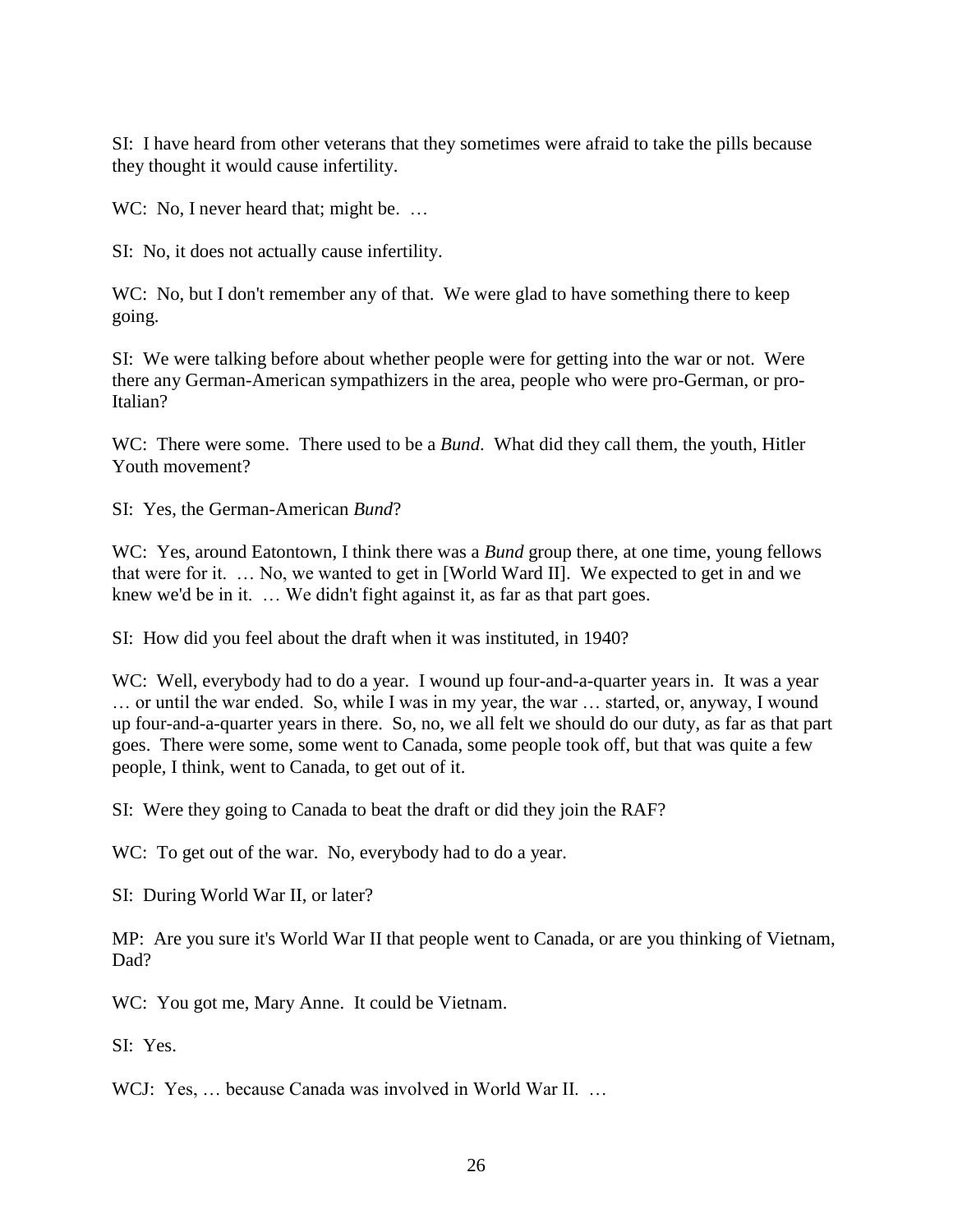SI: In World War II, people went to Canada to join the RAF and the Canadian forces.

WC: All right, that's right, they did. They went to Canada and they were in the service before we got in it, for the Canadians.

SI: Did you know anybody who did that?

WC: No, but there were some that did. Some of them went to England and joined … before we actually got in with Hitler, but I wasn't stupid enough for that. [laughter]

MP: And most of your friends went in the war.

WC: Oh, yes, oh, we all went. All of us, that I know of, went in. I don't know. You had to have something wrong with you. You had to be 4-F [unacceptable for military service] [if] you didn't get in it, something wrong, and you wouldn't admit it. I could have gotten out of it, I think, because, … at the time; I have to go a lot [to the lavatory] and I always thought I had weak kidneys. I have one kidney that is too small and makes me go often. … In fact, they kept testing me and albumin kept showing up and, finally, "Oh, you made it." One more test, … I'd still be home, but I wanted to go. I didn't want to stay home. My brother went, I went, my other brother went. … Joe was later, because he was younger, far as that part goes. He went in the Navy, but it was hard on my mother. I didn't know. … They said, "Mom had a nervous breakdown then and she had one later, when the boys went in."

MP: … That's then. When the boys went in was then. She had one before.

WC: Yes.

WCJ: ... When your brother was killed, isn't that when she had her first nervous breakdown?

WC: No. She had one when we went into the service.

MP: That was her second one.

WCJ: No, but the first one was after, what was it, Albert?

WC: Oh.

WCJ: When you moved out to ...

WC: Oh, I know what you mean, yes, yes.

WCJ: And he got hit by a car there. ...

WC: That's right, yes, yes. That was a long one. She lost the two boys.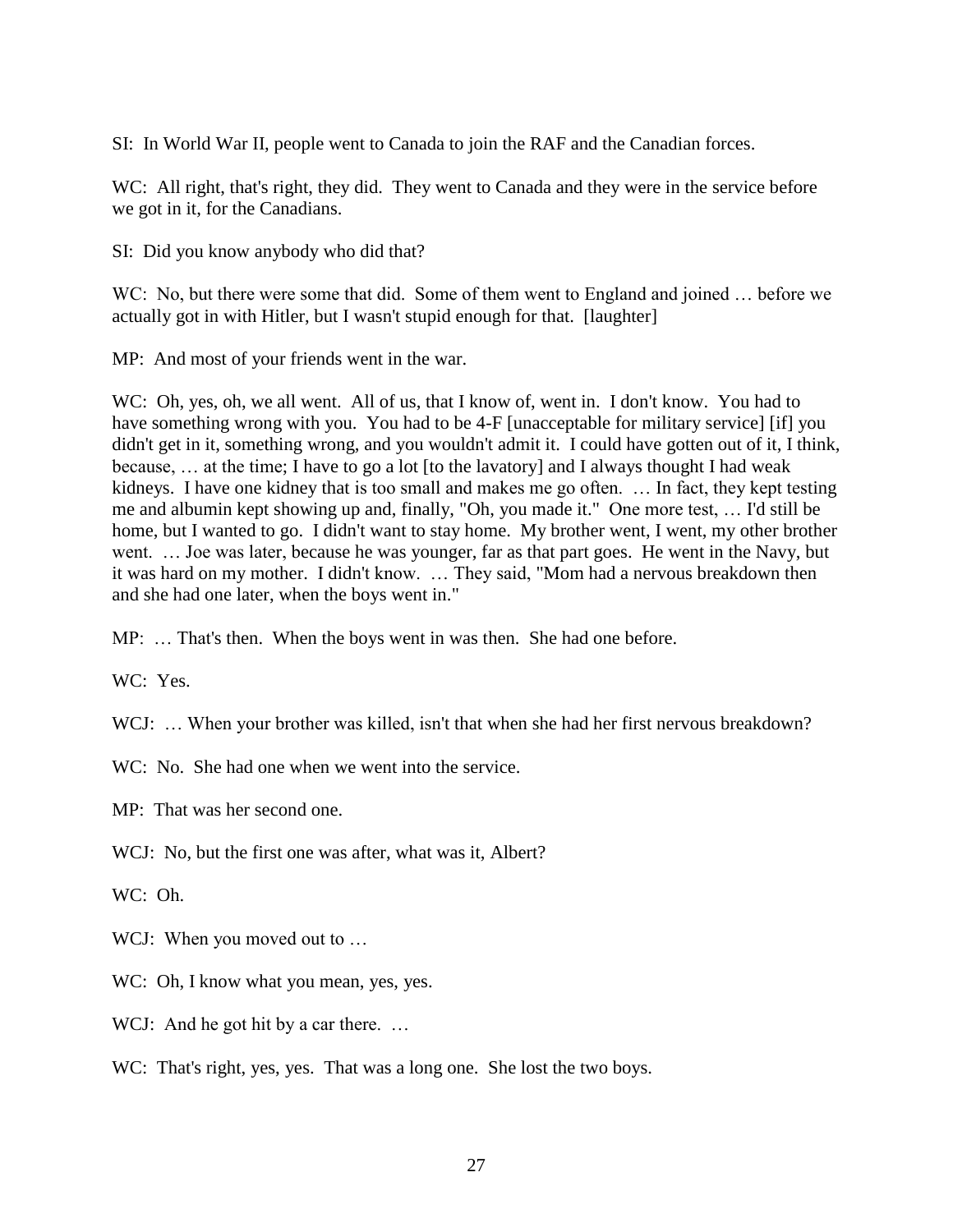MP: Yes, and some of the (surviving boys?) went into an orphanage.

WCJ: So, one boy was killed in Belmar. They moved out of Belmar to go out in the country. …

MP: Yes. Dad told that.

WCJ: Oh, you already went through that? [laughter] Well, we got here late.

WC: Yes. She was up at Marlboro [State Psychiatric Hospital] for about three years. It was too much for her.

MP: And the rest of you were scattered.

WC: We were scattered around, yes. My sister, Gertrude, was the baby. She went to, let's see, Aunt Grace had Gertrude, and Ida and Agnes, I think, went to Aunt May. That was Mom's sister. Now, Dot stayed home with Edgar and I...

MP: And Joe.

WC: ... Let's see; no, I don't think [so]. Did Joe go somewhere? I don't remember Joe being home with us. He must have been, though. I don't know, now that you mention it. I remember, what, Dot was, what, sixteen? and I spanked her, and she got mad, [laughter] for something, I don't know. She was the one home with us. She was doing all the cooking and everything. … Yes, things were tough. My father, … it was Depression times and I don't know if you know the area, but, from here, do you where Marlboro is?

SI: Yes, Marlboro.

WC: We lived on Allaire Road, and he would walk, because he couldn't afford gasoline for the car, he would walk to see my mother up there, when she was up in the hospital there. That's a walk.

SI: Yes, it is, probably took him all day.

WC: Yes, but, finally, a little later on, he found out the man down the street was working up there and he'd get a ride, but, for a long while, he walked.

SI: Were you still living at home when you went into the service?

WC: ... Yes, I was at Tenth Avenue, Belmar, then. We were living in Belmar then, when I went in the service. I wasn't there too long in Belmar, I don't think, when I went in the service. I went from Belmar.

SI: Was it difficult to make the switch from civilian life to military life?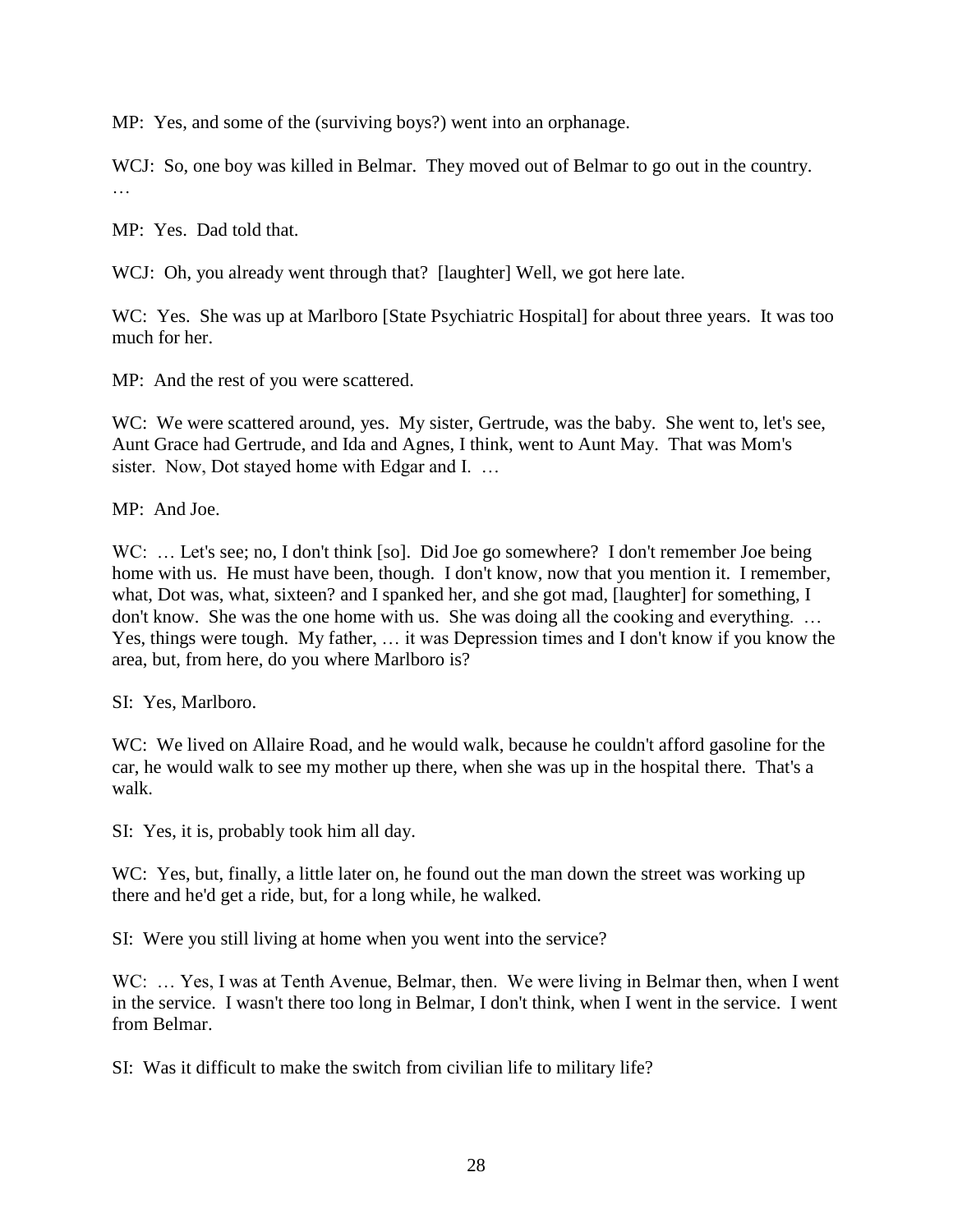WC: Yes and no. I got in supply. ... Well, when I finally went into [the] service, besides the store, I was a Fuller Brush Man, at that time, going house to house, selling brushes, and I knew my time was coming up. … You know, it was time to go and I had to get rid of all my brushes and stuff and I was through, oh, ahead of time. So, I went up and I went in anyway. Why wait? … Everybody had to go anyhow.

SI: Did you ever consider enlisting in the Navy or Marine Corps?

WC: No. My younger brother went in the Navy. He went to lighter-than-air. My older brother went … to Germany. Like I told you about that, he went … in Berlin. He went to Germany and I went to the Philippines. He was fighting … the Germans and I was fighting the Japs. We split it up a little bit. He had some rough times over there, too. You know who the snipers over there were, in Germany?

SI: Who?

WC: The French women, shacking up with the Germans. They were the snipers, yes.

SI: Your brother told you that.

WC: Yes. ... I can't think now, just what part they went in, but, anyway, no, we all knew we were going to have to go sooner or later. None of us believed we could be out in a year.

SI: Where were you when Pearl Harbor was attacked?

WC: When Pearl Harbor was attacked, ... I think I was in the Philippines when Pearl Harbor was attacked; no, that'd be after.

SI: No. Was it Fort Knox?

WCJ: ... Weren't you working at Bennett and Height when Pearl Harbor was attacked? I think I kind of remember a story of a customer coming in, saying they'd bombed Pearl Harbor or something.

WC: No, … you're talking about the *Morro Castle*. [On September 8, 1934, the SS *Morro Castle* caught fire off the coast and ended up near the Asbury Park, New Jersey, boardwalk, where the wrecked ship became a tourist attraction until it was towed away in March 1935.]

MP: That was the *Morro Castle*.

WC: ... I'm trying to think ...

WCJ: That's a big difference.

WC: ... Where I was when Pearl Harbor was attacked.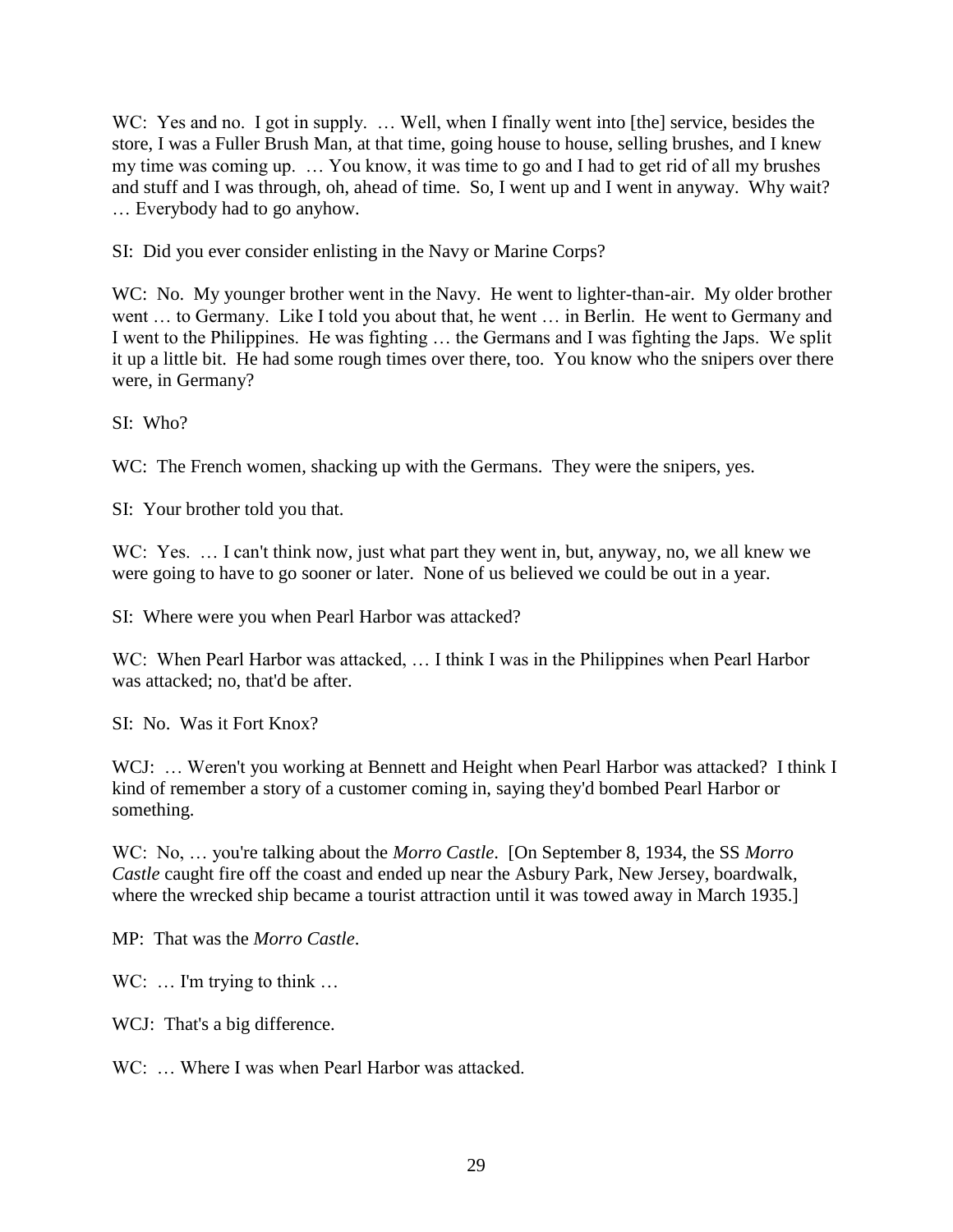SI: You were in the service.

WC: I was in the service already.

KB: I think he was probably at Fort Knox.

WC: Oh, yes, I was at Fort Knox, Kentucky, yes, yes.

KB: Did you notice any changes in the military after the attack, or in the men around you?

WC: Yes. ... Instead of twelve weeks of training, you got eight. They started moving them up faster. Yes, they started moving them up quicker, and everybody was raring to go. Of course, there'd always be some, probably, [part of you that] was afraid, but you knew it was your duty and you just did it.

SI: Do you remember how the news broke and how people took it that day?

WC: Yes. Now, the day that Pearl Harbor was attacked, ... I was in Fort Knox, Kentucky, and we were getting ready to go out on a bivouac for a week, in the field, you know, woods, field. … I had a new group [that] was leaving. That's right. We were having a big dinner for this group, because they were finishing their training and they were going to leave and they were, you know, drinking their beer, a pitcher for the sergeant, a glass for them, and, you know, we keep going on and on. … Well, anyway, Pearl Harbor is attacked and they had to go, the next day or so, to, I think, Washington, they went [to] first. … Was I in the post when it happened or was I coming home for furlough? ... There was something about Pearl Harbor. Was I coming home on leave then? It was the end of a basic training group. Well, we'll forget about that. I can't click it back in there. It'll come up. …

SI: Were you already in the supply end of it at that point, training people in supply?

WC: Oh, yes. ...

MP: You never had basic training, right?

WC: Eventually. I didn't have any basic training. I went right in supply. I went in there and they shoved me right into supply work, helping the supply sergeant. I never did get out and do any of the basic training, the firing the gun and all. … Finally, I had to have it on the record. They got this, you know, big M-1 and this Corporal (Godfrey?), he's teaching me. I said, "Corporal, you know, I didn't have any dry run." "You didn't have any dry run on this?" He was scared worse than I was. I didn't hit the target, either. [laughter] I didn't get any basic training until I went …

MP: Before you had to go over?

WC: Before I went over, ... the basic training I got in New Britain. I finally got my basic training. No, … at Fort Knox, Kentucky, I got my basic. That's right, but New Britain …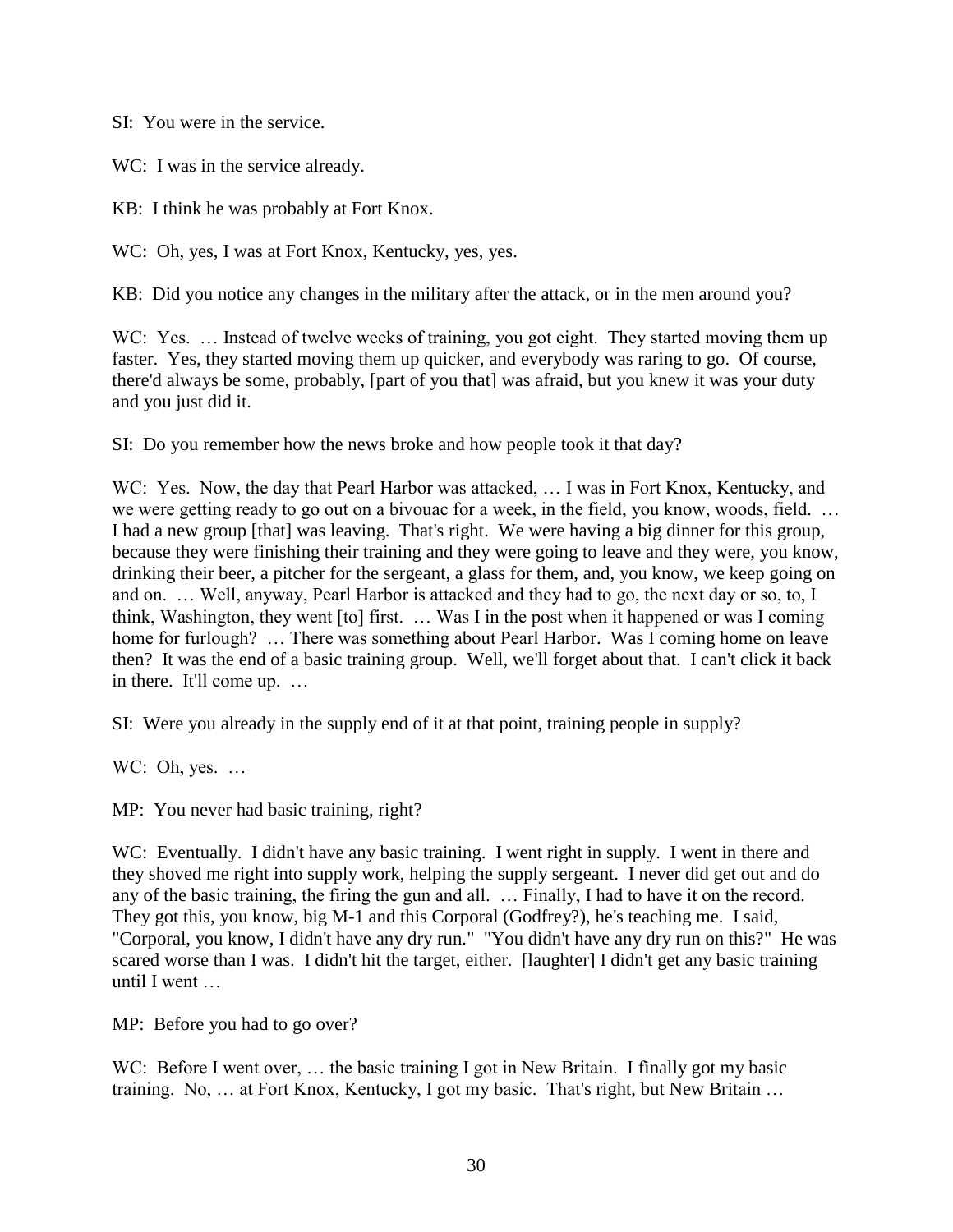SI: Before you went over.

WC: Yes, that was before I went over. No, they shoved me right in supply and I never did go. … Instead of going out, and, you know, you're supposed to exercise in the morning, I'd run up and get breakfast. No, I'd go open the supply room up, until it was time to go eat, and then, I'd eat. I didn't want to do all that exercise. … Every once in awhile, though, you had to do, like, a twenty-five mile hike, or something like that, but they let me go in-between, not right with the troops, so, I wouldn't have to keep in step … as much as they did. [laughter] That helped, but I got through it. Yes, you would come home, you're glad to get home, but, yet, you'd be home awhile and, you know, you still missed the boys you were back there with. You know, even though you were home, you enjoyed it, but you were ready to go back when the time was come.

SI: You would miss the guys from your supply unit.

WC: ... The group, the supply unit; I was the supply sergeant, I mean, ... and I took care of the whole [group], you know, my own people and the trainees. … When they moved out, now, their eight weeks, when they're moved out, everything had to be perfect. [If] their shoes were bad, they had to get [new ones]; clothes were ripped, they got new clothes. When they left, they were all spic-and-span, ready to go.

SI: Did you feel there were always enough supplies, and the proper supplies, to go around for the troops?

WC: Yes. ... Well, actually, ... I'm in the training center, so, I don't [see what happens beyond that]. They'd sometimes waste supplies. I remember, one time, what was it? We were supposed to go in town, and then, they made us go out to fire these knee mortars. We didn't fire [them]; we just dumped them, "Doop, doop, doop." "Get rid of 'em, so [that] we can go to town," at that time. [laughter]

SI: You felt that was a waste, or was there something else being wasted?

WC: Well, yes, but we wanted to go to town. We were there all week. ...

MP: Was there more waste than that?

WC: Oh, yes. There's a lot of waste. ... I'll tell you what happened. I was in combat then; I was in the Philippines. ... They brought some new troops in. They had all these; now, how did that happen? They had all these new guns, but they had guns. They just threw them overboard. Instead of recycling them, they just threw them overboard, "Get rid of them." The Army is very wasteful at times, very wasteful; still is, I imagine.

WCJ: That's why we pay taxes.

WC: I know.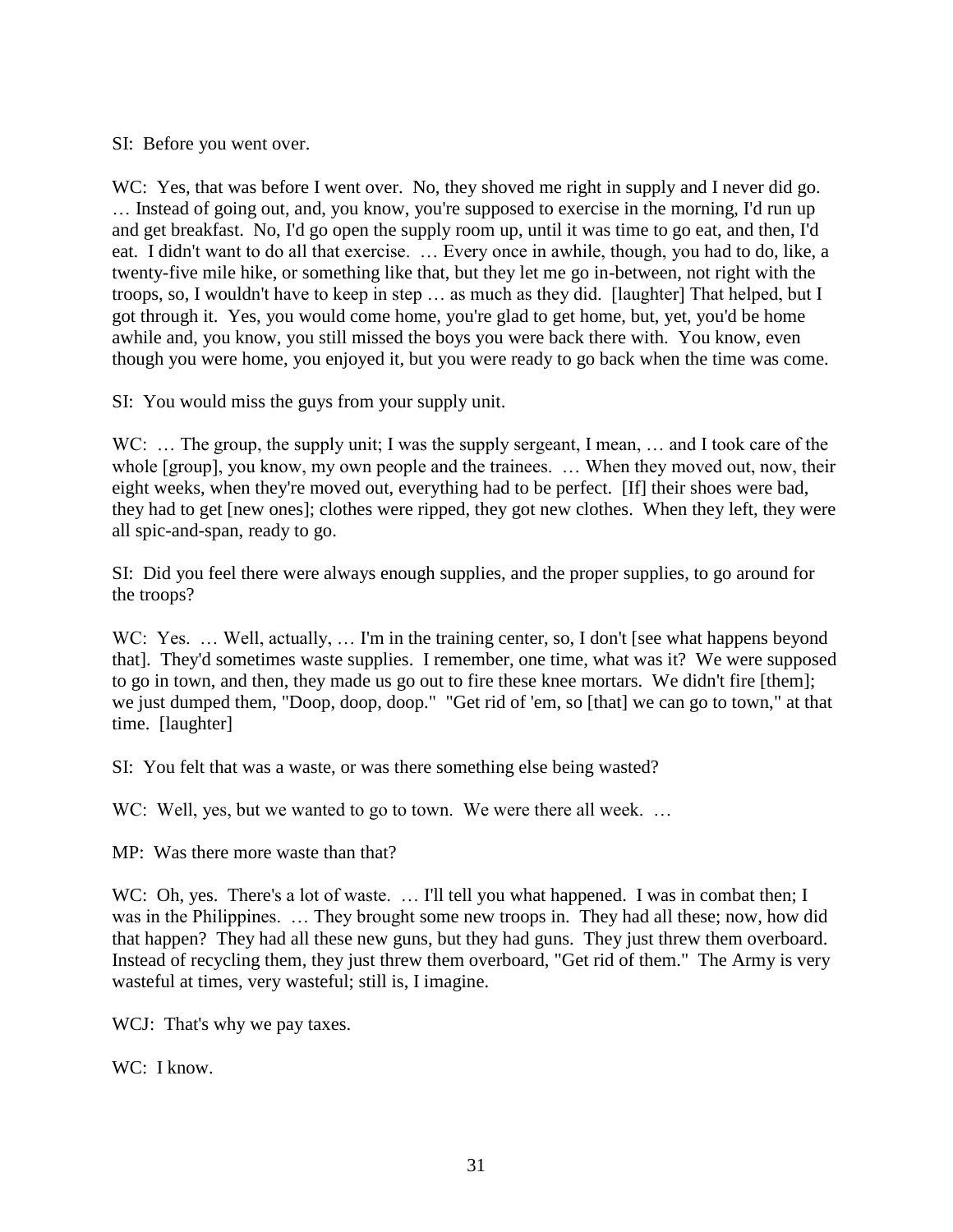SI: Can you tell us about the period when you found out you would be going overseas and how you felt?

WC: ... Where was I, when I went to Camp McCain, Mississippi?

MP: Were you married when you got your orders to go overseas?

WC: Oh, yes. ...

MP: He married my mother when he was in the service.

WC: I was in the Army, well, let's see, about a year, I think. I was in a year when I got married. … I went in in '41, got married in '42, I think, but I was at Fort Knox, Kentucky, for so long there, … training center, and I know Helen's father didn't like the idea, especially when I was going overseas. He was afraid he was going to be home there with a … daughter and a baby, or something. That was (foolish?). We didn't have any children, though. We were [married] fourand-a-half years before we had any children. Then, I had Mary Anne. Then, sixteen months later, I had Michael, that's my other son, and then, what was it? eight years later, Billy came along. Helen was forty-three by that time.

WCJ: Mom would hang that in the window.

WC: Huh?

SI: A blue star [service flag].

WC: Yes, they all had them stars.

MP: I didn't even know that.

WC: ... Where did you find it?

WCJ: They used to do that, up until Vietnam, and then, they stopped doing that. ... Now, there's a guy that's actually doing it privately. The government doesn't provide them anymore. They put a gold star if you're, you know, killed-in-action.

WC: Yes.

WCJ: If it would be one person, ... you know, at war, it'd be one star. If there were two people out of the family, there'd be two stars, and so on, and so forth. That was hung, Mom hung that, in the window.

WC: Yes.

WCJ: It showed your patriotism.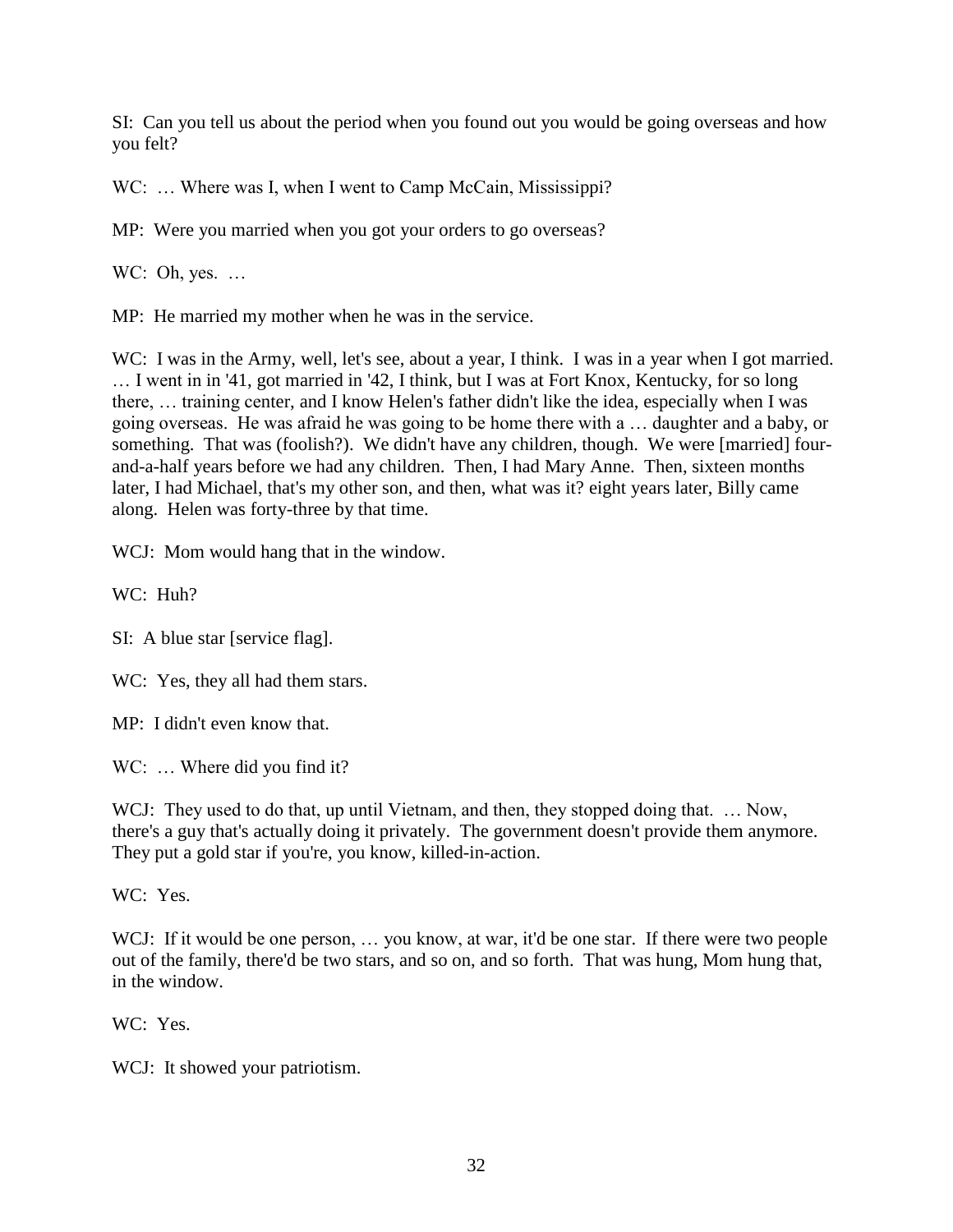WC: Yes, oh, yes. Oh, you're proud, and we were all ready to go, no.

WCJ: Proud or scared; one or the other.

WC: No, not really.

MP: Were you scared?

WC: No. I never had any bad [times]. I was nervous at times, when they were shooting at me, but I wasn't scared.

MP: ... All right, but not to go, either?

WC: No, I wasn't afraid to go.

MP: Was Mom?

WC: I heard she had a breakdown after we went.

MP: No, no, not your mother.

WC: Oh.

MP: My mother. [laughter]

WC: Oh, Helen?

MP: Yes.

WC: Well, I guess she had reservations, more or less. She had her times, I think. Well, she stayed here, … kept with her father. She stayed here.

MP: … Well, she wasn't going to war with you. Did she say anything to you?

WC: Not that I know of, no. We'd write all the time.

WCJ: Yes, you've got the boxes of letters up in the rafters of the barn.

WC: Have I still got them?

WCJ: Yes, a whole box of them, between you and Mom.

WC: I know I had them, but you kids started taking the stamps off it.

WCJ: I never.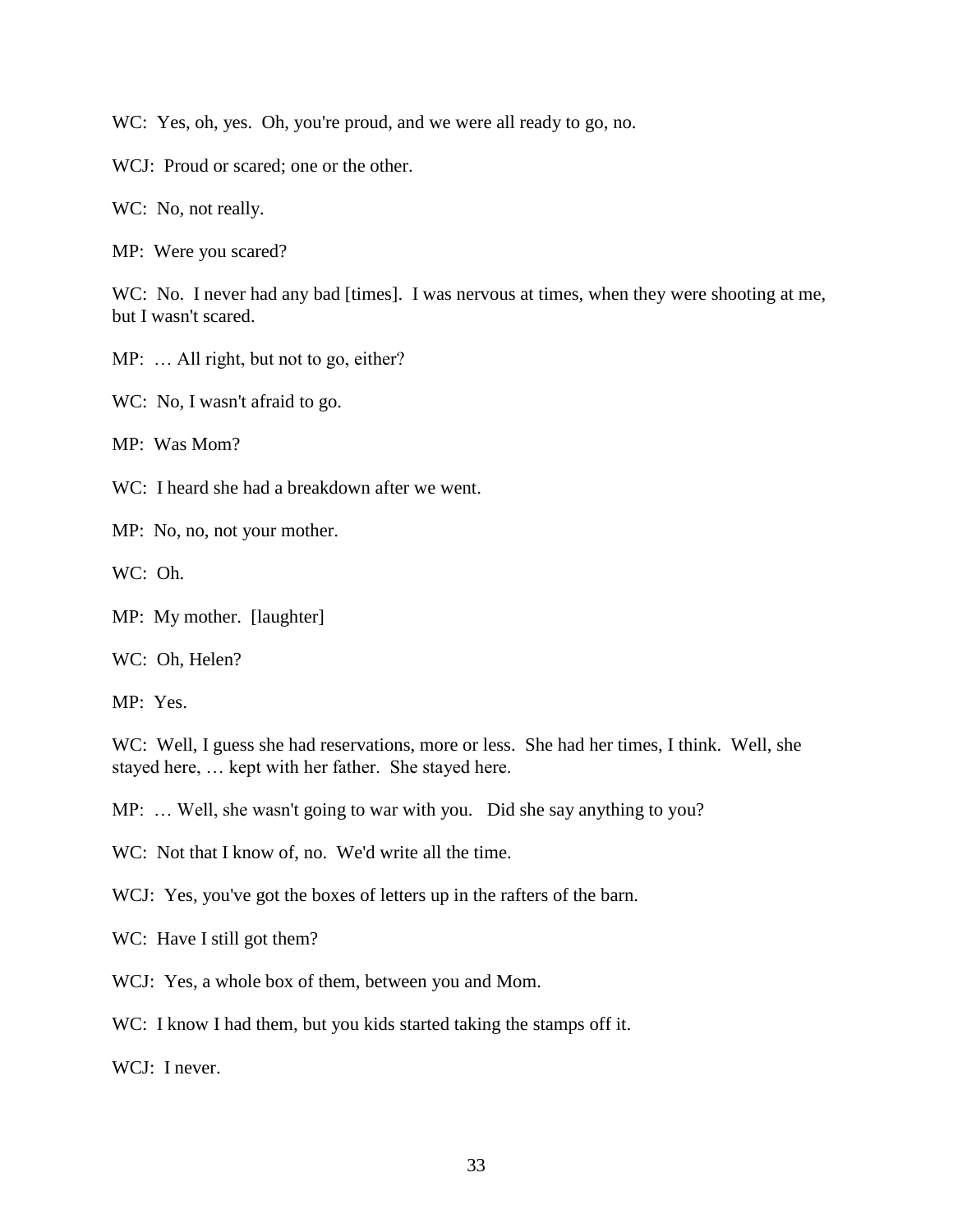WC: I don't know if you took the boxes. ... I was wondering if you were reading them. [Are] they still there?

WCJ: I never read them.

WC: Somebody did. I don't know.

WCJ: I took the stamps; [laughter] I didn't read them, though.

SI: Were you able to come home on leave often, or was it mostly just through letter writing that you stayed in touch?

WC: Well, when I'm in the States, I could come home, yes. ... You'd get a furlough, [a leave of absence], a week, or something like that, but I always got a three-day pass and let my furlough start after that. I'd be home [by] the time the furlough started. I added a couple days that way. … I could do that, but, no, you're allowed so many; oh, let's see, I don't know if it's thirty days. You're allowed so much time over a year, but you get, like, a week at a time. You wouldn't get it all at once, or maybe you could get a couple [weeks]. It's a little vague, sometimes. [laughter] …

WCJ: To be expected, Dad.

SI: Yes. Can you tell us about your training at Camp McCain?

WC: Well, Camp McCain, [Elliot], Mississippi, that was where you were [stationed when you were] ready to go over. … You went from there to New Guinea, if I remember right. …

SI: You stopped at Fort Ord first.

WC: Oh, Fort Ord, [near Salinas, California]. Yes, Camp McCain, Camp McCain, I've got to refresh myself on that. [Editor's Note: Mr. Carver checks his notes.] Now, Fort Ord, oh, where the devil is that? I'm picking Camp McCain here.

SI: That is at the bottom of that paragraph.

WC: That's Fort Ord there.

SI: Yes.

WC: Yes, I went to Fort Ord. I don't see Camp McCain. ... You pick it up, Mary Anne. ...

MP: Camp McCain. "In 1944, I was transferred."

WC: Yes, in '44. Well, that was coming back, then. No, no, that was in the beginning, yes.

MP: Camp McCain, what did you do there? What happened there?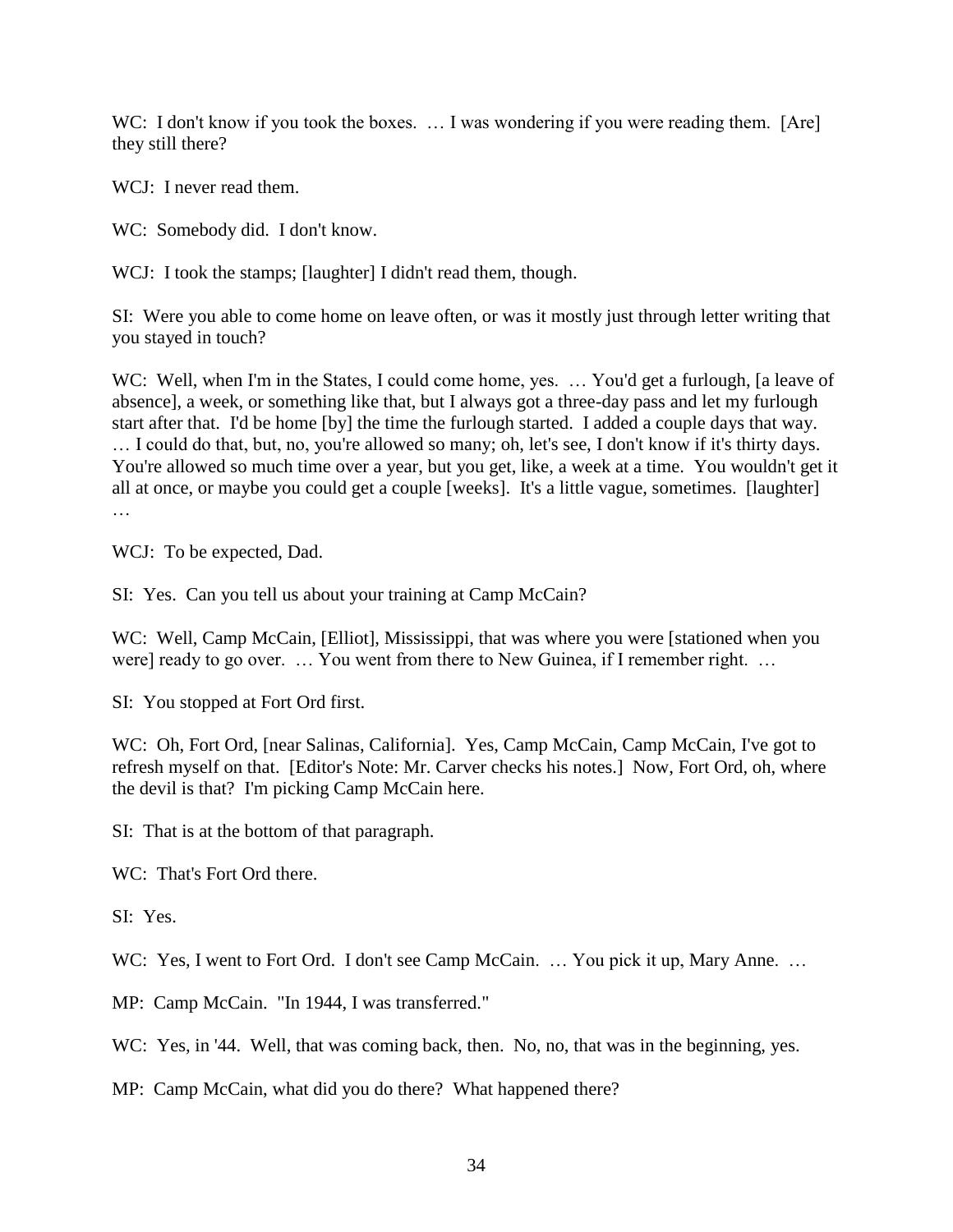WC: Camp McCain?

MP: Yes.

WC: ... Fort Ord is where you leave from. ...

WCJ: Camp McCain, ... they retrained you again.

SI: Is that where you completed your basic training?

WC: Yes, "Course in infantry training." Oh, yes, see, originally, I was trained at Fort Knox, Kentucky, in Tank Corps and, at Camp McCain, they retrained me in the infantry. Yes, we were there a short time. … I don't think I was there very long, though.

MP: What was it like, your training?

SI: Did they give you weapons training or calisthenics?

WC: Yes.

MP: Was it hard?

WC: Well, you know what was hard, ... I was home on furlough and I got orders not to go back to Fort Knox; I was to go to …

MP: Camp McCain.

WC: Camp McCain, and how'd that work out? ... I was home on furlough, so, I didn't have my duffle bag with me. I did have my duffle bag, yes. Finally, I went back and I got my duffle bag and, when we went to Camp McCain, the guy said, "Oh, Sergeant, the truck comes out every day. Don't carry your bag. We'll bring it to you;" yes, a week later. [laughter] I'm in my suntans, [a tan summer uniform], out there. … Oh, I missed my uniform, my fatigues and everything else. … [laughter] That was a mess, but, finally, it came to me, got there.

SI: You had built a little life for yourself at Fort Knox, with your friends and your unit and the same routine.

WC: Oh, yes.

SI: Now, you were thrown out of that.

WC: Yes. Well, Fort Knox, I mean, we'd go into town, you know, on Saturdays. ...

SI: Were you pretty much by yourself at Camp McCain? Did anybody you know go with you from Fort Knox?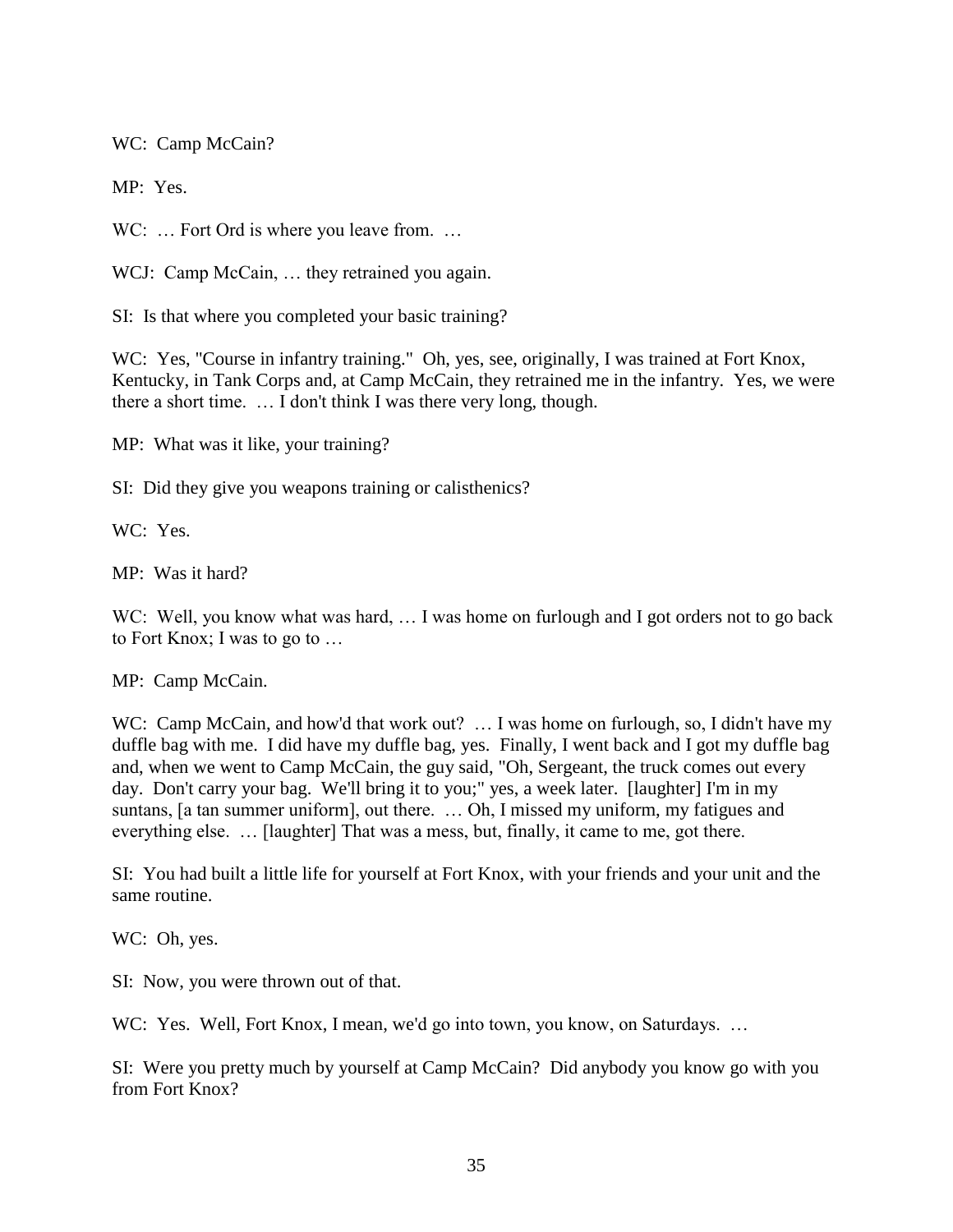WC: Yes. They [would] have a USO [United Service Organizations] in these different towns. You go in there and go, and you go to a dance, sometimes. You meet someone or the girls come out there and dance with the fellows. They used to bring girls out to the post and they'd have a band there and dance.

MP: Is this Camp McCain?

WC: No, this is ...

SI: Fort Knox.

WC: Fort Knox.

MP: Yes. So, it was completely different when you got to Camp McCain?

WC: Oh, yes, you're waiting to [go overseas], staging there, more, if I remember right.

SI: Did anybody else from Fort Knox come with you to Camp McCain or were you sent by yourself?

WC: That, I don't remember. I really don't remember that, but it's possible. ... Being I was a supply sergeant, I probably was by myself, more than likely. See, I went as a supply sergeant.

SI: You knew you were going to be in supply, back in a supply role.

WC: Supply, yes, but, when I went in combat, I wasn't in supply. [laughter] I had the right stamps. In fact, when we landed, [laughter] when we first went in combat, I'm doing a PFC [private first class] job and I've got staff sergeant's stripes on my arms. That didn't last long, though. That didn't last long. The platoon guide, or something, I took over for him.

SI: Can you tell us about the trip over to New Guinea, what that was like?

WC: To New Guinea? Let's see, we went by ship. You know, we'd be down in the hold there, the officers up top, having steak, and we had to go past there, … smelling their steak, got our pork and beans on the tray. [laughter] There was a little resentment there, but they'd say, "Well, they pay for theirs." "Yes, but they get enough money to pay for it." They probably get extra allowance. … If you were married, you got an extra seventeen dollars a month [in your] pay to help support your wife. She could live on the post, but Helen's father was alone. There was no sense to it. So, I was working in supply all the time anyway. ...

SI: On the ship, you could see a real division between officers and enlisted men.

WC: Oh, always, always.

SI: Could you see that even before, like at Fort Knox?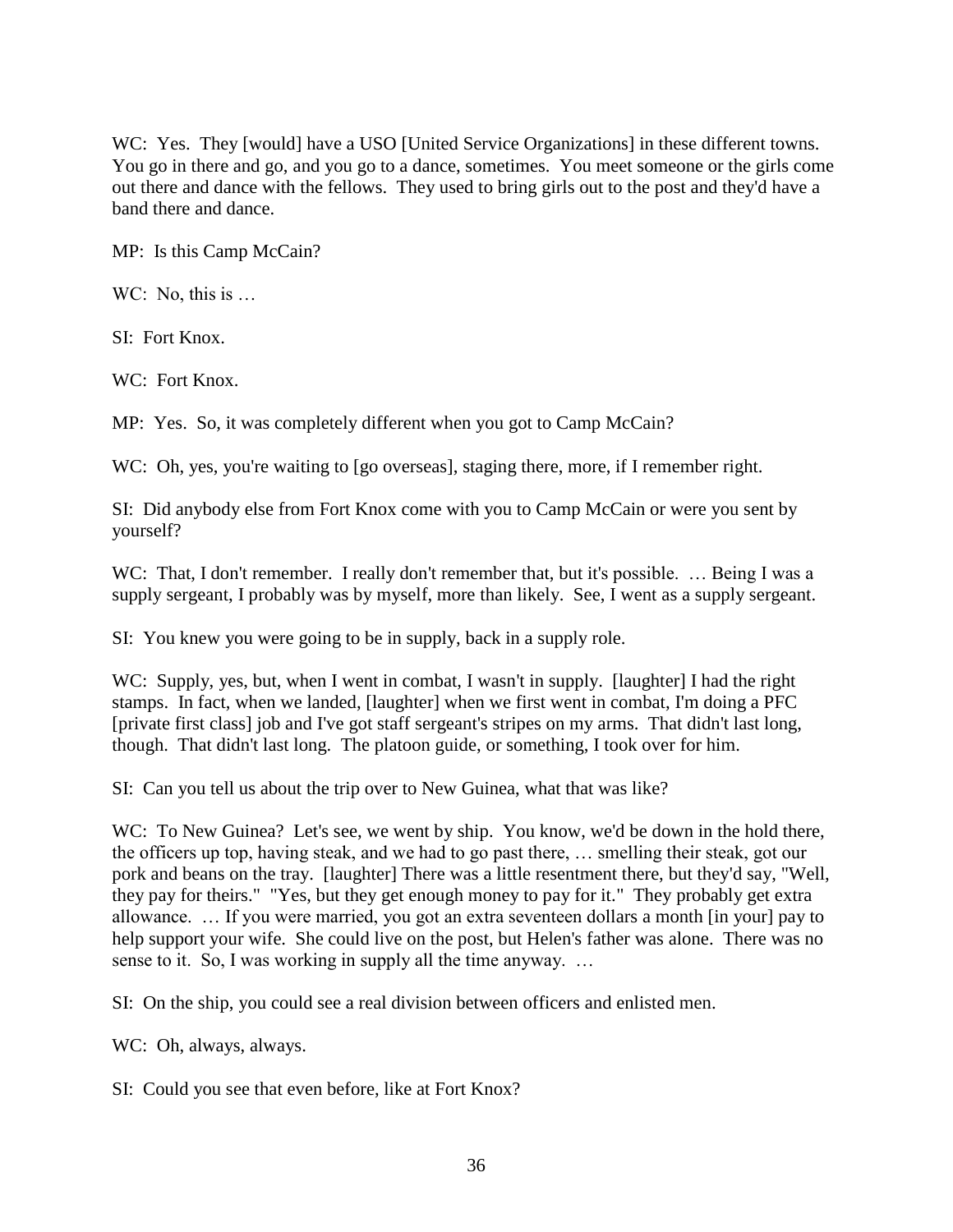WC: You could. ... In other words, you can't fraternize with the officers. The officers [have] got to be with the officers, the enlisted men with the enlisted men. Of course, you could take, like, … the Captain over to his wife, or something like that. … You could drive him over there, something like that, or drive her over to him and stuff like that. Same way now, when, like, I was in the training center and we had to take the laundry up, well, we had to have a truck for the laundry. Well, a lot of your trainees, they could drive, but you've got to have a noncom [noncommissioned officer] to take it out of the motor pool. So, a supply sergeant would have to go over, requisition the truck, take it back, give it to the private. Then, he did his chores, and then, I'd have to take it back again. That's the way it worked, but you got friendly with the privates, as far as that part goes, some of them. Of course, the noncoms stuck together, the officers stuck together, too, the privates, when they went to town, but there would be some you would cater to and some you wouldn't. There was one boy, I forget his name, he was from California. He always said that … [singer and actress] Lena Horne, he said she was his nanny, when he was a kid. Whether it was true or not, [I do not know], but he always said so. She was in California; that's where he came from. He was from a rich family, I think. … His family had money. So, it's possible. [laughter] All kinds of things happened, … but you go along with it.

SI: Before you were on the ship, was it as blatant as that, where the officers were eating steak and you were eating pork and beans?

WC: Oh, yes. They had their own quarters. ... You know, you're in a big, big place [cargo] hold], bunk, bunk, you know, bed, bed, bed, and they have their staterooms and stuff like that, and they dine separate, too. Like, for ours, in fact, you don't want a rough sea while you're there, they have a big tray [railing], like a table across the ship, and you [have] got your tray there. You're standing there, eating there. One time, the wave comes, [Mr. Carver imitates a wave crashing into the ship], trays go down the line. [laughter] You never know, but you'd go by, you could smell their steak, while you're going past their quarters, and you've got whatever they had, pork and beans, beans, a lot of beans.

MP: Was it like that on land?

WC: On land? Well, you got K rations on land a lot. ...

MP: ... Did they eat better than you? Did they have better ...

WC: Oh, yes, yes. Well, same way, like, you know, when we were on the Marshall Islands, ... let's see, they allowed you to have two bottles of beer, I think, and they got their quart of whiskey, stuff like that, you know. …

MP: And even in the States?

WC: Not in the States. That was overseas.

MP: So, you were more equal in the States?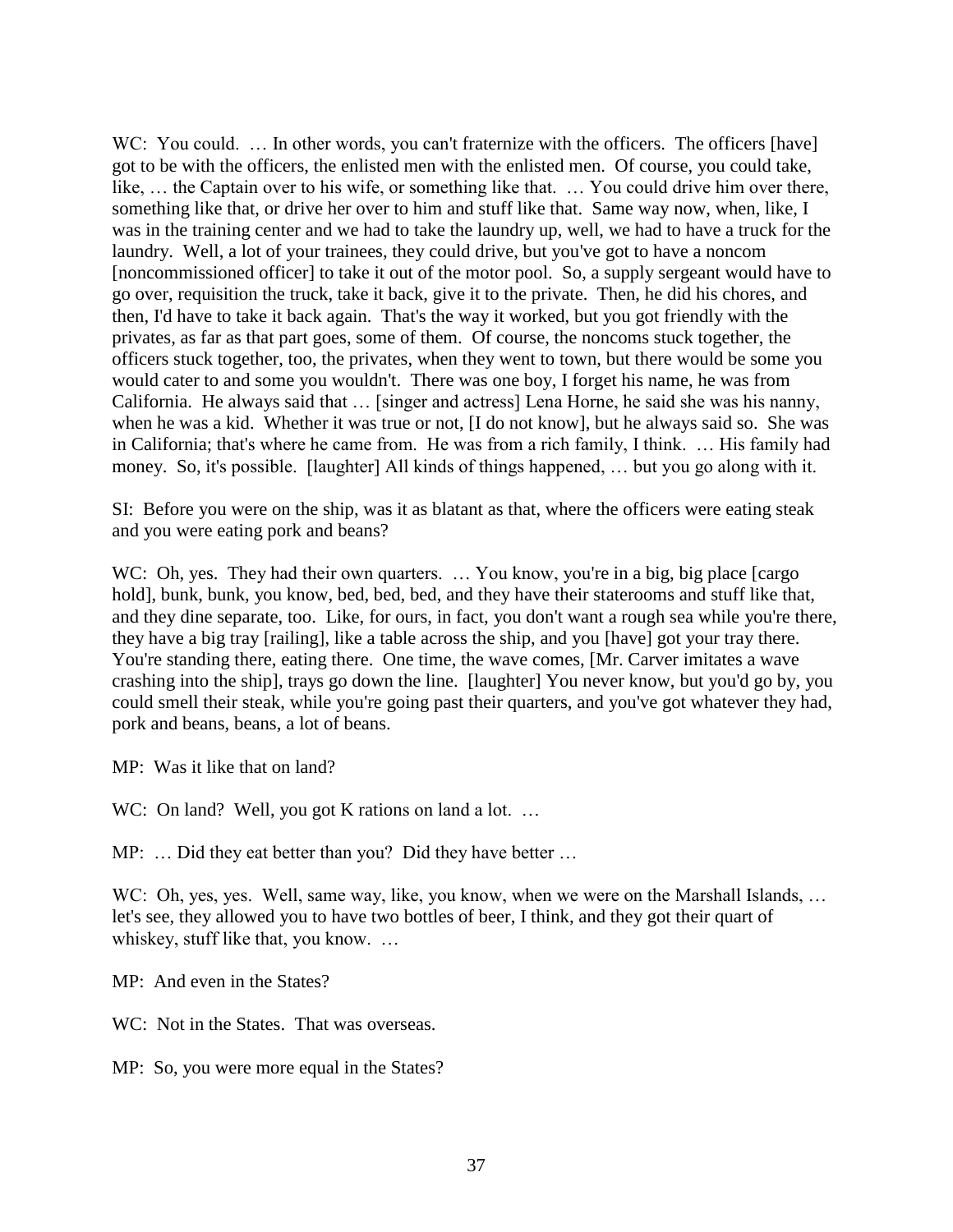WC: No, no, no. They had their own [privileges]. In the States, you bought your own beer. It wasn't issued.

MP: Well, no, I didn't mean that.

WC: [laughter] Yes. They bought their own liquor, but they had enough money to do it, but they had better rations and everything.

MP: Food.

WC: But, while you're in combat, I suppose they had to eat like the rest, more or less.

SI: How long was the boat ride over to New Guinea?

WC: I rightly can't remember that now. ...

SI: Do you remember if it was very long, or just a week or so?

WC: Might have been a week. ... Oh, coming from the States to New Guinea?

SI: Yes.

WC: Oh, we went on the USS *President Polk*. They had that in World War I, too, that ship. [laughter] ... [Editor's Note: The USS *President Polk* (AP-103) was launched in June of 1941.]

SI: It was an old ship, yes.

WC: Yes, it was an old ship, yes. I think it was a week or so. ... Coming back, we went to Seattle, Washington, and, from there, we come back here, flew. They flew us to Newark, to Fort Monmouth. … One guy didn't want to go. … It was wintertime and one plane going home, out in … one of them cold states, the motor froze up. They all died. Plane went down. We were holding our breath when it was our turn, [laughter] but we got through it all right, but I think they didn't go [for] a longer trip. They, you know, stopped with us [at] different spots first, where the other one, I think they went straight over.

SI: Did the ship travel alone or was it in a convoy?

WC: Oh, they're in a convoy. Yes, you don't go alone.

SI: Was the convoy ever attacked?

WC: Now, wait a minute; going over, though, you're not in a convoy. Going from here to there, I think we were alone, on the *President Polk*, but, other times …

SI: When you were going for an invasion, you would be in convoy.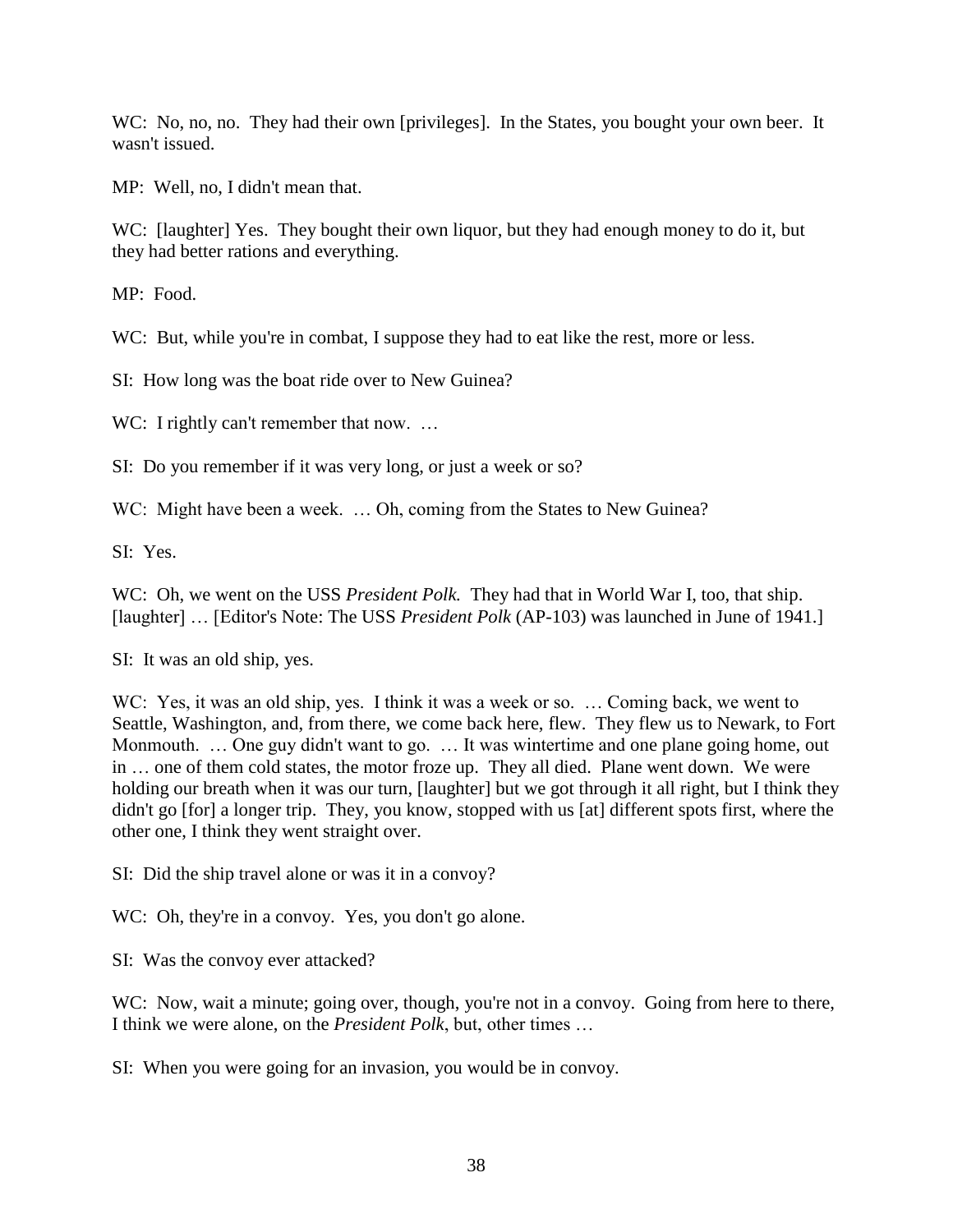WC: Yes, that's in the convoy, yes.

SI: Were there ever any submarine scares?

WC: There's some, yes. There were some. They had to watch. They had sonar checking, and you'd go down, one ship we're on, … they throw these rope ladders down. You're going down there and, [if] somebody got a little too fast, you got your little fingers clipped.

SI: Was that during an invasion?

WC: Not really. That was when we were first going in. In the invasion, I forget which way we went now, now, our outfit. Oh, there was another one there, that, you know, these ships open up and they opened up and the half-tracks go out, you know? This (colored, young?) fellow, he was going out; he didn't want to go out there. "That last guy went right on down." [laughter] He didn't want to go out there; that last guy went right on down. So, he had to pull back and pull in further. [Editor's Note: Mr. Carver seems to be describing an LST offloading onto land that could not support the weight of the vehicles, causing them to sink.] [laughter] He was scared. I don't blame him. …

SI: Tell us a little bit about when you got to New Guinea. What happened in New Guinea?

WC: It was hot. We got there; we did a lot of marching. In fact, ... it would be so hot, you'd be wringing wet and you're out there marching and you'd dry right out before you got back. [laughter]

SI: Did you have the proper uniforms and the proper supplies for being in the jungle?

WC: Oh, yes, oh, yes. You had all your equipment. ... There was a certain type sweater. It was a smooth knit sweater that you had, long sleeves. Now, in the daytime, it's hot, at nighttime, it's cold, and this long-sleeve [sweater], it was wool, it would keep you warm. … In the daytime, you could roll it up and put it in your pack, on your pack. … You didn't need it. You just used fatigues, but they were nice sweaters.

SI: Then, from New Guinea, you went to New Britain.

WC: New Britain, yes. That's where we joined the 40th [Infantry Division], in New Britain. New Guinea was a staging area. They'd come in there and they'd group them up, and then, send them over to New Britain to join other outfits, wherever. You never know just where you're going. … Some might have gone somewhere else; I don't know.

SI: What was the unit involved in when you got there?

WC: ... Which part? ...

SI: When you joined the 40th.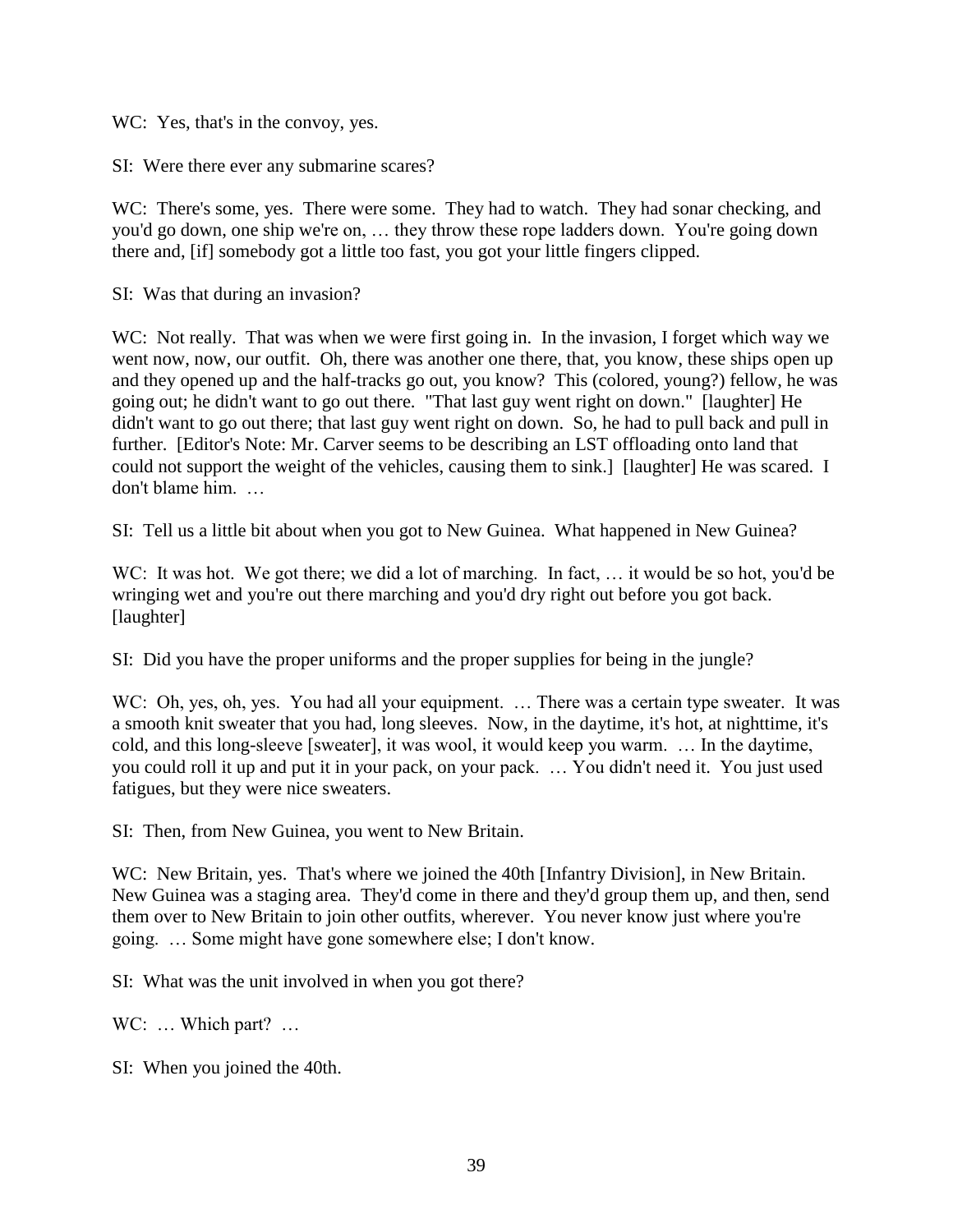WC: You mean going [to] New Guinea, [or] went to New Britain?

SI: Yes. When you joined the unit, what were they doing?

WC: ... Loading the ships, loading ammunition and stuff, until we left, and then, we took off. I'm just trying to think now. … New Guinea, New Britain, we formed, then, we went to the Marshall Islands, for awhile, before we went into Luzon. That whole coral reef, the water was clear around there, near the Marshall Islands. You could see right through the water, clear as a bell.

KB: I read that the weather in New Britain was poor, a lot of rain and a lot of mud; did that affect your work at all?

WC: I don't recall now. [laughter] There probably was some, yes, but I don't remember a lot of mud, no.

MP: Now, you tell stories about people climbing the coconut trees.

WC: Yes.

MP: Where was that, your men, right, the soldiers, climbing up?

WC: No, no, no, the natives.

MP: Okay.

WP: Oh, no, ... they've got their bare feet, they go right up those trees, you know, with their bare feet, right up there and pick the coconuts and bring them down.

MP: And where was that?

WC: That would be, probably, Luzon. That's the Philippines. There'd be coconuts, coconut trees.

MP: And that's where you fought, was in Luzon?

WC: No, Luzon's where we landed, but that was probably after we went in further. We fought in Luzon, yes, but we were there afterwards, I mean, when the battle was over. We didn't come right home.

MP: Oh, so, this was after, okay. I was wondering.

WCJ: Right, because of the knife you have from the Philippines.

WC: Huh?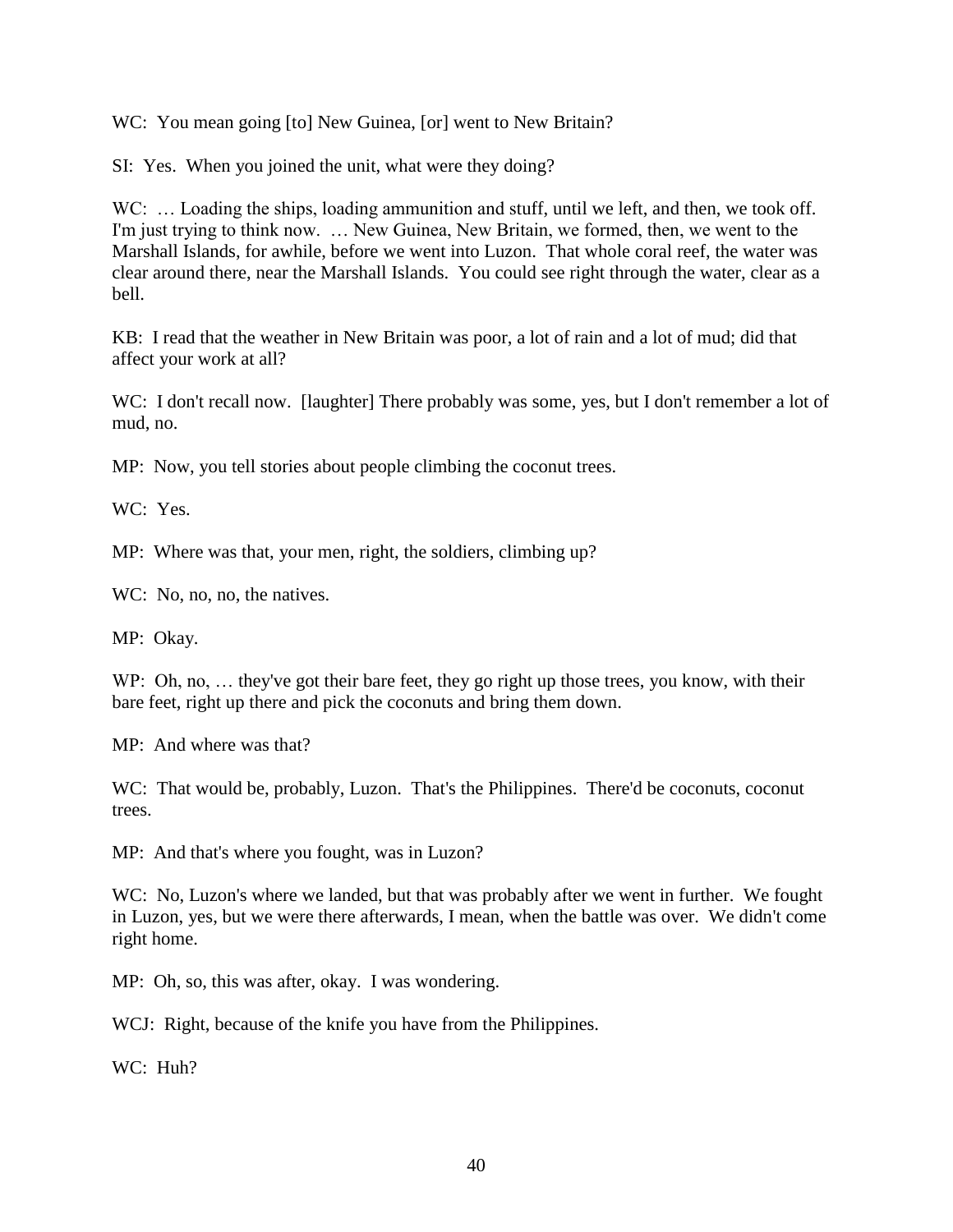WCJ: The coconut knife is from the Philippines.

WC: Yes.

WCJ: Says right on it, "The Philippines." ...

WC: You know what that's made from?

WCJ: Railroad tie.

WC: Yes, railroad tie. They would pound them out for the GI souvenirs. [laughter] They're not as good as their ones they have. … They're imitations, yes, but those natives, they'd go right up those trees, pick the coconuts, come on down. They're good at it. … Now, I never smoked and you get issued cigarettes. They were good for buying bananas. [laughter]

WCJ: That's when he had the monkey. [laughter]

WC: Why should I waste them? ... In fact, over there, some of the men were in the hospital. ... You would get rations with your morning report. Well, the guys in the hospital didn't have no cigarettes. I got after them. I said, "Look," I said, "that's the time they need it the most," and they finally start giving it to them, because they [have] got to go by, you know, different morning reports for the companies. They weren't in the company then, when they're in the hospital, but I straightened it out for them. … I had a brother [who] smoked, so, that's what killed him, four packs a day. He died of cancer of the throat, after he come home from the war. That wasn't too long ago.

SI: On New Britain, though, there was no fighting when you were there.

WC: No, no. It was, more or less, ... New Guinea, you went there as a staging area. ... You went there, and then, from there, you went to New Britain to load the ships that you're going on. You're loading your ships, and then, you leave from New Britain to go to Luzon. That was [it], more or less. You know, you're there for awhile, but you're working all the time.

SI: Going to Luzon, that was when you said you made the pass and went back.

WC: Yes, pass, yes. ... Actually, you're in combat then, but ... we went right by Luzon Gulf [Lingayen Gulf] there and we turned around and come back, and then, the next day, we went in.

SI: Do you remember where you landed?

WC: Well, we went in in Luzon, ... in Lingayen Gulf, but I'm not too sure [of the] exact spot. I couldn't even remember what date it was, as far as that part goes.

SI: What do you remember about the day you made the landing?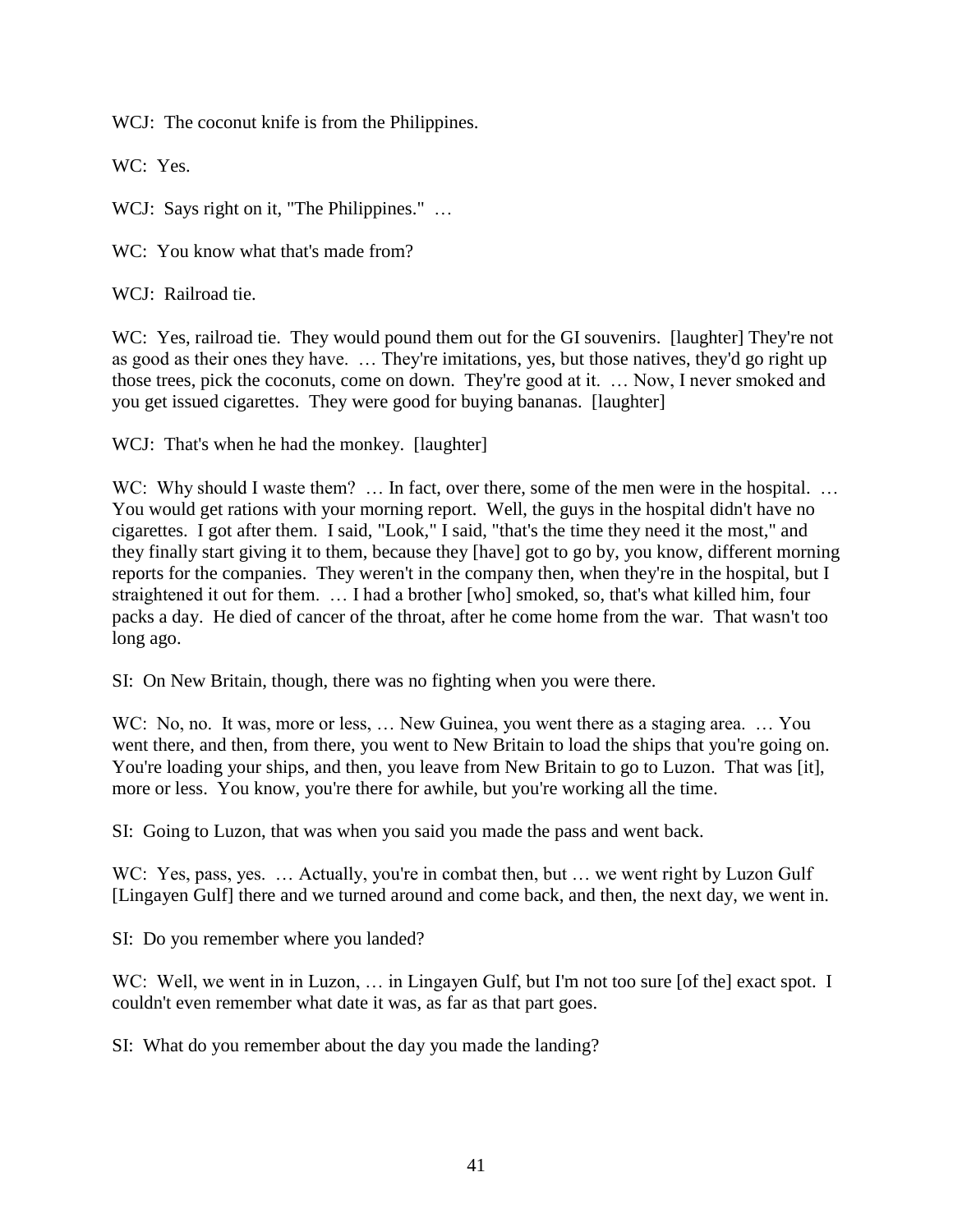WC: Well, we were glad it wasn't, no; in fact, we were a little nervous there. You kept seeing this, all this activity back there, and we thought it was the enemy. It was the battleships shooting over there, past us, all these shells going on, our own ships, but we went in, and then, we formed into groups and, let's see, how long were we [there]? Well, I guess … we were in Luzon the whole time, practically. Well, no, Panay and Masbate, but they were little side trips, that Panay and Masbate. They're little islands. You're there maybe a day or two, five days, or something like that, but the other, Luzon, was the main part.

SI: You said that, during the initial landing, there was not much resistance.

WC: No.

SI: When did your unit start hitting heavy resistance?

WC: I've got to stop and think that one out. I don't remember now, but, when we first went in, we all hung low and went in, … moved into Luzon quite a ways, we're up on the hill and Japs was in there already, but we had to move in a ways before we contacted them. I don't remember just how long. …

SI: Was the 40th Infantry Division the first division sent into that area or were you relieving other troops?

WC: No, there was others, too. There was others alongside. I don't even remember what divisions they were, but, like, we went in there and we kept moving in and we were fortunate, in a way. We didn't hit that much resistance then. It was later on that we hit the resistance. … This one kid, he was so scared. He was a scout. He was scared. He got it, too, and our lieutenant there, … well, he did a foolish thing. We're moving up the hill there and there's a big valley and we're on this side and we're moving up here, Third Company [Platoon?]. First Company [Platoon?] was over here, by this hill, and this stupid lieutenant we had kept pushing, pushing, pushing, "Wheel 'em." He should have waited for this First Platoon [to] get up there. He would [have] seen the Japs, but, … when we wheeled them, he wheeled … us right into them. I mean, they opened right up on us. Otherwise, we would have [had support]; like, my scout got shot right away. I don't know how many we lost, … and you couldn't see them that far, at first. … You know, they have a light uniform. They blend in pretty well, but he went back. He had his thumb shot off.

SI: The lieutenant or the scout?

WC: The lieutenant. The kids thought he ought to have his head shot off [laughter] for pushing them in the wrong way when he shouldn't [have], but he [was] trying to make a name for himself.

SI: Was he the exception, or did you think most officers were like that?

WC: No, no, he was an exception, I think, on that.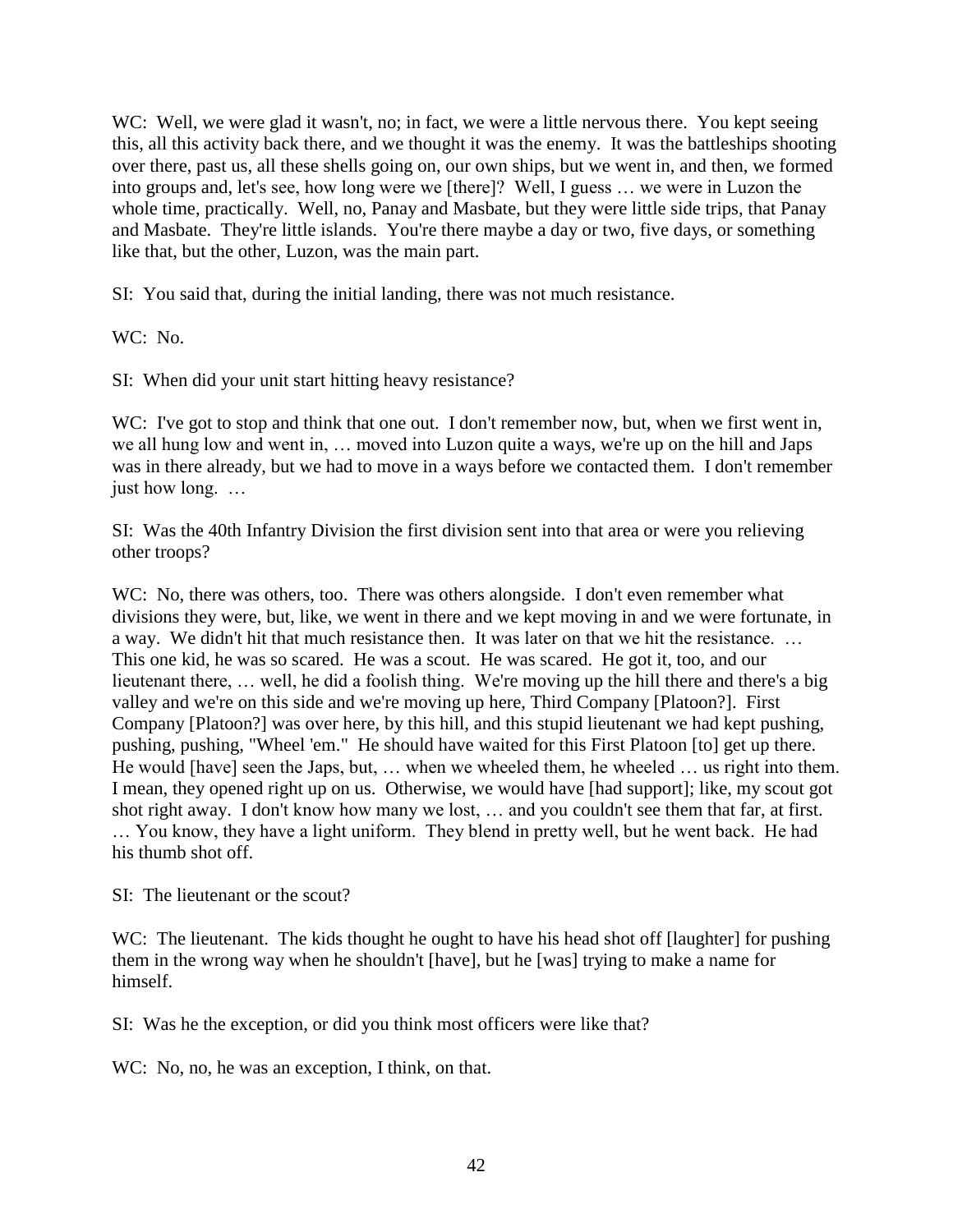SI: Did you have confidence in most of the officers?

WC: Most of them, yes. Well, I'll tell you, when they're with the guys, they're a wonderful guy. … When they're in the combat, they're a wonderful guy, but, when they're in the back, boy, they're drilling you and giving it to you, but they're one of the boys when … the things are flying around, because more than one got killed.

SI: When was the first time you remember being under fire?

WC: Now, you got me. It was in Luzon. I mean, I don't know just what part we were in when we got under fire. …

MP: Were you there very long before you got shot at?

WC: I don't think it was too long. ... When we first went in, we kept moving up, and then, finally, we started hitting resistance.

SI: Did you feel you were trained enough to deal with these combat situations?

WC: We had our training. It's just that you had to use your common sense and do it. It was hard on us all when we'd lose some and you'd get new, raw recruits. That was hard, because you're trying to tell them and they think you're bragging, but you're not bragging. You're trying to keep them so that they don't get shot, because they can get shot easy. They can get shot easy. … One time there, we took this hill and we're up on the hill and a plane come over and it opened up on the hill. It was our own plane. They mistook it. They thought it was Japs. We had to back down in a hurry, and the first lieutenant and first sergeant [were the] first ones down the hill. We met them afterwards, when we got down there, everybody for themselves, more or less. … He should've been leading us, not running, but that happens. … We took that in a day; it took us a week to get it back.

SI: After you left the hill?

WC: Yes, and, when we ... went back up again, why, they reinforced [it] or something, but it took a longer time getting it back than [when] we took it originally. I guess the artillery worked better.

SI: Were you acting as a supply sergeant at this time?

WC: I was, more or less; no, I wasn't a supply sergeant there, when I was actually in combat, ... not until later on. I was more, like I say, it was a PFC job with a staff sergeant's stripes. As a staff sergeant, I was supply sergeant; I wasn't then.

SI: You were a rifleman.

WC: Regular rifleman then, when I first went into combat, yes. Otherwise, I wouldn't be out there firing. [laughter] Let them do it; I'll be sending stuff up to them.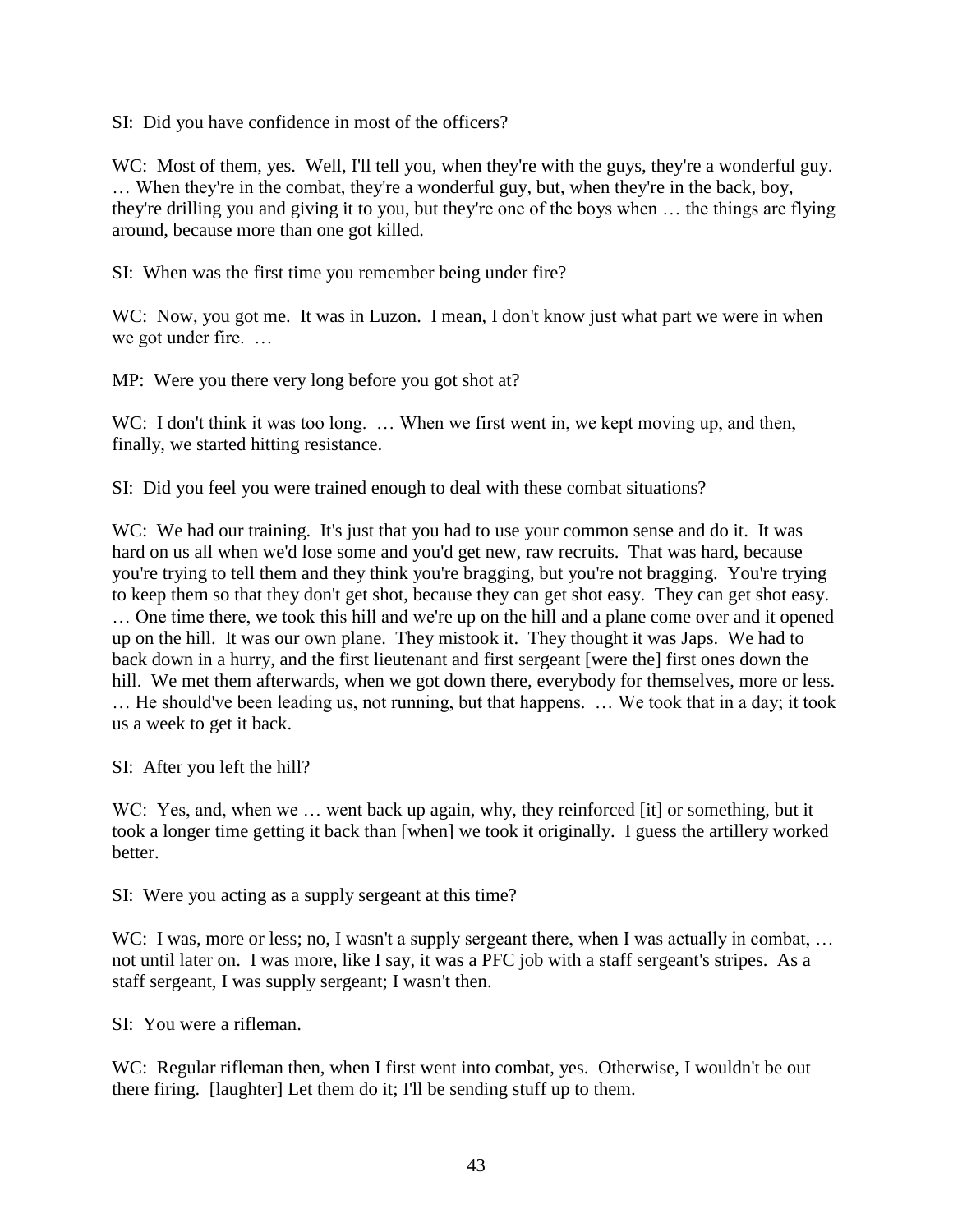SI: Yes, I was curious about that.

WC: Yes.

SI: You were telling stories about being under fire and I do not usually think of supply sergeants actually being that close to the frontlines.

WC: Yes, no. You are in the beginning like that, and they've got to bring supplies up and stuff. In fact, their supply sergeant, the company I joined, he was home on furlough. … I didn't get right back into supply in the beginning. … As a rifleman, I had the stripes and this captain from Massachusetts, he's going through the records, he says, "I've got a supply sergeant here." He put me back in supply. The other guy, I don't think he ever did get back. He was on furlough when we went over. So, you did whatever you were told to do, that's all. You just had to do it. Now, when we [were] first in combat, I wasn't in supply, but that wasn't long.

SI: When you would encounter the enemy, would you be on patrol or was it part of large pushes to get them out of a position?

WC: Well, yes, you just keep moving up, moving up, your marching positions, until you hit, you know, resistance, and then, you have to adapt, whichever, whether you're down or up or crawl or what. When I got [shot in] that canteen, I was running, [laughter] but that was coming from a different angle. They told me, "They have a machinegun," but it was because that was a form of our own [fire], lighting the grass up. We had to come out of there. That's why I had to run. Otherwise, I … wouldn't be retreating, but I wasn't going to get burned, either, but I said a few Hail Marys. They always come in handy.

EB: Do you feel like your religious background helped you through?

WC: Oh, yes. I've had more than one private come up to me, he said, "Bill, will you teach ... me how to pray?" You know, a lot of them didn't know how, but they wanted to when they got there. [laughter] Like they say, "There's never an atheist in a foxhole."

SI: Did they have chaplains or services available when you were in combat?

WC: When they could, when they could. You didn't always [have one], couldn't always get one then, and, sometimes, the priest would be a chaplain for even the Protestants, or Protestants would give us a sermon. They couldn't give us the Mass, … but you don't always have one with you. You're lucky when you have one with you, very unfortunate.

SI: Can you tell us a little bit about what life was like in the field, how you lived, what you ate, where you slept?

WC: Well, like, when you're in combat, you make groups of three. You're five yards apart, just so you can see across. Then, you … make three holes you [can] stand up in, like this, so that … the man over here, from that one, can touch the other one and keep in contact with one another.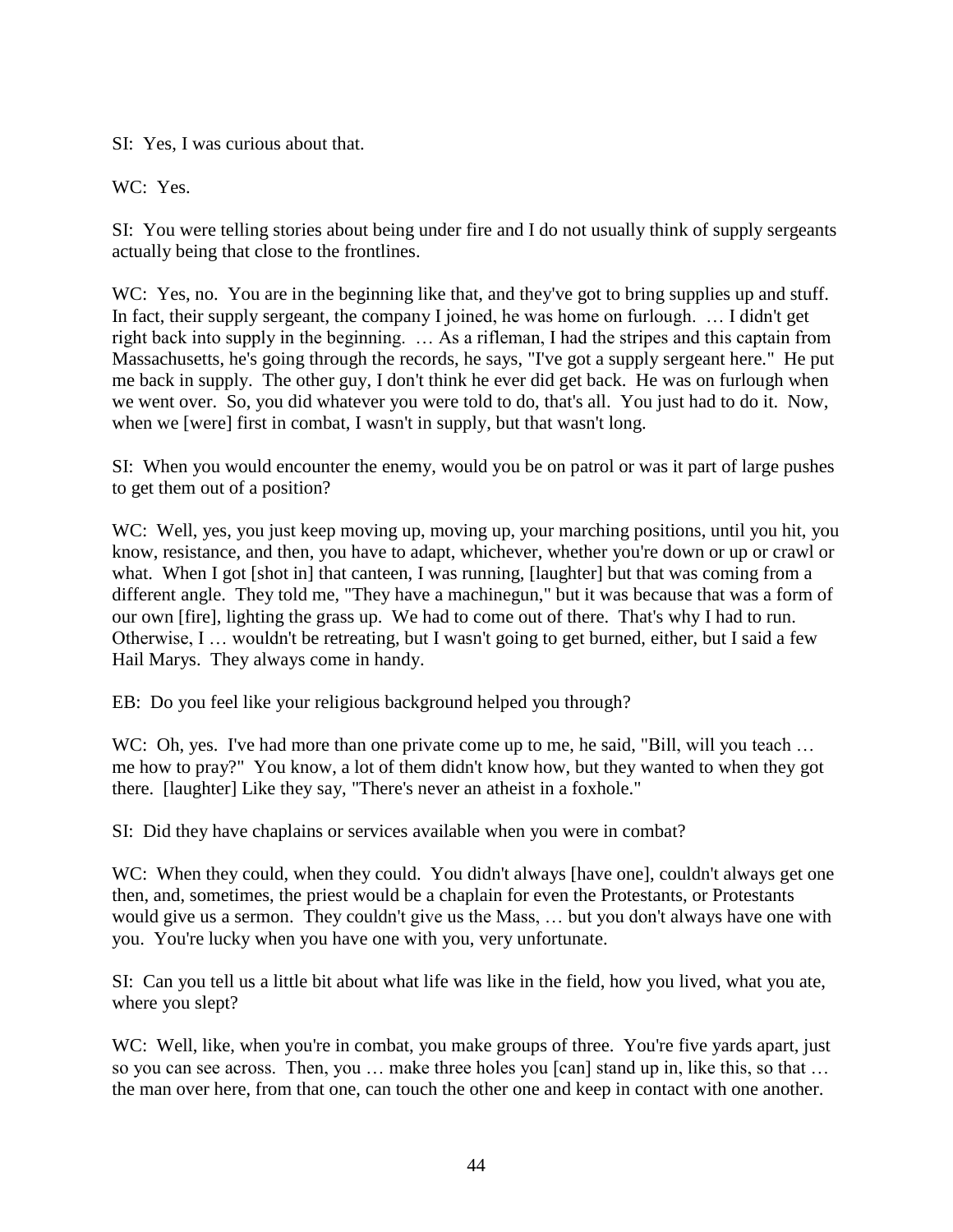… Like, one night there, this one private, he's running his soul out. He said, "That's a Jap. That's a Jap." [The] Jap's going like this with the saber at him, like this, you know. … He [the private] went out the next day on the stretcher, but he had that saber, after we shot that Jap. He had that with him, but ... it did a job on him. I don't know how he made out later, whether he come out of it or not. …

SI: It was just one guy attacking the line.

WC: It was the one Jap chasing this one [soldier]. He was on the frontline part, or something, I imagine. I can't [tell]. You're laying in groups of threes and you're waiting there and he [was] probably on the end of the line and the Jap darted after him and got close enough and he went running down the line. I don't know just how it happened to be that way, but he went out of his head there, a day or two later. He was on the stretcher anyway, but he had the saber with him. I bet he took that home. I just hope he straightened out later.

SI: You think it caused him to suffer "shellshock" or "combat fatigue" as a result.

WC: Yes, yes, yes, being blunt. Well, that's a rough thing, being chased by a Jap with a saber in front of your troops. [laughter]

SI: Were you ever in a position where you would actually see the enemy?

WC: You don't see them too often, no. No, you don't see them too often, like, that one I told you [about], I saw him coming across the field.

SI: The guy who blew himself up?

WC: And we saw, ... like, they were down along this hill and we were way back here, but the First Platoon was up there and we were the Third. Well, if our lieutenant had done what they told him to do, stick with the rest, you know, move up together, they would have seen these Japs there, but he moved forward and starts wheeling his men around to go up towards this hill. He didn't see them and they opened up on him, but our … First Platoon would have seen them and … we wouldn't have lost all those people. I don't know how many he lost. I know the scout died and another kid got it, in my group. I don't know about what was behind me.

SI: When you were attacked, was it usually artillery fire, mortars, rifle fire or a mix?

WC: It's mostly rifle. ... We used artillery, we used mortars, and I imagine they did, too. I don't recall now, but I know we used some.

SI: Do you remember being shelled?

WC: No. no.

SI: It was mostly rifle fire that would come in.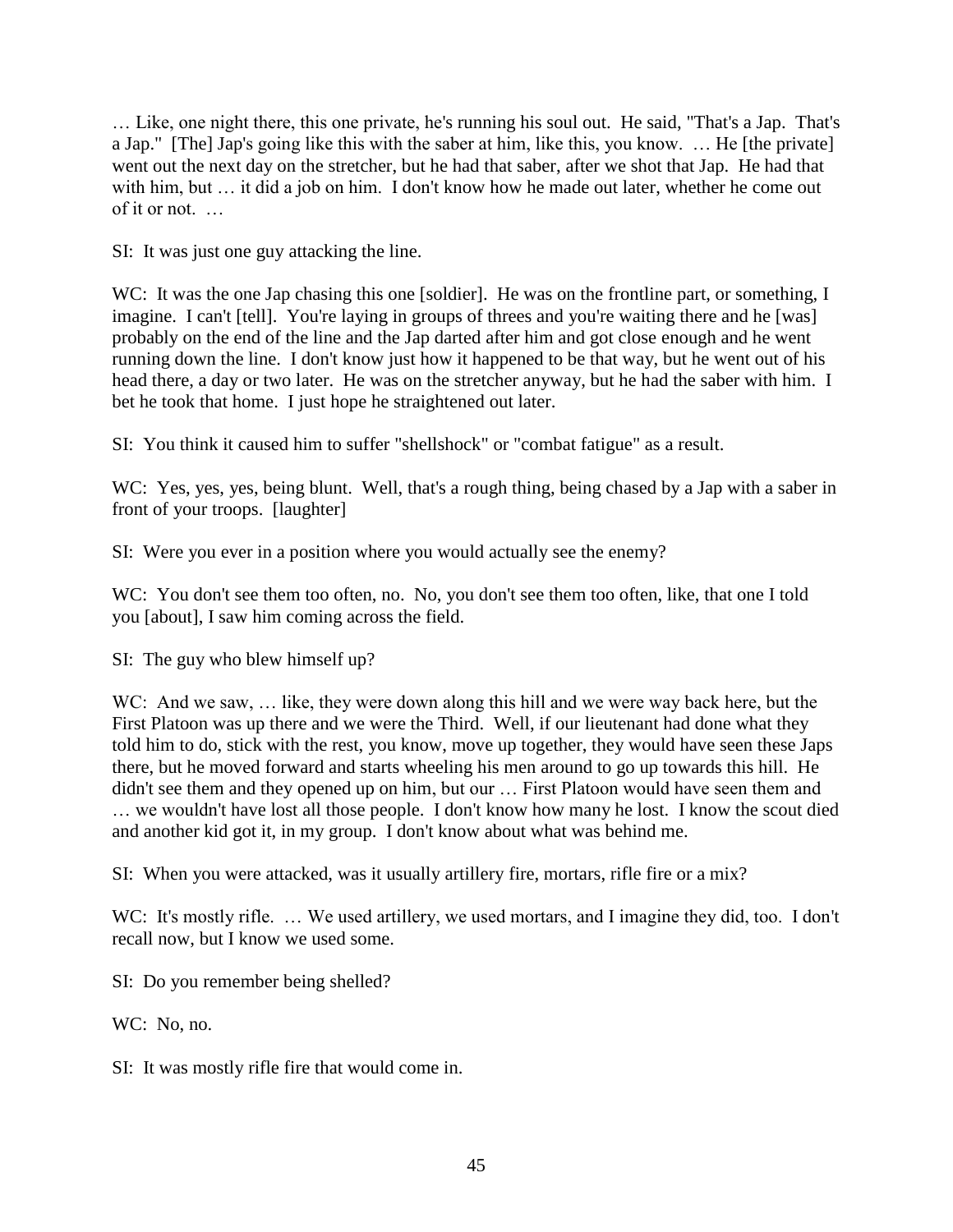WC: Mostly rifle fire, ... for me, yes, mostly rifles. I was a lot thinner then, too. I had a twenty-eight-[inch] waist, weighed 128 pounds and I could run then, too, but I couldn't run now. [laughter] Now, I have a forty-[inch] waist and 140 pounds, big difference.

SI: Would they be able to get rations, food and whatever else you needed up to you?

WC: Yes. Well, you didn't get hot rations all the time, no, K rations. ... There was K rations.

SI: C rations?

WC: C rations, yes. ... Yes, there were C rations. Now, let's see, the K rations, I think, was the chocolate bars and stuff. The C rations is, I think, potatoes; I think there's a little more to it, but the hot food, that was your canteen [mess kit]. If you didn't lose your canteen, then, you had to get a piece of an airplane or something to use for a canteen, or some piece of metal, something.

SI: How many days would you be at the front? How many consecutive days would you be in a foxhole at the front? Would they pull you back every couple of days? How did that work?

WC: Well, you're back quite awhile in the beginning, like I say. You're loading the ship, and then, you go in, and then, when you go in, you keep moving up. I mean, you keep moving forward and keep moving forward. … Like, in New Guinea, you were there quite awhile. That's our staging area. … Then, they … moved you over to New Britain, and then, you're there for, I don't know, we were there a few weeks, I guess, loading the ships and stuff like that. Then, we got aboard the ships, and then, we started for Luzon. I forget how long we were there, but we were there awhile.

SI: Once you were in combat …

WC: In combat.

SI: Would you constantly be on the frontline or would they pull you back a little bit?

WC: Sometimes, you'd go, by ship, to different places and, sometimes, you're moving up through the fields and the area, mountains, whatever. You keep moving up, keep moving up. You're not fighting the whole time. You're moving more than you are fighting, actually. It's not a steady fight until you hit something, resistance.

MP: … You never went back, though. You always just advanced and advanced.

WC: Oh, yes, you keep advancing, yes. No, you don't go back, once you start out. No, of course, … we went to Luzon and, well, we kept going until we crossed it, you know, went out the other side, I think, as I recall. Let's see, … yes, we went; well, this Masbate and Panay, they were little side trips. They were little, bitty islands. You're only there maybe five days or something like that, and then, you went back to Luzon, to your regular staging area.

SI: What do you remember about those two invasions?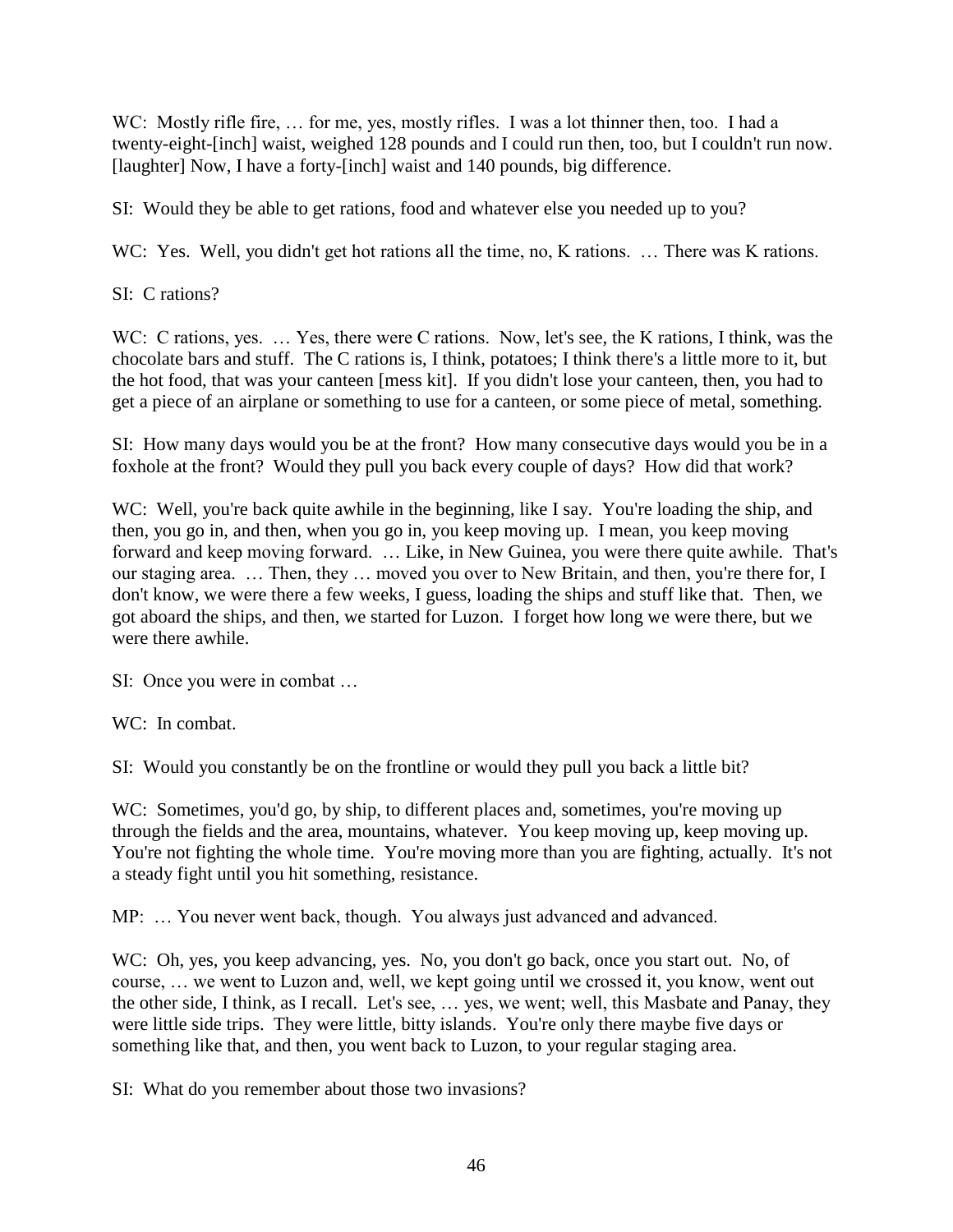WC: What, them little ones?

SI: Yes, Masbate, for example.

WC: We didn't see any [Japanese], we didn't hit anybody there. No, they moved out or some other outfit got them, but we didn't. … I remember, one time, they [a group of American soldiers] said they were up on the hill. They were watching us, when I had my group with me, and they'd seen me going and there's a Japanese, with his group, going this way. We didn't see him and he didn't see us, missed [each other] through the woods there, [laughter] just as well; might have been pretty close there.

SI: Did most of the fighting take place during the day or at night?

WC: Be in the day more. At night, you wouldn't, too much.

SI: Would the Japanese attack at night?

WC: ... Not really. A lot of times, you can tell the Japs were coming, too, like, ... on the hill. You smell the sake coming up. They'd be stoned. They'd fill them with sake and [shout], "*Banzai*."

SI: They were doing the mass attacks.

WC: Yes, some of them. ... I was fortunate enough to get into [not] as much as some of the guys did. I think my brother saw more action than I did. He was in with the Germans, over there in Germany.

KB: Were you able to keep in contact with that brother during the war?

WC: Not very well; ... well, when I was home, but [not] from when he was there and I was here. We did some, though, because he knew I was in the; well, I don't know. Maybe Mom told him. He knew I was in the Philippines and he was there. He said he wished he was there to help me. … I was a timid type, but I got over that quick. [laughter] You couldn't be that way. He was always the strong one. He was shorter than I, but he was always the boss. [laughter]

SI: When you were in the field, were you able to get mail and news?

WC: Yes. ... Well, when we were overseas, we got mail, but not when you were in combat, you didn't get it.

SI: They would not bring mail up to the line.

WC: If you're staying in a spot for awhile, yes, but, otherwise, if you're moving up, why, they hold it and, every so often, you get mail. It wasn't a steady thing.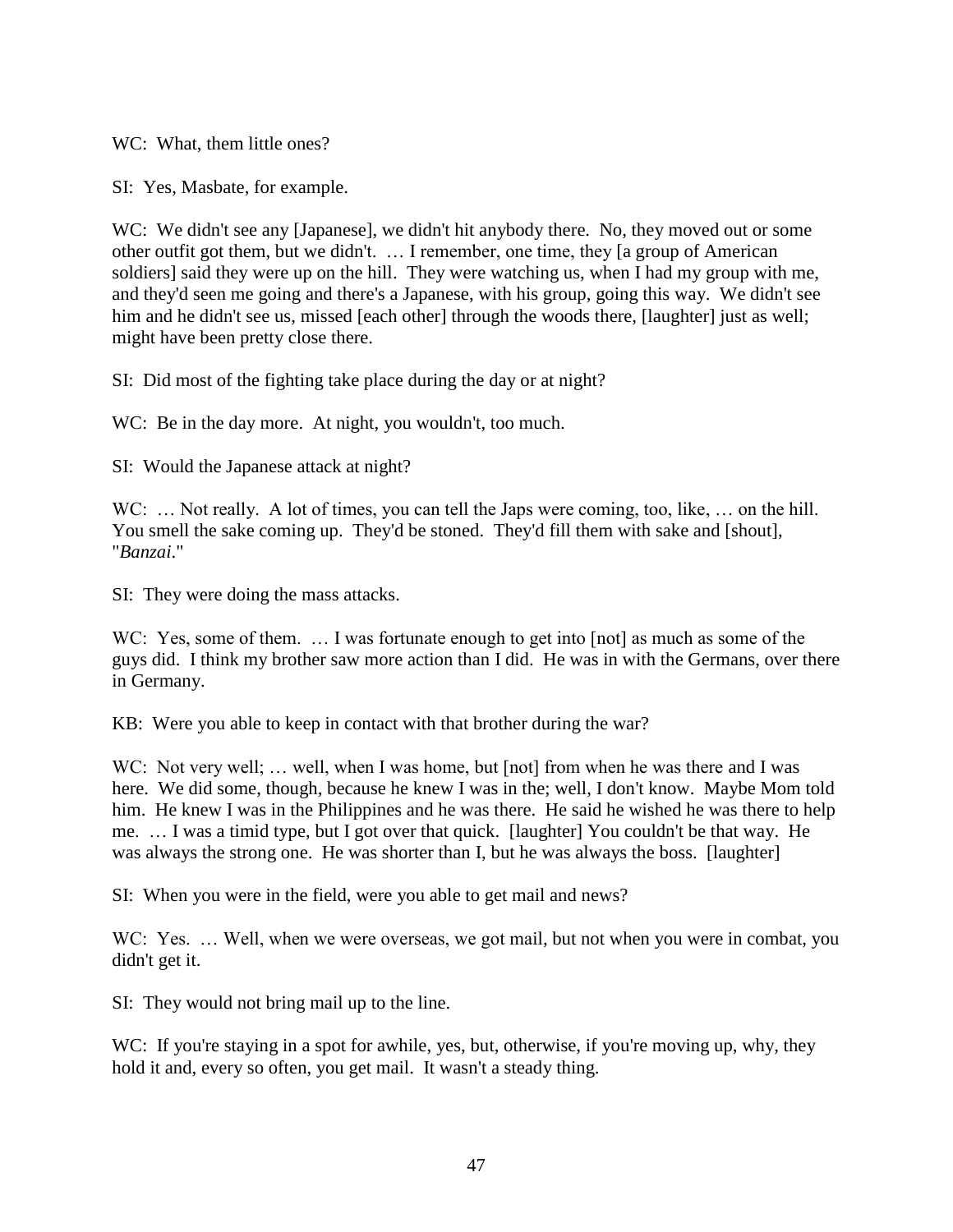SI: How was morale during the combat phase?

WC: Most of it was good. Once in awhile, it got to some of them. ... Once in awhile, they go over. They take off, go over the hill, … not in the combat as much as when you're back in the stationary spots, because, like, when I was a supply sergeant, that was one of the things I had to do. When they'd … go over, takeoff, I'd have to get all their stuff together, pack it in a spot and tag it and hold it for them. That's their stuff. Then, when … they come back, they get it; if not, well, it'll be reissued eventually.

SI: Where would they run off to when they were in a staging area?

WC: ... They didn't take off too much overseas. That's in the [United] States more when they do that, yes, yes. No, because it's just [that] you're alone out there.

MP: Where are they going? [laughter] Swim across.

WC: Yes.

SI: You mentioned you contracted malaria when you were overseas.

WC: Yes.

SI: Was that when you were in combat or later?

WC: ... I think I had it in the beginning. No, no, I had it before I come home, yes, afterwards. That's from a mosquito. They spray water with kerosene to kill them, but, you know, you don't always get them all, and not only that, well, then, afterwards, you're taking that Atabrine all the time, you're yellow. You don't know if you're getting better or not, if they're working on you. [laughter]

MP: So, where was it that you got the malaria?

WC: I was in the States, I think; ... no, no, couldn't have been. I'm just trying to think, Mary Anne, where did I get my malaria? I had malaria when I come home, so, it was before I come home. So, it must have been in Fort Ord.

WCJ: Oh, well, you said that that's when you found out your canteen was shot, was when you were in the hospital for the malaria. So, it had to be right after …

WC: Yes, yes, that was ...

MP: No, he said exhaustion.

WC: Huh?

MP: From exhaustion.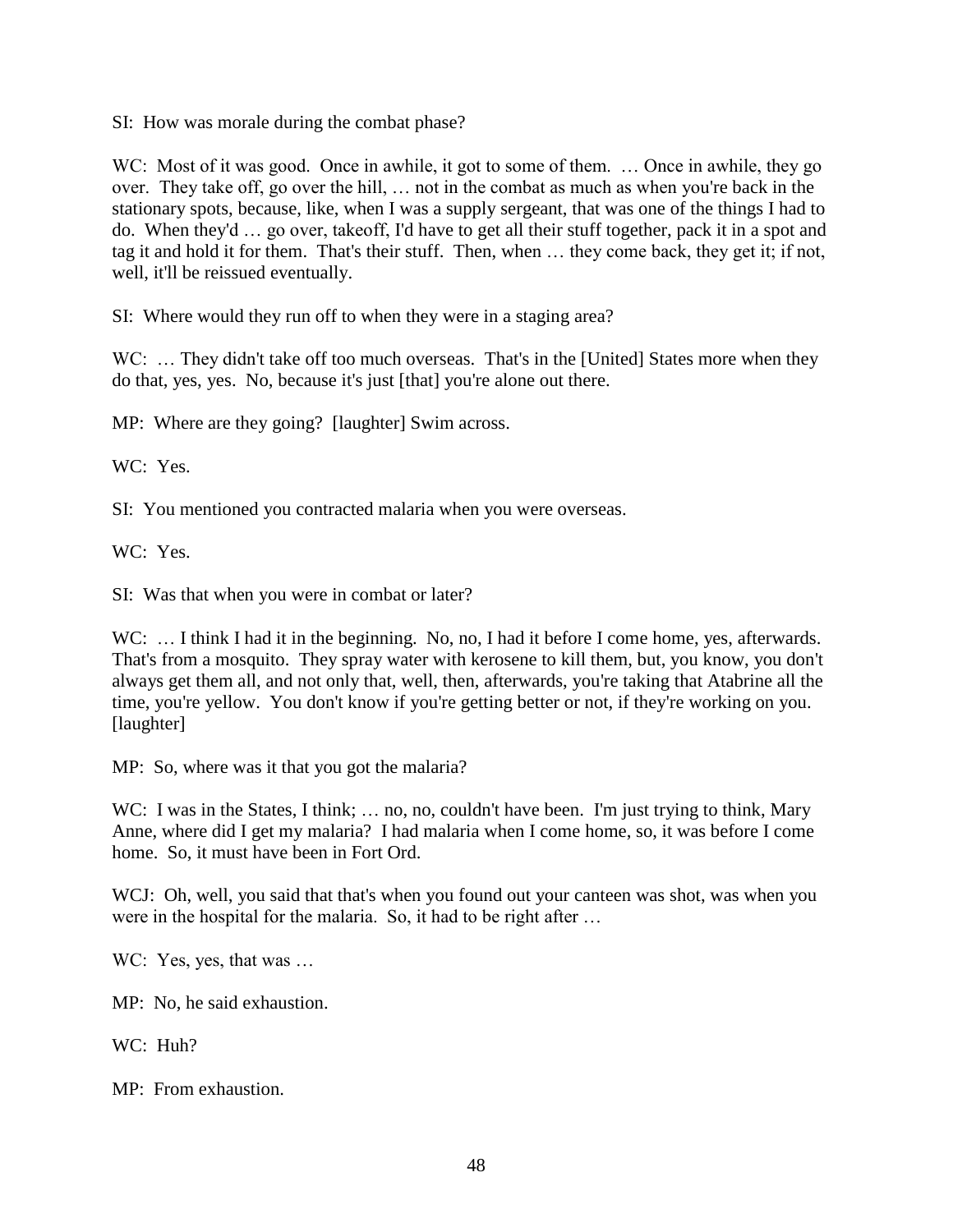WC: I was exhausted when that happened, but I had the malaria from ...

MP: Well, you said the Japs had all the …

WC: Quinine, yes.

MP: Quinine, so, it had to be where it was occupied by the Japanese, wouldn't you think?

WC: Oh, well, I was in the Philippines. That was all Japanese, yes.

MP: So, that's where you got the malaria. ...

WC: Yes, yes, yes. Edgar was in Germany.

SI: I was curious if you had the malaria and still had to fight or if they took you to the hospital first.

WC: Oh, if you're taking that quinine [Atabrine], you could keep going, even though you had malaria. I had malaria, probably, … I had it when I come home and I didn't know I had it, because … where was I? I was in the hospital, home, here, and this father, his son was a Marine or something, was in the hospital [also]. … I'm in there and, boy, the covers started shaking, this arm was shaking and the covers started shaking. He called the nurse right away. He knew what it was. I didn't know I had it, and that's when I found I had malaria. That was afterwards, more or less, or in-between somewhere, because the father was involved in that. I'm just trying to think. … I had it overseas, but whether I …

MP: Treated it over there or not.

WC: Treated it over there. I think the time I was in the hospital was an exhaustion attack. That wasn't malaria there. I had it and didn't know. Well, I don't know.

SI: How did the exhaustion attack happen?

WC: I don't know. That was probably when our grass got caught on fire. That's what it was. We were running out and falling, running out and falling, and I was in for a short time, maybe a week, something like that.

MP: Oh, really?

WC: I wasn't anxious to go back, yet.

MP: Scared out of your wits, that's what it was, [laughter] saw that fire looking at you.

WC: Yes.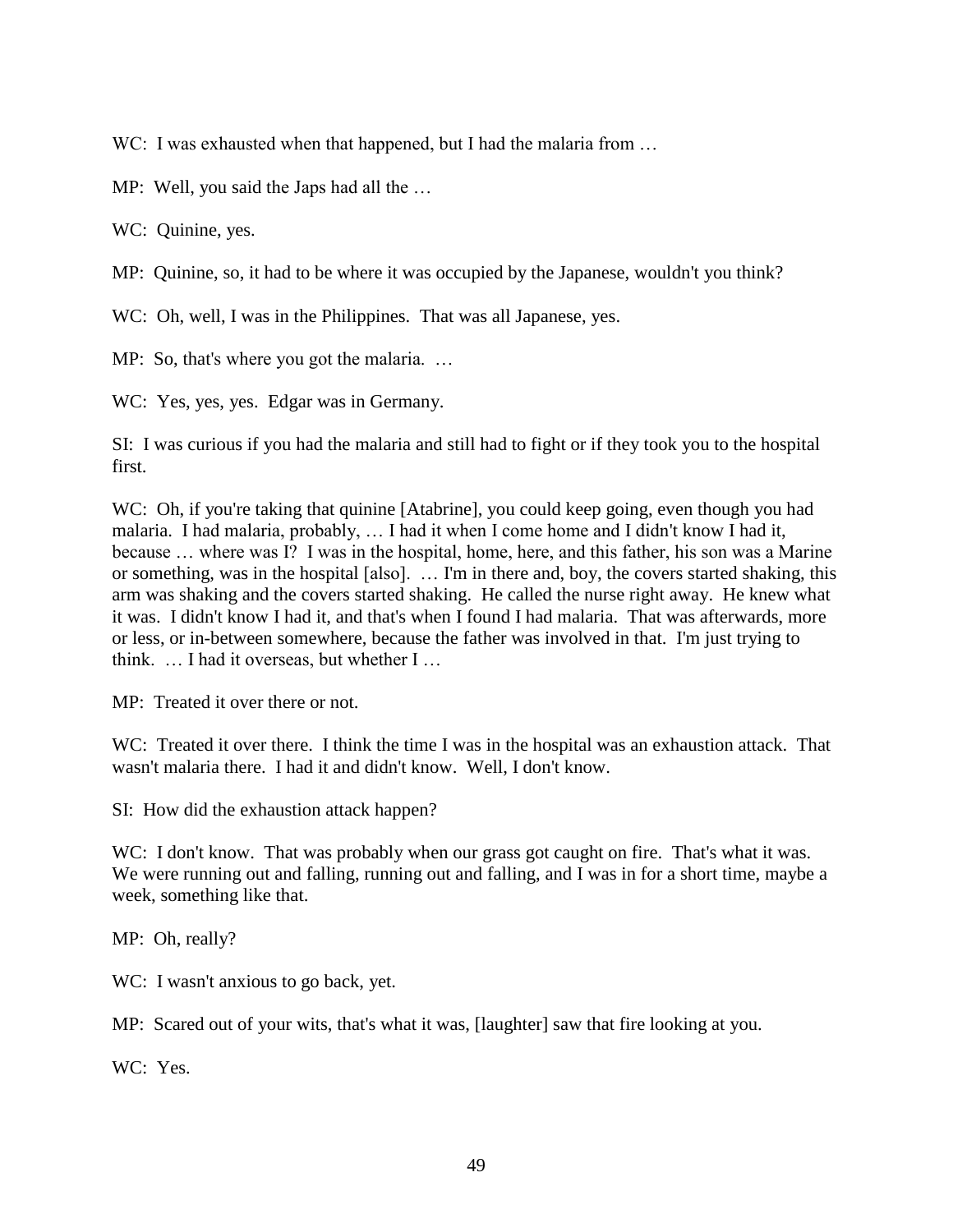SI: You told us the story about the scout who kept saying he was scared, and then, eventually, he was killed-in-action.

WC: Yes.

SI: How did you know he was scared? Was that something you would talk about?

WC: No, he would tell you; he was really scared. I knew that. I think he's the one that got [hit]. He got hit later, but I'm not sure that was the [scout that was killed]. Well, my scout got hit and the one who was scared, I think he was one of the other fellows. I don't think he was the scout, though. I think he was one of the other men there, because we had to get him a new pair of shoes. He wore holes in his.

SI: What would you and your buddies talk about when you were out in the field?

WC: I don't know, off hand. [laughter] Off hand, I wouldn't really [say].

MP: Did you talk about the fighting? ...

SI: Yes, if you were scared or not.

WC: Oh, nobody'd admit that.

MP: But, about the fighting, did you talk about [it]?

WC: Some, yes, yes, like, I know, after we were in combat and we lost some men and we got some recruits and we tried to explain to them, they thought we're bragging. They wouldn't believe it, you know. It was harder on them that way, better [off] taking a little help. ...

SI: What were some of the things that you learned that you were trying to teach these recruits? What were some of the tips you were trying to give them?

WC: I couldn't remember that now, either. ...

MP: What did they think you were bragging about?

WC: About how they're shooting at you and stuff like that, how you had to be careful.

MP: And how'd you tell them to be careful?

WC: I don't know, Mary Anne, I really [do not]. ... You forget a lot. Now, at my age, I'm even forgetting a lot more. [laughter]

SI: Were things like booby traps or mines a problem?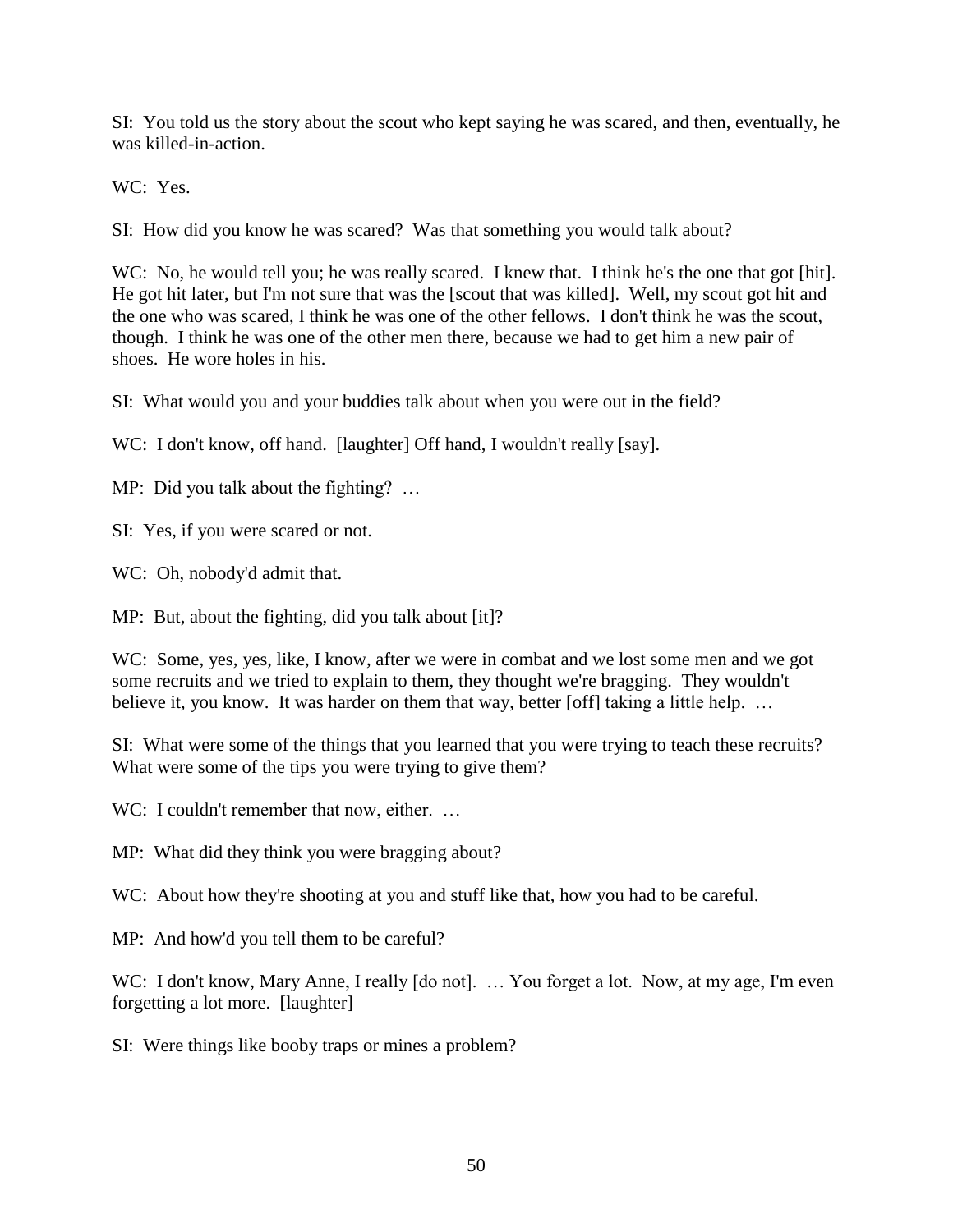WC: Oh, yes. They'd booby trap their booby traps and they'd booby trap their dead. They would. They were great for booby traps, those Japs were.

SI: Was anybody in your unit hurt by booby traps?

WC: I imagine so. I can't, off hand, remember any particular one. There's just the one guy I got in the back, on the stretcher thing, but I remember him, but you don't always see the ones [who] get hit later. You keep moving up and they're not there. You don't know whether they went back or whether, you know, they'd come back.

SI: Did you find yourself becoming more hardened to what was happening around you?

WC: You have to. You couldn't be squeamish. You've got to keep walking and, ... when you've got a nice spring coming out of the mountain, that was nice, because that was nice, clean water, but some water ... could be a little dirty. [If] you had to have a drink, you used Halazone tablets, so [that] you wouldn't get sick.

SI: As you were moving through Luzon, would you encounter any natives?

WC: Oh, yes.

SI: You told us a story about the coconut trees, but any villages.

WC: Yes, that's something they warn you, "Don't go near those native girls." [laughter] ... That was a funny thing, too. They don't wear any [tops]; they're topless. They run around just with a skirt. So, the Army didn't want that around the boys. They issued them some cloth, you know. … They cut holes in the cloth. [laughter] They didn't want to cover up. … You'd get jungle rot and other things from them. They had all kinds of disease then, the natives did. There's some Australians in there, too, was over there. … That was in New Guinea, I think, there was an Australian bunch in there with us. One time, … I didn't see that, we're in chow line, this Jap got in the chow line to get something to eat. [laughter] One of them found him in the back of the line.

SI: Would the Japanese come in to surrender and nobody would realize it for a little bit?

WC: No, not too much. They didn't surrender a whole lot. See, to them, it's an honor to die for their Emperor. I mean, they don't mind dying. We want to keep fighting, but, like I say, he pulled the pin, he went for his Emperor.

WCJ: Well, one of the things you used to say, too, is, in one of the stories, that you could smell them coming over the hill.

WC: That's the sake. … Sake is rice wine, is what it is. … When the *banzai* attack [happened], you always hear about these *banzai* attacks, that's not just the plain Japanese *banzai*-ing. They got him all psyched up on sake first, and then, he's roaring to go. Then, he comes up. He didn't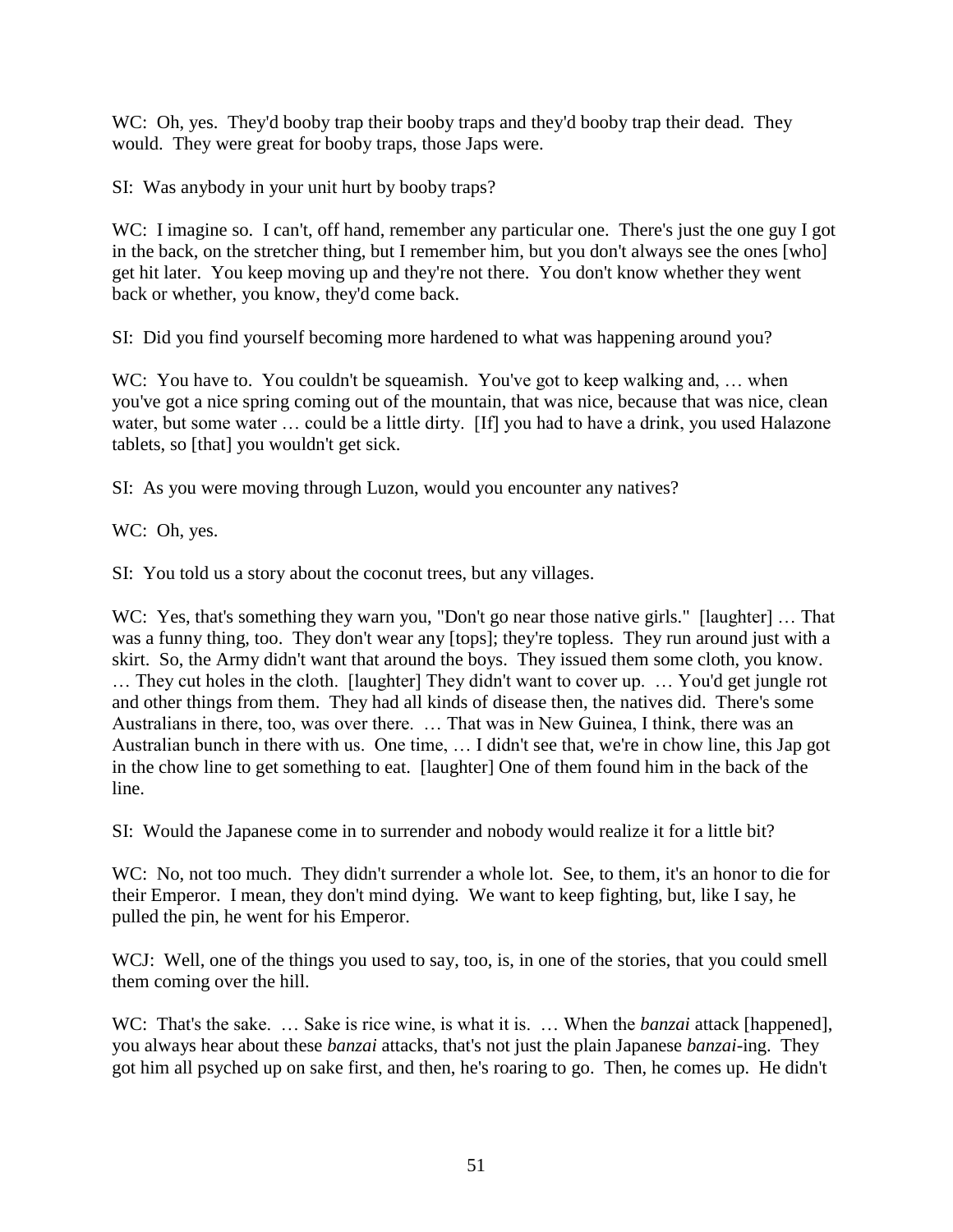want to die all the time, either, but it's an honor for them. They'll die quicker than we will. We wouldn't give up like that. We wouldn't pull a pin or nothing like that stuff.

SI: Did your unit suffer a lot of casualties?

WC: You don't really know how many you suffered, to be truthful, but I know we had to fill some in here and there, but I don't know how many you really suffered.

SI: You did not notice if it limited your ability to do things.

WC: No. I remember, there was about twelve, at one time, replacements we had, that we were trying to teach them what they should do, but that was just in our section, but there's a lot of sections, you know, a lot of companies and battalions. ...

MP: When you took the long zig-zag, when your officer made you go up the hill, did you lose a lot then? Were a lot wounded?

WC: ... No, we didn't lose them going up the hill, that I know, too much.

MP: Well, when you said the guy made you go up the wrong way, he should have waited, the officer, that time?

WC: Oh, well, we were coming across the side of the hill, that was [then].

MP: Okay. So, did you lose a lot then?

WC: They lost some. Like I say, I got it in the back and I don't know how many are lost, because I didn't see how many got lost afterwards, but I know the one kid got it on the stretcher, and I don't know how he lost [it], because I tripped on a darn rock. I'd say a Hail Mary and I tripped [on] a rock, down I went, my helmet went off, but God …

MP: ... That was when ... the officer made you go?

WC: When the grass; no, no.

MP: No, not with the grass. I mean when the officer made you go.

SI: Yes, when he was wheeling around.

MP: Yes, when he was wheeling around. …

WC: Oh, that was when we were moving up on the Japs.

MP: Right. Did you lose a lot then?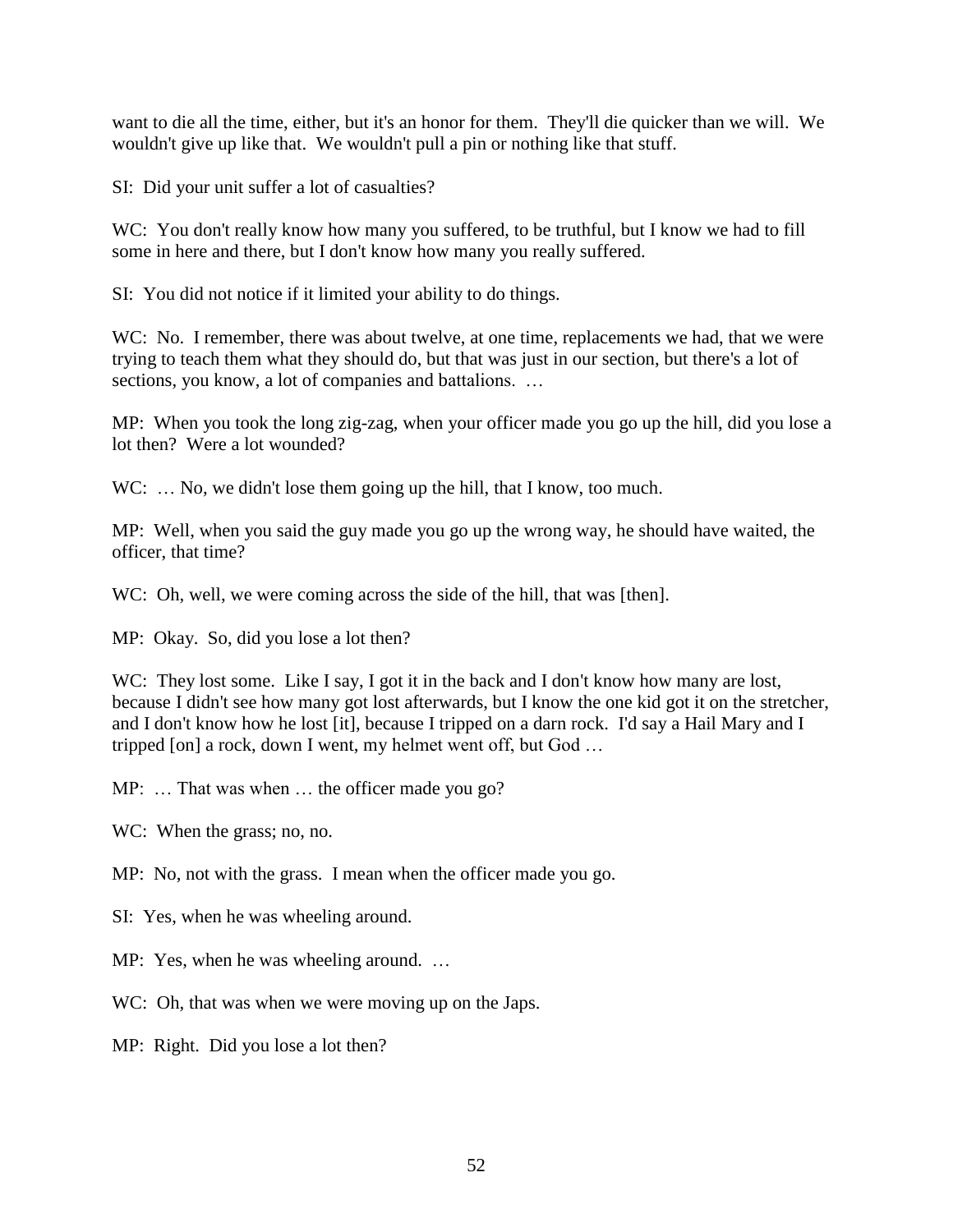WC: No, no, we didn't lose too many, but we lost some, but I don't know how many we lost, to be truthful, because we pulled back and regrouped and they gave you replacements and stuff like that.

SI: Was it on Luzon when they took you out of the infantry and put you in the supply sergeant role?

WC: No, no, I was supply sergeant before. From the day I stepped in the Army, they put me in supply.

SI: You mentioned that

WC: I was helping the supply sergeant doing his bookwork and he wanted to get in combat, and then, from then on, … I was supply sergeant. I was supply sergeant at Fort Knox, Kentucky, when I was in my training. I never did get any basic training. They put me right in supply work, from the beginning.

SI: After Luzon, did you …

WC: I had my stripes, but I wasn't always a supply sergeant, like, I was fighting as a private with the staff sergeant stripes.

SI: After that, when did they …

WCJ: After you were in combat, did you go back into supply?

WC: Oh, yes.

MP: Was that on Luzon?

WCJ: And was it over in Luzon or was it in the States?

WC: No, it was overseas. When we were getting ready to go to Japan, I was in supply then, and that was a stupid thing, the Army. Men come in [with] these nice, new, new guns. They had a lot of guns and they didn't want to account for them. They just threw them overboard, just threw them overboard; got new ones, just threw them overboard. Army is wasteful, even in the States. I've seen them just shoot ammunition to get rid of it.

SI: After the combat phase was over, you were sent to Korea, also.

WC: Yes, that's where we went, to Korea. I was there seventeen days, I think, [in] Korea. That's where we were. Let's see, I think we're getting ready to go back. … We were at Leyte to come back, but, yes, I was in Korea. … I come home from Camp Wood, but I think we went to Korea first, and then, to Camp Wood.

(Grandson?): Is that where the pile of guns was, like, different weapons that were surrendered?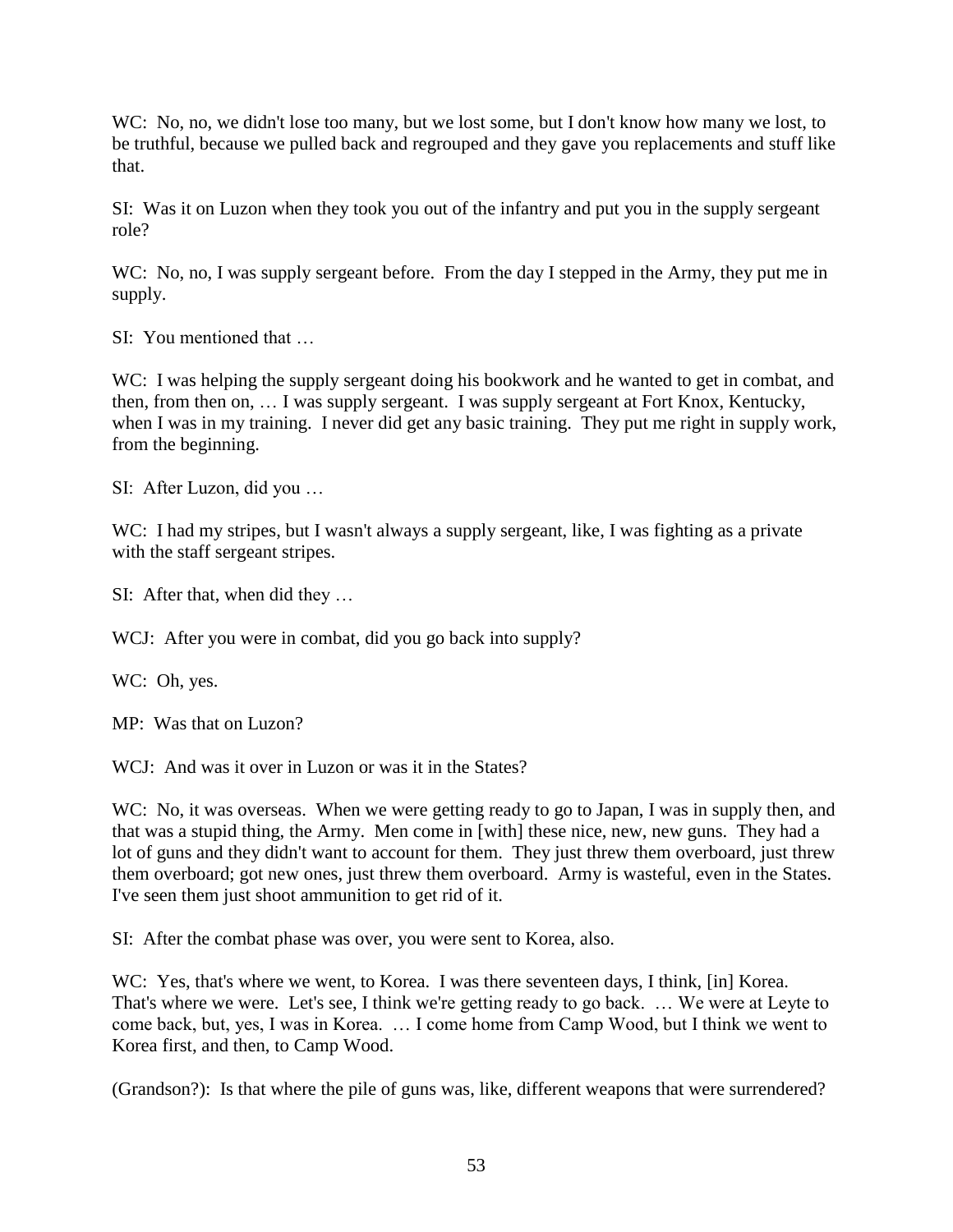WC: ... Let's see, Korea; oh, we went to Leyte, where we were training for the invasion of Japan. … I was transferred to Korea. Yes, that was before, you know, transferred to Korea, from which I departed on November the 18th. That's where I come home from, Korea. I wasn't in combat there.

(Grandson?): Grandpop, when you were in Korea, was that where, like, the pile of guns was? …

WC: Where what?

(Grandson?): The pile of guns. …

WC: Oh, yes, yes. Well, I took all the guns away from all of the [locals]. They even took the guns away from the troops, some of them, because when the Japs hit Pearl Harbor, you know, they were running out there, shooting the damn rifles off, had to take them away from them, calm them down.

MP: … After the [war]?

WC: That was before...

MP: The pile of guns, that you guys got to pick souvenirs.

WC: ... Yes, that was the end of the war. There was sabers, there was guns. I could have had a saber, I could have had a gun; I took the saber.

WCJ: You took both.

WC: No, I didn't get it.

WCJ: You got ...

WC: Oh, that was different. That was a matchlock.

WCJ: Yes, okay.

WC: That wasn't a Japanese gun. I meant a Japanese rifle. ... Yes, I took that. I don't know how come I got [it]. … It was an odd-looking thing. It's got just a little, short handle. My other grandson has that, what they call a matchlock. … You put the powder here, … the little clicker goes down there, hits the powder, ignites it somehow. … In front of a school there, they had all the guns taken away from the people, piled in a heap, and we were allowed to have a saber or a gun. … I got that, but I also got a saber somehow.

MP: And that was in Korea?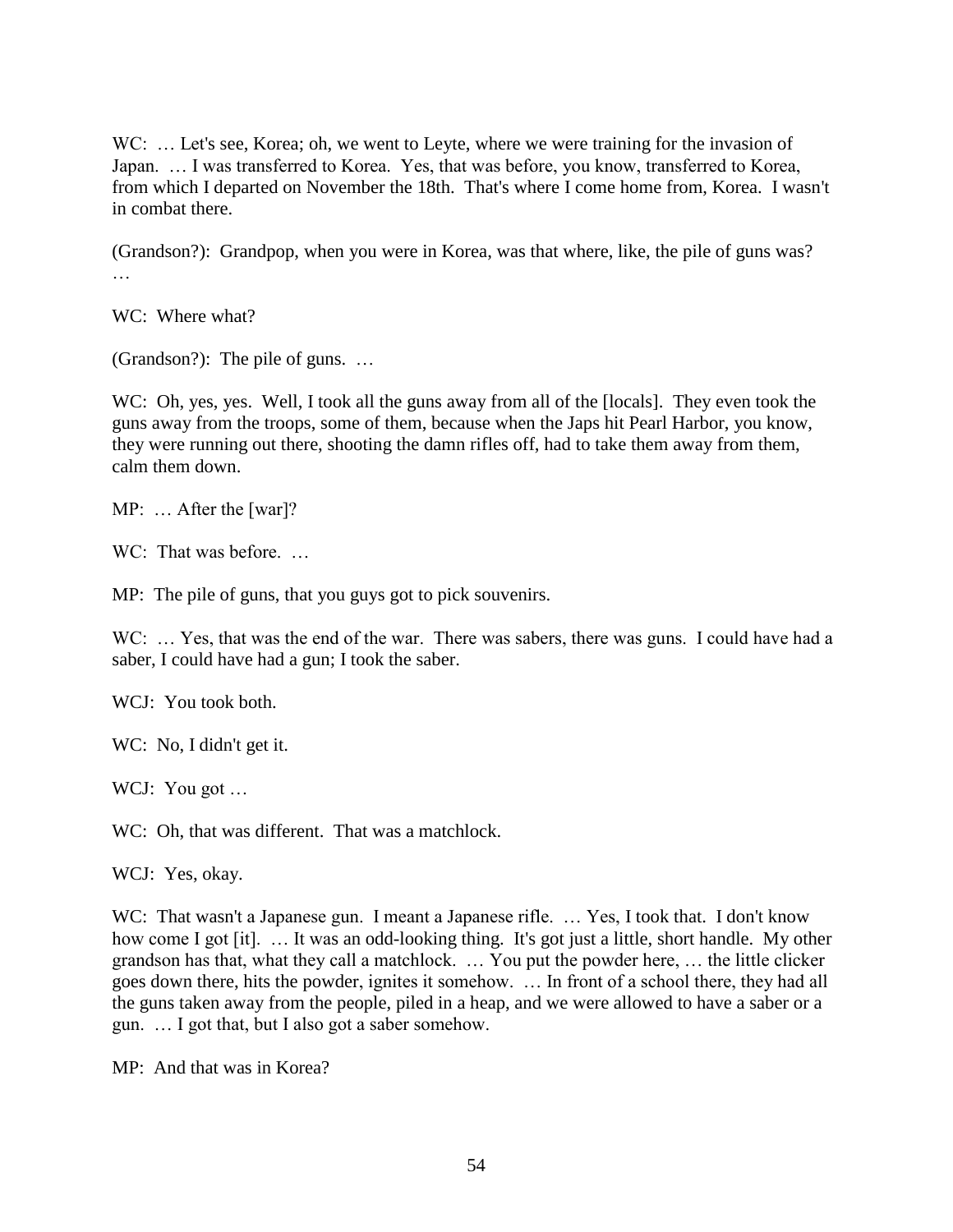WC: No, no, that was coming home. No, yes, that'd be in Korea, yes, before we come home, yes, yes, in Korea. Yes, that'd be in Korea, Mary Anne. Yes, that'd be in Korea.

SI: Did you have any duties in Korea or was it just getting ready to come home?

WC: More or less, we were getting ready to come home then. I didn't have any duties then, no, because I was only there about seventeen days, I think. … In fact, they made a mistake. One fellow, one of the fellows I knew, he was in another company, he said, "Hey, they called your name out over at our company." I ran down to battalion, and who was in there? The major in there used to be my supply sergeant in Fort Knox, Kentucky, supply lieutenant, Fort Knox, Kentucky. He said, "Look," he said, "if I take and keep you to this order, it'll take me two weeks or more to get you there." He says, "I'll cut you new orders." I was supposed to come home on, oh, what was it? I forget now. Anyway, so, he cut me new orders, and then, I got aboard ship. We get up aboard ship, until we're up on the deck there, and they come out and they say, "We don't have any room for you." There was a hundred of us aboard [on] deck, didn't have any bunks for us. I said, "We're not going back, either." We just stood there. So, what they had to do [was], they had to take the Navy out of their bunks and let them go back with the Coast Guard. They can sleep with the Coast Guard, they couldn't sleep with the sergeants, though. So, we took their bunks, but they're going to send us home. We weren't about to go home if we laid on the top of that deck, ready to go home then.

KB: Do you remember hearing about FDR's death when you were overseas?

WC: Was that at that time? I remember hearing about his death, but I'm just trying to remember where I was. He died during the war, huh?

SI: Yes, April of 1945.

WC: Yes, April '45? …

KB: It did not really have an affect on your company or anything.

WC: No, no, I think we were home. I got out by that time, didn't I?

SI: You may have been in the Philippines.

MP: Yes. … '44, you went to New Guinea. So, you were in the Philippines.

WC: I was in the Philippines, yet. Yes, I guess we did hear about it then. Yes, everybody was upset.

SI: What about the atomic bombs and the end of the war?

WC: Well, we didn't get that information right away, I don't think. ... That was at the end, I think, the atomic bomb, wasn't it?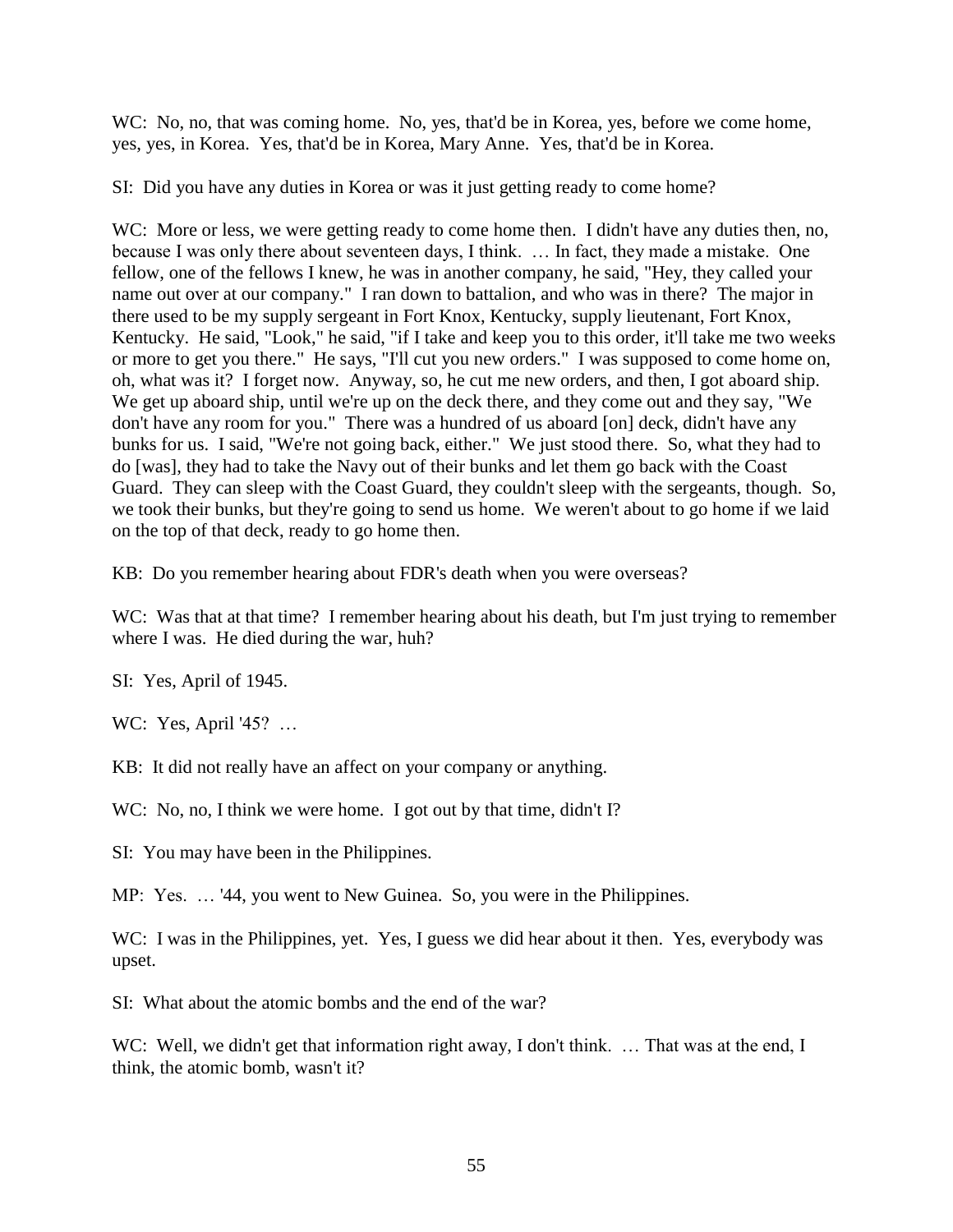WCJ: Well, that was the story that you said, because they did that, that you weren't deployed as that diversionary force, because they dropped …

WC: Yes, yes, that was at the end, yes. ... We were then training to go to Japan. That's when I was in training. … We were at Fort Ord, I guess. No, it wasn't Fort Ord.

KB: Leyte, right?

WC: Leyte, yes, we were in Leyte, getting ready to come home, to go over to the Philippines, Japan, Japan itself. Yes, I'm talking, getting confused. [laughter]

SI: No, this happens every interview. People were sent all over the place and it is difficult to keep track. Do you remember hearing the news and what the reaction was, both personally and as a group?

WC: ... You mean when the Japs hit Pearl Harbor?

SI: No, when the atomic bombs were dropped at the end of the war.

WC: Oh, they were happy. Oh, yes, we were happy about that. They were very happy about that, but they only dropped the one. Wasn't it one they dropped?

SI: Two.

WC: Two?

SI: Yes, on Hiroshima and Nagasaki.

WC: They were getting ready to [do] another one, but some people condemn us for that. Don't condemn me; I'd [have] been dead if they didn't.

SI: What about V-J Day, the day the war ended?

WC: Oh, that's when I had to grab their rifles.

SI: Okay.

WC: Yes, yes, they were getting real mushy, shooting them off. That's when I had to turn them in, until they calmed down a bit. Yes, that's what it was, V-J Day.

SI: I have heard that story from other people, that people went crazy shooting their guns off and the bullets were coming down on people.

WC: Yes. Oh, they did, yes. They're out there shouting, ... and I can understand that, but they don't have to shoot their guns off. They would shoot somebody … that way, doing that.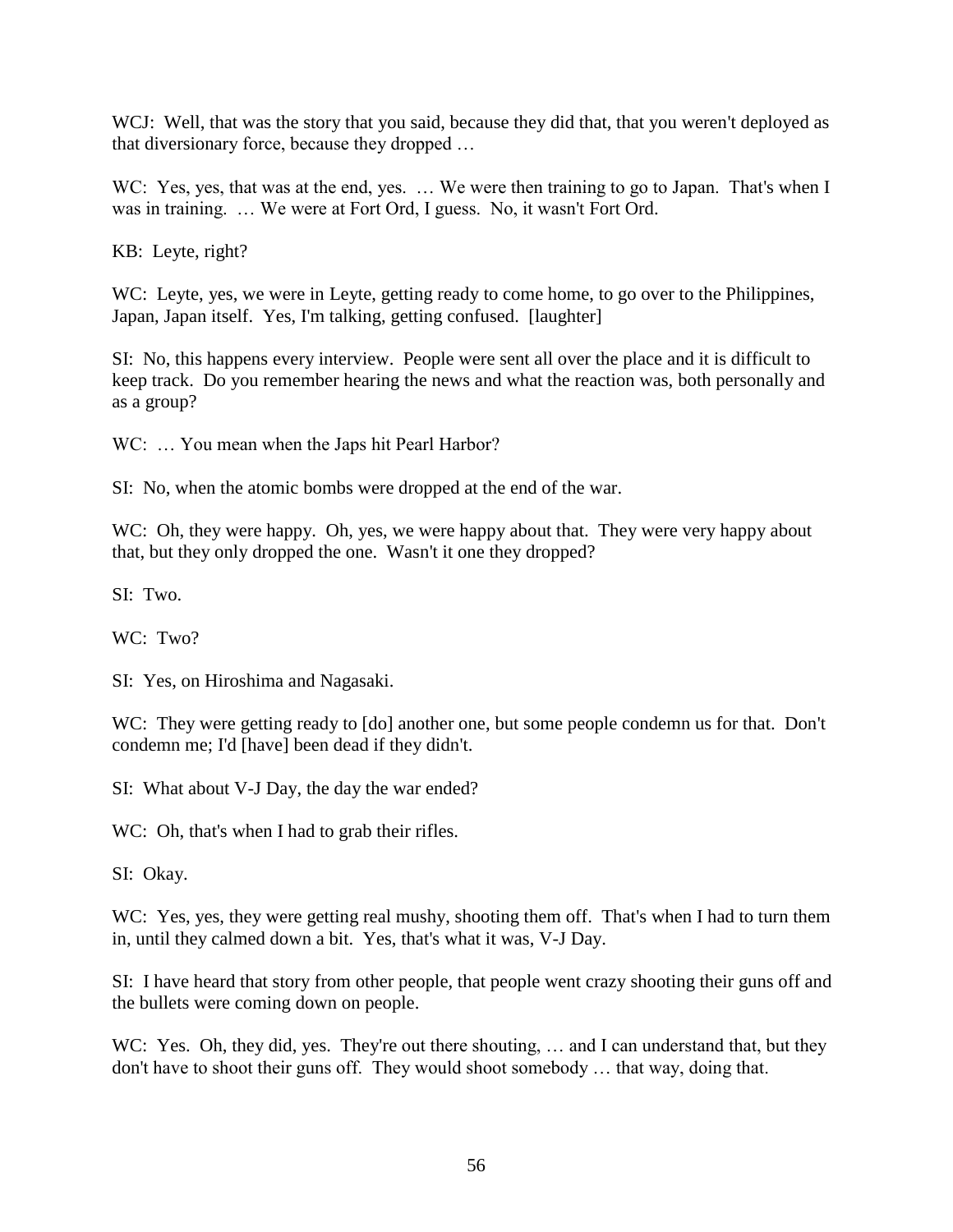SI: Were you ordered to do that or did you realize that somebody could get hurt?

WC: I probably did it on my own, I don't know. I'm not sure, but, then, the Captain might have done it, too. … I was in combat … as a rifleman and this Captain, as I say, from Massachusetts, he's looking at my records, he said, "I've got a supply sergeant here," and he put me right back in supply, because our supply sergeant wasn't there anyway. [laughter] ...

SI: Does anything stand out in your memory from your time in either combat or any time overseas that you would like to add to the record?

WC: Not really. I was glad to get home, everybody was, yes.

KB: Was it easy to transfer back into civilian life after you had been overseas?

WC: Yes. We went to Camp Wood, Camp Wood there, and they had German prisoners cooking the meals. You'd have anything you want, steak and eggs, the whole works. That first meal, you got the top of the line, after all those other rations you had over in combat. Yes, I remember that, but, you know, they had some Italian prisoners there, working, and they had the Germans. Some of the Italian prisoners, they let them go into town and work, because they didn't want to fight. They didn't want to fight, the Italians didn't. They were forced into it by Hitler.

SI: Did you have trouble with nightmares or anything after the war?

WC: No, I never had that. I imagine some did. Now, Henry, he had a tougher time of it than I did. He got wounded a couple times. He was a prisoner of war, too.

SI: Yes, Henry Duerkes, [a cousin, also interviewed by the Rutgers Oral History Archives], okay.

WC: Yes.

SI: I was mistaking him for one of your brothers for a moment.

WC: No, no, my brother, he was here. ... I don't think Joe was in too long before he came out.

WCJ: Well, Uncle Joe never left the States.

WC: No, no, he was down in North Carolina and Lakehurst. No, he was in the Navy.

SI: What do you remember about coming home and being reunited with your family?

WC: Oh, it was a joyful time. You know, that's one thing I remember. Coming home, coming by train down and coming through Belmar, I could smell the river. I don't smell it now, but I could smell that river, … and I never did before, but, really, I knew I was home. I could smell the river, but, yet, you don't smell the river going by it now. …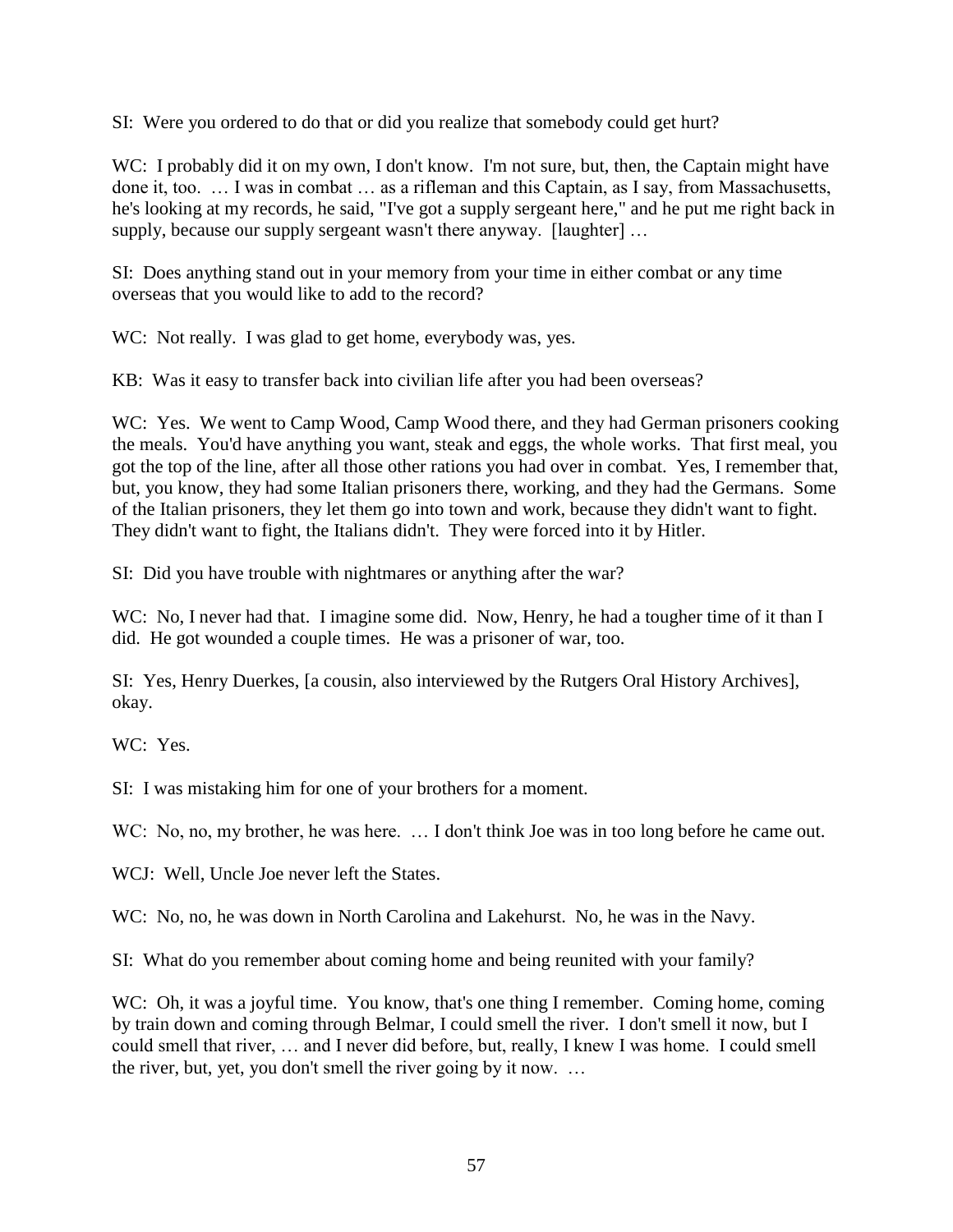MP: It was the river or the ocean?

WC: No, the river, coming in Belmar, by the ... railroad thing.

SI: Did you go back to work right away or did you take some time off?

WC: No, I didn't. We were allowed fifty-two weeks, if we wanted to. I went to work, didn't I, Mary Anne?

MP: I don't know. I wasn't born, then. [laughter]

WC: I'm afraid not. ... No, I went to work. No, I didn't want to sit around. What did I do when I first come home? Oh, I went to work for the *Press*.

MP: Did you work for the garage first?

WC: Roy's Body Shop? ... No, wait a minute ...

MP: Because wasn't your story that Mom didn't like the grease under your nails.

WC: Yes, yes. That must have been there first then. ... Well, she was a bookkeeper at the *Press*. That's how I got in. No, I worked for Roy's Body Shop for awhile, but you used to have to sand the cars down there and, today, they can't do that, today, but we used to use gasoline, cuts the paint quicker, but it makes your hands smell a little bit. You had to [be careful].

WCJ: That's an accident waiting to happen.

WC: They stopped that. That's against the law. They can't do that no more.

WCJ: Wonder why, Dad?

WC: I don't know. Probably wasn't good for the hands, either.

WCJ: No, I don't think it was.

WC: [laughter] But, we got the paint off quick.

SI: You worked there, and then, you started your career at the *Press*.

WC: When I come home; ... when was I working for Roy? That's what I'm trying to figure out; couldn't have been before.

MP: I would assume it was probably when you first came home, before you went to the *Press*.

KB: It is written on the sheet that you worked at the body shop in 1945, and then, from 1945 on, you worked at the *Press*.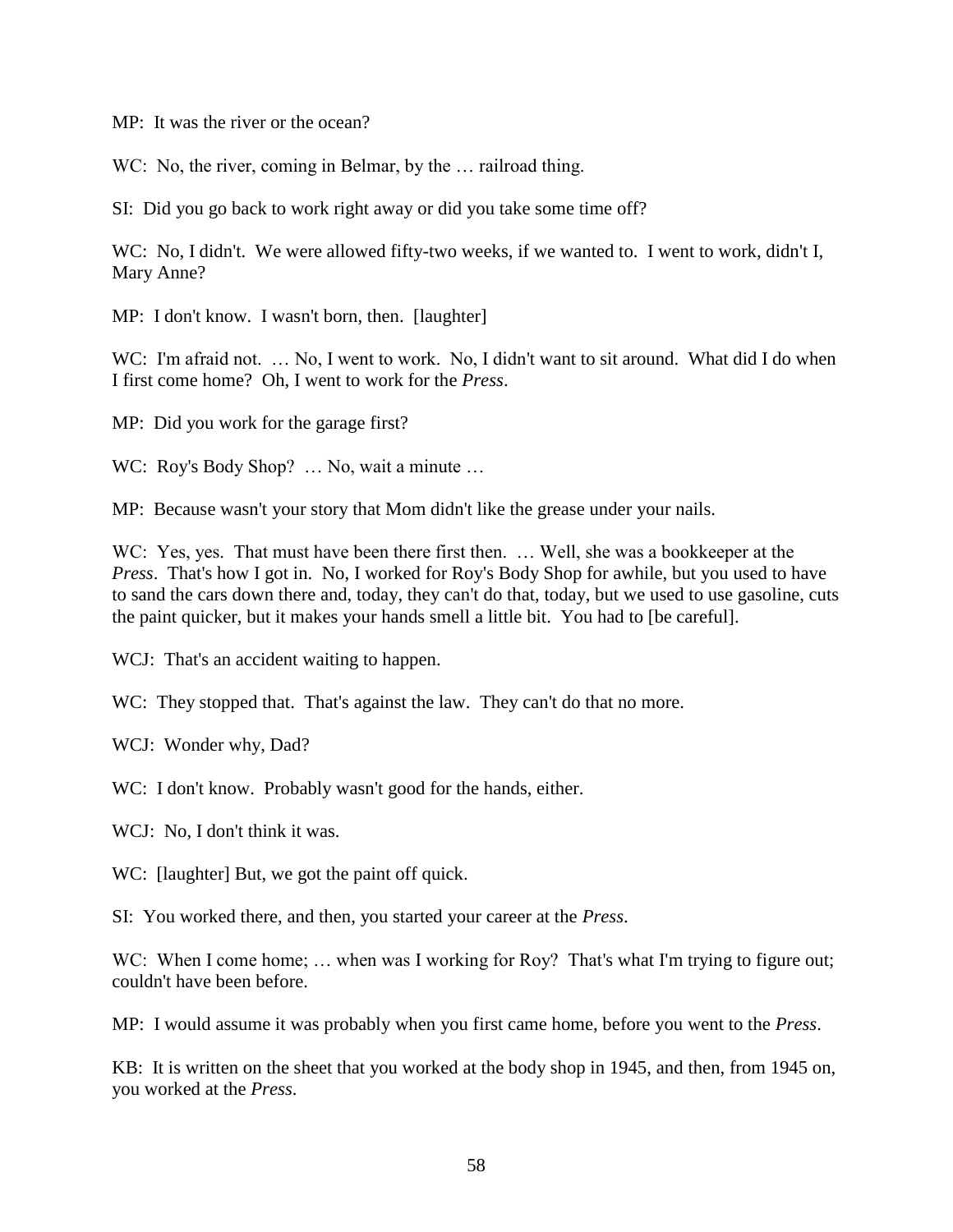WC: *Press*, okay, yes. I worked [at] the body shop first, then.

MP: Well, I think that's what we decided on.

WC: Yes.

WCJ: Yes, we've got a consensus on that, Dad.

WC: Yes, yes, yes.

SI: How did you get the job at the *Press*?

WC: My wife was a bookkeeper there and I went in and applied for a job, and I got it. ... They were glad to get someone then, too. I mean, after the war, they were shorthanded.

SI: Did you have training in typesetting before?

WC: No, they trained me. Oh, yes, they gave me training, and I did my work. I didn't goof off, like some of them, and I got ahead. I used to, well, I first started in stereotype. That's stereotype, … for your pictures and things, they made them in lead then, you know, made the flat cast. … Also, then, they have, like, what they call a "pony." It's a round thing, like this, because your paper, your mat, is round and they make these things for [where] the paper goes over the metal. It's different today, but that's the way it was then, and … you had to pull a lever for the metal to come down and you've got to let it up quick, or she'll freeze on you. Then, they've got to chip it out. … Then, I got into … the other part, the mechanical part. I got into doing the news in the paper, and then, the color ads. Now, [in] those days, … like, say this is your paper; that was the black page, then, they have, like, what they call acetate, like isinglass, you might say, clear; for each color, [there] is one of them. They go this way, that way, or this way and that way, whatever way it has to be, and they had to be registered. You have to register them in and I used to love to do the color ones, because [it was the] same way like I like to wallpaper. It was like wallpaper, … but I enjoyed the *Press*. I worked there thirty-eight years, but, now, it's all computers. It's all part-timers, too. I mean, you'd have a hard time finding a job today that's fulltime, because they can't afford the health benefits. The *Press*, I think, is all part-timers now, pretty well, too, but we were full-time, then. You used to have benefits, vacation time. No, I enjoyed working there. Helen was working there. … Well, I went to Roy first, I think, and then, over there, but I got [that] through Helen, my wife.

SI: You have lived in this area since the end of the war, and, obviously, before the war, but you have lived in this house since the end of the war.

WC: Yes. …

MP: My mother was born in this house.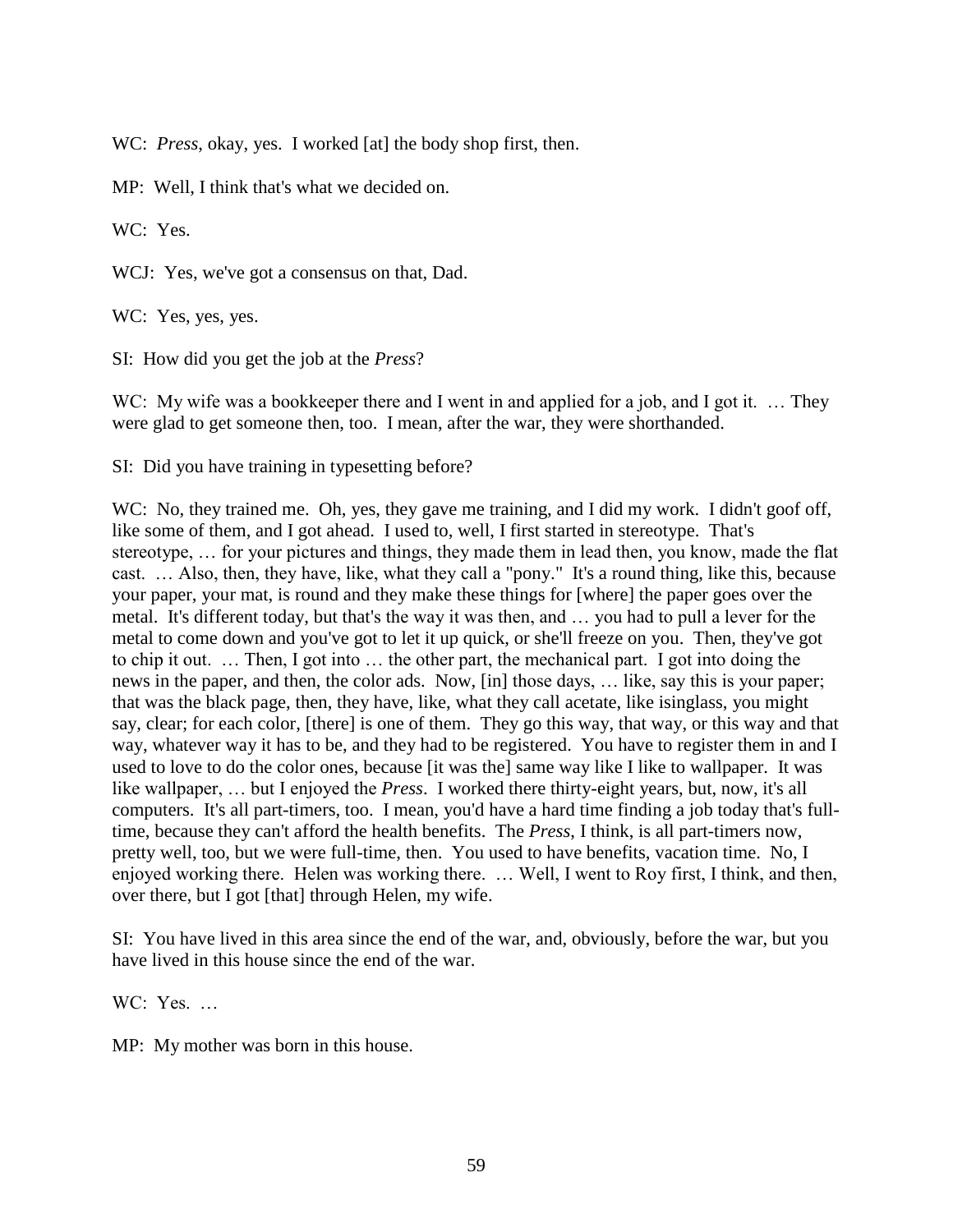WC: It was her house. ... Let's see, when we got married, I was in the service, ... 1940, was it? I went in in '41.

SI: Yes, 1941.

WC: ... Then, '41, we got married.

SI: December of 1945, yes.

WC: What, '41?

SI: Yes. You went in August of 1941 and came out, according to this, December of 1945.

WC: August '41, yes, yes. ... Helen stayed here with her father and I was in the service, come home on furlough. You'd get furlough every so often. I think, if you're in the States, you get about thirty days a year, something like that, furlough time. … I had a car out there. I didn't at first, but I had a car out at Fort Knox; I mean, not Fort Knox, up here. Where did I have a car, around here, Fort Monmouth? …

MP: No, you weren't at Fort Monmouth.

WC: Fort Dix? ...

MP: You weren't at Fort Dix, were you?

WC: No, I did have a car at Fort Knox. Yes, I did. I drove out. I drove out to it, yes. Yes, I remember that, took me awhile to drive out there. Yes, I took her car and she took mine. I had a Pontiac and she had a small Chevy. No, Ford, she had a Ford, that's right, [at] that time. Yes, Cliff was alive, then.

SI: How have you seen this area change over the last sixty years?

WC: Right now, it's less than sixty years, it's changed. It's really changing.

SI: The population has grown quite a bit.

WC: Oh, you notice the houses they're building, three stories? What for, I don't know; probably don't even have a kid, you know. That's what gets me. … They're all building that. They're tearing down the bungalows and up goes the three stories. I don't know. Some contractor really must be making a bundle.

SI: Yes, they can get a huge price for homes that are closer to the Shore and at the Shore.

WC: Yes. Maybe they'll go back to bungalows, because, right now, things are getting tight, go back to bungalows again, because they can't afford it. [laughter] Who knows?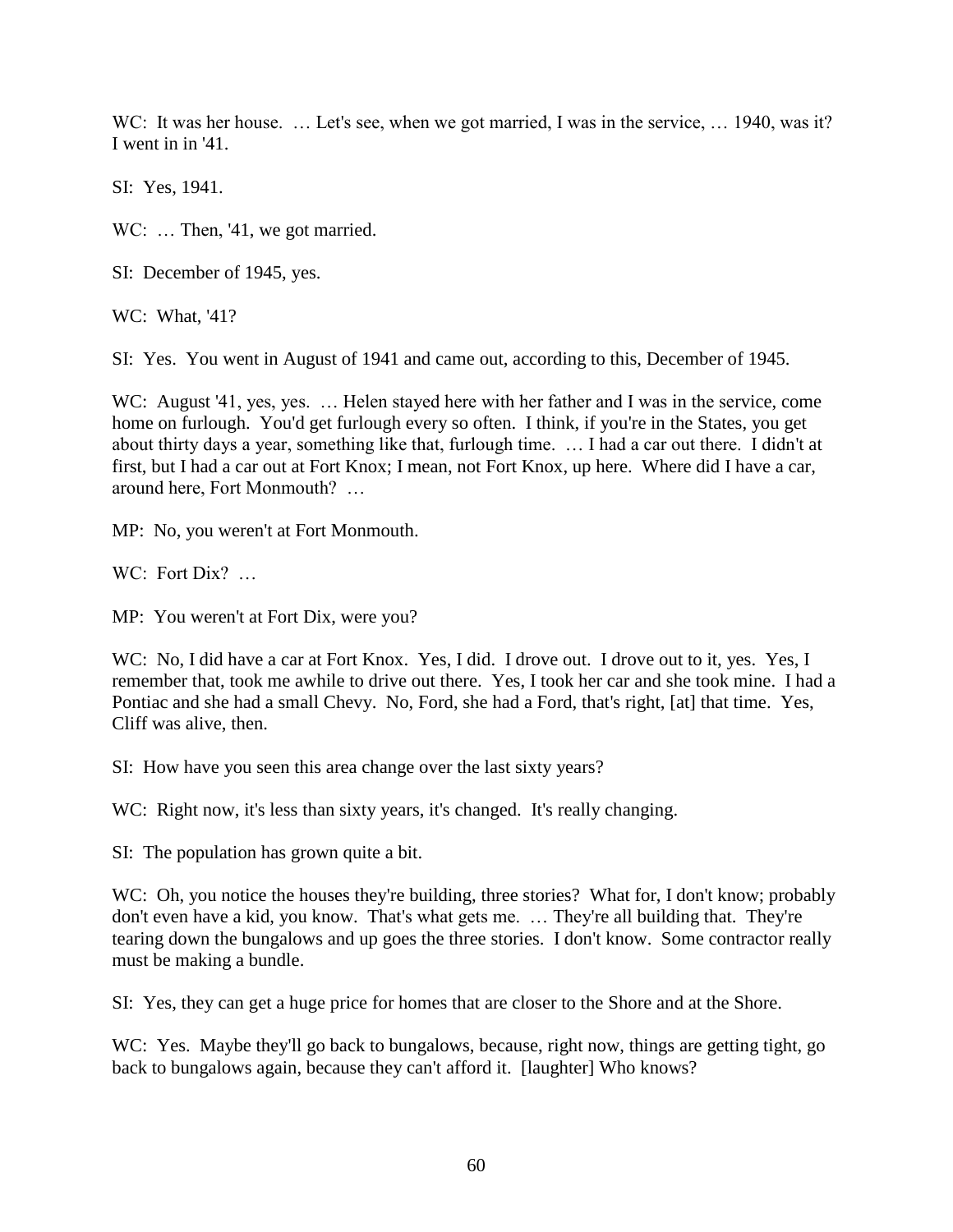SI: Did you become involved in the community after the war?

WC: I joined the VFW for awhile. I stayed there, but I dropped out later. I could still go back, if I want. … Well, the American Legion, then, any soldier can join that. The VFW, you have to be a combat soldier, and they had a good chapter down here in Belmar.

SI: Do you have any other questions?

WC: Yes, it was good to get home, I'll tell you, but ... I could have got paid for fifty-two weeks and not do a bit of work, but I didn't want to do that. I went to work. I wanted to get going.

MP: Get on with your life.

WC: Yes. Well, I was married and I didn't want to, you know, just take time wandering around, doing nothing.

SI: Do you think there is any way that the war changed who you are or made you who you were after the war?

WC: Give me more courage than I used to have, ... took a lot of that timid business out, got rid of a lot of that. [laughter] No, I enjoyed life afterwards. I guess we all did, when we come home.

KB: Did you keep in touch with any of your friends from the war?

WC: No, I haven't, really. There was no one right here with me. There was one fellow, ... (Audrey Riddle?), he was in Virginia, I think. I kept in touch with him for awhile, but he's married, I'm married, you know. You get going on with your life, many things to do. … After I got through working, I retired here, why, I used to love flowers, loved … dahlias, and, when I retired, why, it's '83, I think. No, I was … sixty-seven when I retired. I was going to go to seventy, but I looked at my money there and I got [to] thinking, "What am I doing? If I work three [years'] time, I'm coming in early, at three hundred dollars a week, well, why do that?" So, I quit. I went to work. … When I did retire, though, [as] I say, I like flowers. … Out back here, I had a twenty-seven-by-sixty-five garden out there, all these big, dinner-plate dahlias. When I was working, I didn't have the time for it, but, when I had the time, I mean, digging all that dirt up, that wasn't hard work. It was a labor of love. Of course, I eventually did get a tiller to dig it up. I did it by hand first, but I sold enough of them out front here to get a tiller. [laughter]

SI: Okay. You would sell them.

WC: Oh, I'd put them out. Eighteenth Avenue? people come from all over to get them. They'll put them in a jar, you know, these big dahlias. They loved them. You don't see them on the road stands so much, in the florists' or something like that. You see gladiolus and stuff. I first started gladiolus, but the gladiolus, you get one stem, you cut it, that's it, where [with] dahlias, you've got the stalk going up five feet and the flowers will keep growing. You're getting a lot more flowers and they're beautiful.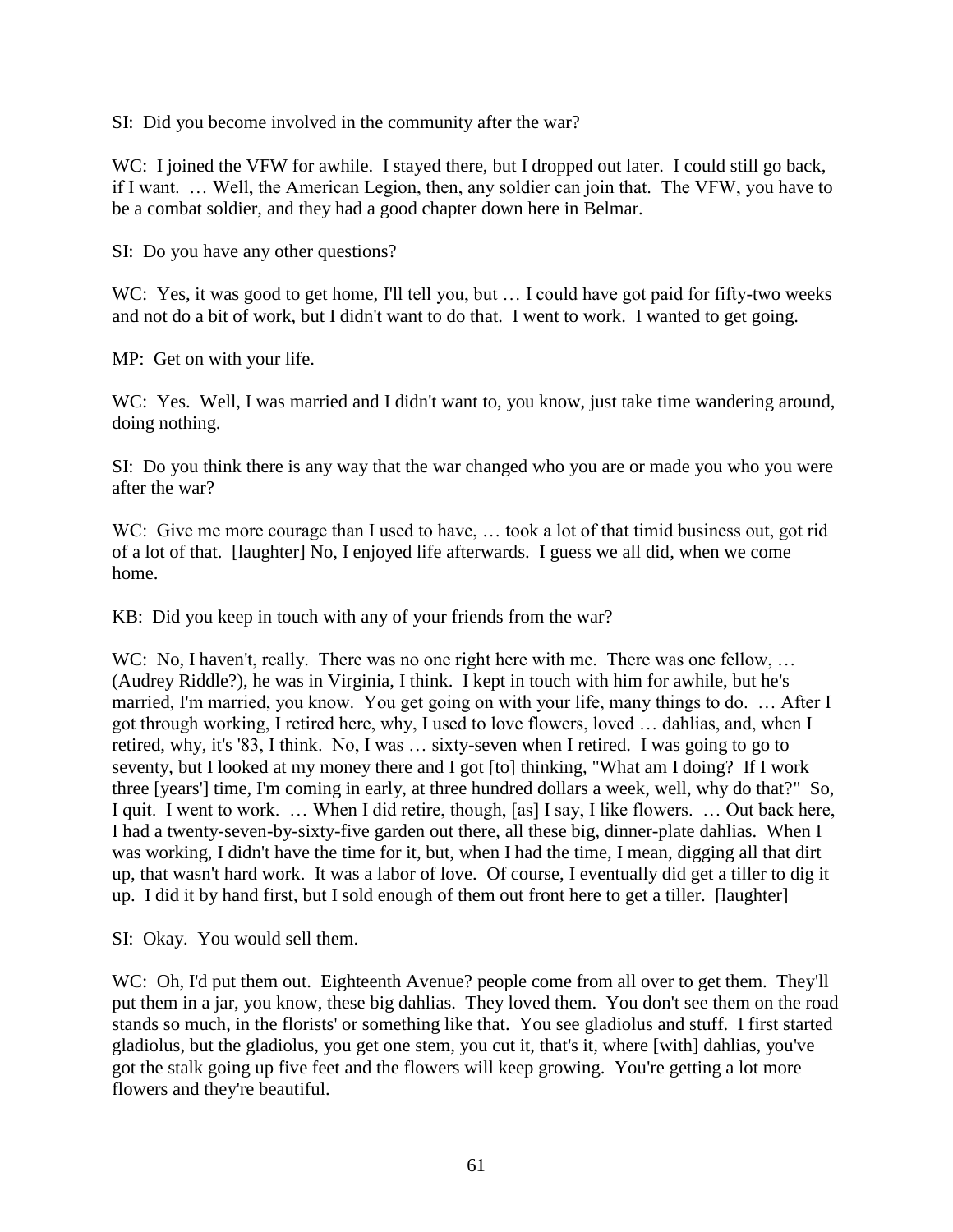SI: Is there anything that we missed that you have heard over the years that you think we should have on the record?

MP: I think that's probably it.

WC: I think we covered it pretty well. [laughter]

SI: Is there anything else you want to add for the recording?

WC: Not really; thanks for listening.

SI: Thanks for talking. We cannot do this job without guys like you.

WC: I know, I know. No, I'm glad I had the opportunity to do it. Of course, nobody looks forward to doing it at the time, but I know I did my part and that's what counts.

SI: I do have one more question. Your son mentioned something about the *Morro Castle*.

WC: Yes, do you remember that?

SI: I know about it; I do not remember it.

WC: ... No, I remember hearing about it, but, I mean, well, at the time, I was working. ...

MP: A&P. …

WC: A&P, okay. It was this one on Washington Avenue, and the *Morro Castle*, before it came to Asbury [Park], it come in here, in Spring Lake. It hit ground, and then, it got on a little spot of ground there, and then, it washed down to Asbury Park. … The people come in there, you'd be waiting on them, "Did you hear about the *Morro Castle*?" Look around, they're out the door. You've got to put the groceries away. [laughter] He had to come back later. It was something, I'll tell you. You could stand outside and you could see it from Third Avenue of Spring Lake there, almost, and then, it washed further down to Asbury Park, but it came in here first.

MP: You could see it in flames?

WC: To some extent. The one guy, who was it now, the fireman? I think he jumped off the boat and rescued some woman, held her down, you know, when he jumped off with her. He didn't drown, but they were jumping right off the boat. They wanted to get out of there. Then, it washed away. Yes, that was a mess.

SI: Did you go to see it afterwards? It became a huge tourist attraction, right?

WC: Yes, oh, yes. It washed down to Asbury. It made a better tourist attraction for them, because there's a lot of people, more in Asbury than Belmar.